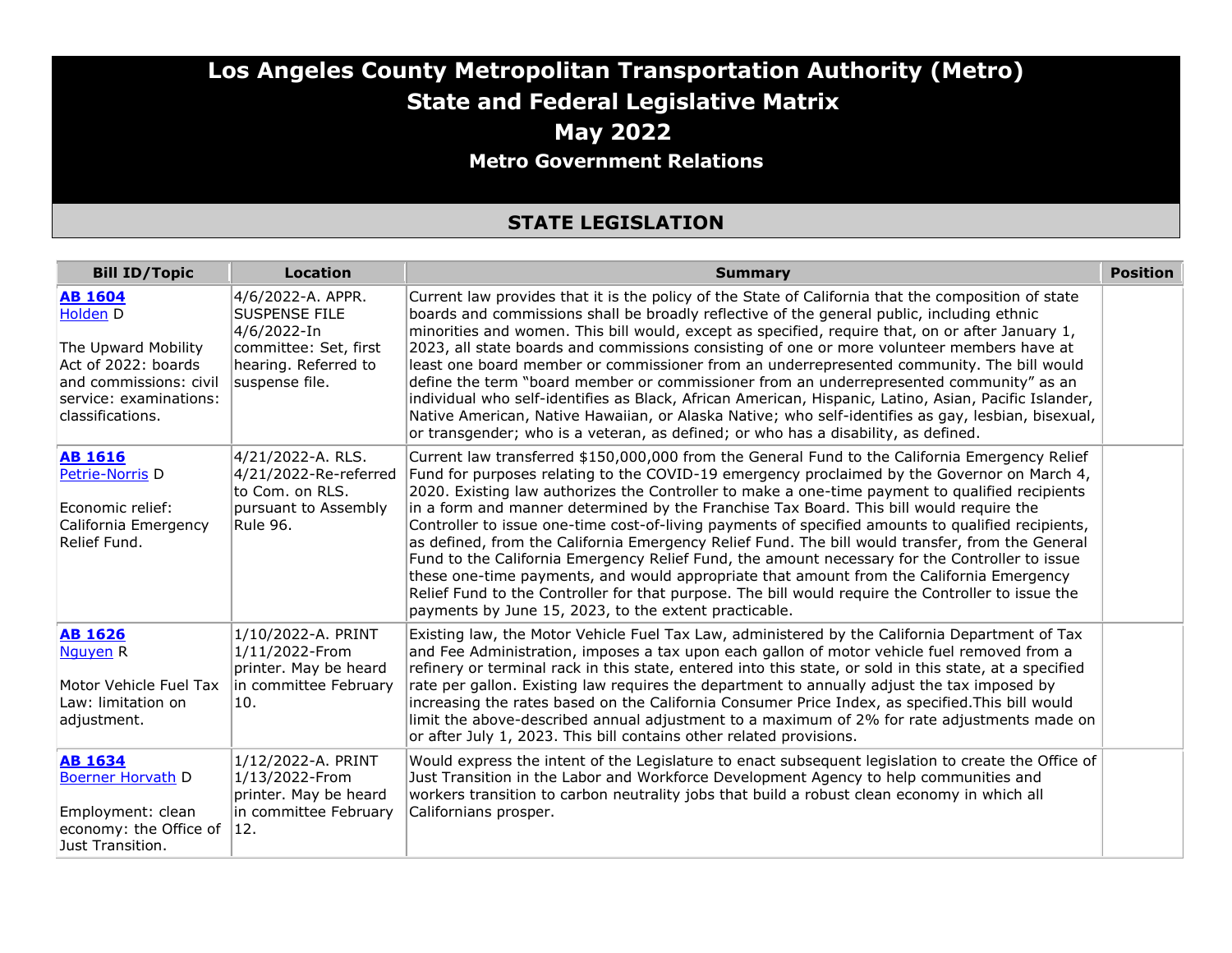| Los Angeles County Metropolitan Transportation Authority (Metro)                                                                                                |                                                                                                                               |                                                                                                                                                                                                                                                                                                                                                                                                                                                                                                                                                                                                                                                                                                                                                                                                                                                                                                                                                                                                                                                                                                                       |                 |
|-----------------------------------------------------------------------------------------------------------------------------------------------------------------|-------------------------------------------------------------------------------------------------------------------------------|-----------------------------------------------------------------------------------------------------------------------------------------------------------------------------------------------------------------------------------------------------------------------------------------------------------------------------------------------------------------------------------------------------------------------------------------------------------------------------------------------------------------------------------------------------------------------------------------------------------------------------------------------------------------------------------------------------------------------------------------------------------------------------------------------------------------------------------------------------------------------------------------------------------------------------------------------------------------------------------------------------------------------------------------------------------------------------------------------------------------------|-----------------|
|                                                                                                                                                                 |                                                                                                                               | <b>State and Federal Legislative Matrix</b>                                                                                                                                                                                                                                                                                                                                                                                                                                                                                                                                                                                                                                                                                                                                                                                                                                                                                                                                                                                                                                                                           |                 |
|                                                                                                                                                                 |                                                                                                                               | <b>May 2022</b>                                                                                                                                                                                                                                                                                                                                                                                                                                                                                                                                                                                                                                                                                                                                                                                                                                                                                                                                                                                                                                                                                                       |                 |
|                                                                                                                                                                 |                                                                                                                               | <b>Metro Government Relations</b>                                                                                                                                                                                                                                                                                                                                                                                                                                                                                                                                                                                                                                                                                                                                                                                                                                                                                                                                                                                                                                                                                     |                 |
| <b>Bill ID/Topic</b>                                                                                                                                            | <b>Location</b>                                                                                                               | <b>Summary</b>                                                                                                                                                                                                                                                                                                                                                                                                                                                                                                                                                                                                                                                                                                                                                                                                                                                                                                                                                                                                                                                                                                        | <b>Position</b> |
| <b>AB 1638</b><br><b>Kiley R</b><br>Motor Vehicle Fuel Tax<br>Law: suspension of<br>tax.                                                                        | 4/4/2022-A. APPR.<br>4/7/2022-Stricken<br>from file.                                                                          | Would suspend the imposition of the tax on motor vehicle fuels for 6 months. The bill would<br>direct the Controller to transfer a specified amount from the General Fund to the Motor Vehicle<br>Fuel Account in the Transportation Tax Fund. By transferring General Fund moneys to a<br>continuously appropriated account, this bill would make an appropriation.                                                                                                                                                                                                                                                                                                                                                                                                                                                                                                                                                                                                                                                                                                                                                  |                 |
| <b>AB 1640</b><br>Ward D<br>Office of Planning and<br>Research: regional<br>climate networks:<br>regional climate<br>adaptation and<br>resilience action plans. | 4/27/2022-A. APPR.<br><b>SUSPENSE FILE</b><br>4/27/2022-In<br>committee: Set, first<br>hearing. Referred to<br>suspense file. | Current law requires, by July 1, 2017, and every 3 years thereafter, the Natural Resources<br>Agency to update, as prescribed, the state's climate adaptation strategy, known as the<br>Safeguarding California Plan. Current law establishes the Office of Planning and Research in state<br>government in the Governor's office. Current law establishes the Integrated Climate Adaptation<br>and Resiliency Program to be administered by the office to coordinate regional and local efforts<br>with state climate adaptation strategies to adapt to the impacts of climate change, as prescribed.<br>This bill would authorize eligible entities, as defined, to establish and participate in a regional<br>climate network, as defined. The bill would require the office, through the program, to encourage<br>the inclusion of eligible entities with land use planning and hazard mitigation planning authority<br>into regional climate networks.                                                                                                                                                           |                 |
| <b>AB 1644</b><br>Flora <sub>R</sub><br>Greenhouse Gas<br><b>Reduction Fund:</b><br>California Jobs Plan Act<br>of 2021.                                        | 5/4/2022-A. CONSENT<br><b>CALENDAR</b><br>5/5/2022-Read second<br>time. Ordered to<br>Consent Calendar.                       | Current law, beginning in the 2022-23 fiscal year through the 2028-29 fiscal year, continuously<br>appropriates \$200,000,000 from the fund to the Department of Forestry and Fire Protection for<br>healthy forest and fire prevention programs and projects, and the completion of prescribed fire<br>and other fuel reduction projects. The California Jobs Plan Act of 2021 requires the State Air<br>Resources Board to work with the Labor and Workforce Development Agency to update, n or<br>before July 1, 2025, Greenhouse Gas Reduction Fund funding guidelines for administering<br>agencies to ensure that all applicants to grant programs funded by the fund meet specified<br>standards, including fair and responsible employer standards and inclusive procurement policies,<br>as provided. Current law exempts from these standards applicants for certain types of projects.<br>This bill would exempt from these standards applicants for projects for healthy forest and fire<br>prevention programs and projects, and the completion of prescribed fire and other fuel reduction<br>projects. |                 |
| <b>AB 1661</b><br><b>Davies R</b>                                                                                                                               | 5/4/2022-S. JUD.<br>5/4/2022-Referred to<br>Com. on JUD.                                                                      | Current law requires specified businesses and other establishments, including, among others,<br>airports, intercity passenger rail or light rail stations, bus stations, and truck stops, to post a<br>notice, as developed by the Department of Justice, that contains information relating to slavery<br>and human trafficking, including information regarding specified nonprofit organizations that a                                                                                                                                                                                                                                                                                                                                                                                                                                                                                                                                                                                                                                                                                                            |                 |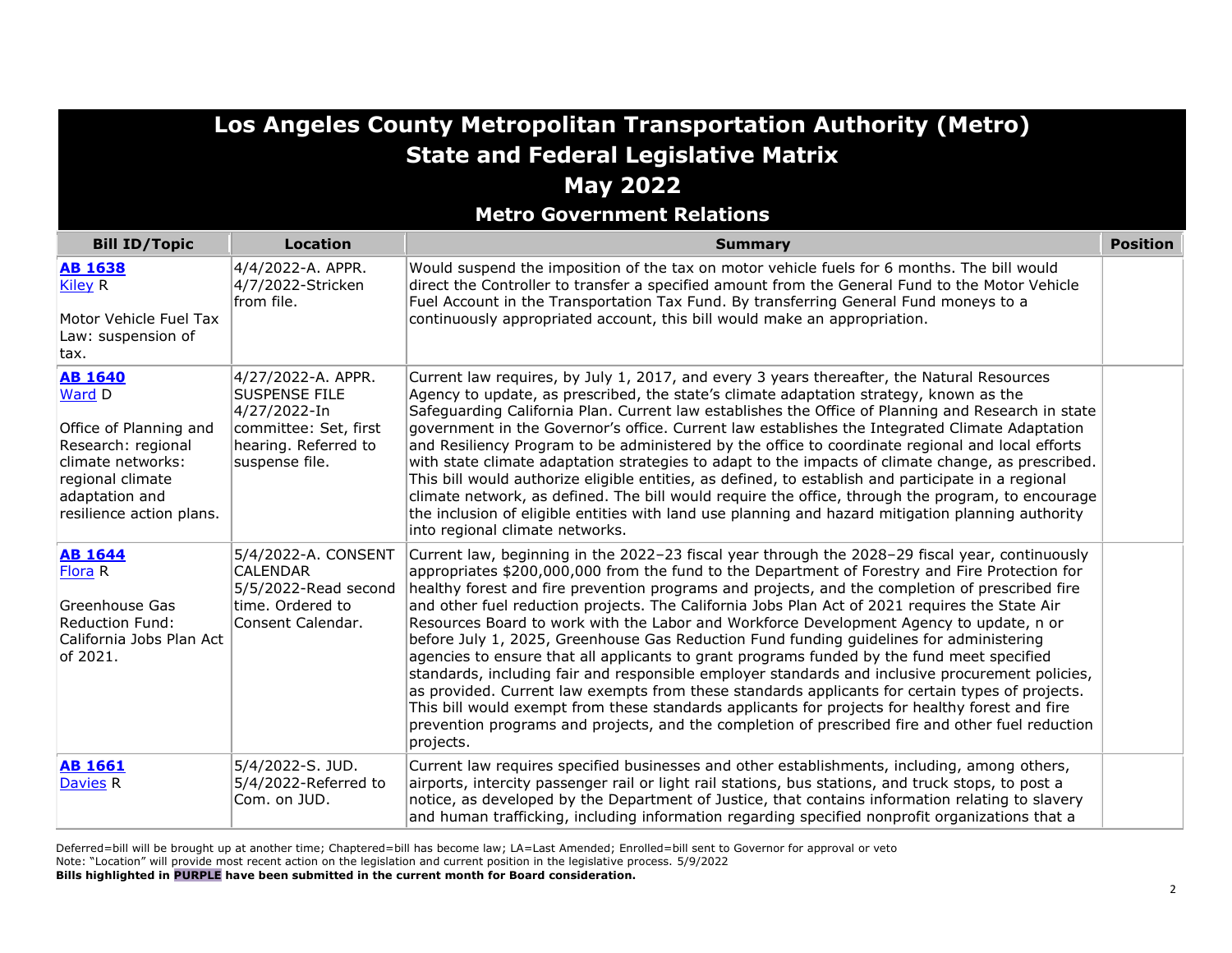**Metro Government Relations**

| <b>Bill ID/Topic</b>                                                                                                                                                                              | <b>Location</b>                                                                                                                                                               | <b>Summary</b>                                                                                                                                                                                                                                                                                                                                                                                                                                                                                                                                                                                                                                                                                                                                                                                                                                                                                                                                                                                                                         | <b>Position</b> |
|---------------------------------------------------------------------------------------------------------------------------------------------------------------------------------------------------|-------------------------------------------------------------------------------------------------------------------------------------------------------------------------------|----------------------------------------------------------------------------------------------------------------------------------------------------------------------------------------------------------------------------------------------------------------------------------------------------------------------------------------------------------------------------------------------------------------------------------------------------------------------------------------------------------------------------------------------------------------------------------------------------------------------------------------------------------------------------------------------------------------------------------------------------------------------------------------------------------------------------------------------------------------------------------------------------------------------------------------------------------------------------------------------------------------------------------------|-----------------|
| Human trafficking:<br>notice.                                                                                                                                                                     |                                                                                                                                                                               | person can call for services or support in the elimination of slavery and human trafficking This<br>bill would additionally require that notice to be posted by barbering and cosmetology businesses,<br>as described.                                                                                                                                                                                                                                                                                                                                                                                                                                                                                                                                                                                                                                                                                                                                                                                                                 |                 |
| <b>AB 1678</b><br>Fong D<br>Department of Food<br>and Agriculture: Blue<br>Ribbon Commission on<br>Port Congestion and<br>Supply Chain<br>Deficiencies.                                           | 4/27/2022-A. APPR.<br><b>SUSPENSE FILE</b><br>4/27/2022-In<br>committee: Set, first<br>hearing. Referred to<br>suspense file.                                                 | Current law requires the Department of Food and Agriculture to promote and protect the<br>agricultural industry of the state. This bill would require the department to establish and convene<br>the Blue Ribbon Commission on Port Congestion and Supply Chain Deficiencies, with the<br>Secretary of Food and Agriculture to serve as the chair and to appoint the other members of the<br>commission. The bill would require the commission to recommend changes needed in the<br>immediate and long-term future to mitigate the negative impacts of port congestion and supply<br>chain deficiencies on agricultural commodities. The bill would require the commission to submit,<br>on or before January 1, 2023, a report to the Legislature documenting its recommendations.                                                                                                                                                                                                                                                   |                 |
| <b>AB 1679</b><br>Fong D<br>Governor's Office of<br><b>Business and Economic</b><br>Development:<br>California Business<br><b>Investment Services</b><br>Program: Supply Chain<br>Senior Advisor. | 5/4/2022-A. APPR.<br><b>SUSPENSE FILE</b><br>5/4/2022-In<br>committee: Set, first<br>hearing. Referred to<br>suspense file.                                                   | The Economic Revitalization Act, establishes the Governor's Office of Business and Economic<br>Development, known as "GO-Biz," under the authority of a director appointed by the Governor,<br>within the Governor's office, to serve the Governor as the lead entity for economic strategy and<br>the marketing of California on issues relating to business development, private sector<br>investment, and economic growth. This bill would require the director to appoint a Supply Chain<br>Senior Advisor within the office to be the principal advocate in the state for the interests of<br>business and industry related to supply chain development and operation and to advise the<br>director on legislation, administrative regulations, and other issues affecting the state's supply<br>chain.                                                                                                                                                                                                                           |                 |
| <b>AB 1680</b><br>Lee D<br>Transportation:<br>prohibition orders.                                                                                                                                 | 5/5/2022-S. RLS.<br>5/5/2022-Read third<br>time. Passed. Ordered<br>to the Senate. (Ayes<br>61. Noes 0.) In Senate.<br>Read first time. To<br>Com. on RLS. for<br>assignment. | Current law authorizes the Sacramento Regional Transit District, the Los Angeles County<br>Metropolitan Transportation Authority, the Fresno Area Express, and the San Francisco Bay Area<br>Rapid Transit District (BART) to issue a prohibition order to any person who is cited 3 times<br>within a period of 90 days for specified infractions committed in or on a vehicle, bus stop, or<br>train or light rail station of a transit district or a property, facility, or vehicle upon which BART<br>owes policing responsibilities, or to any person who is arrested or convicted for a misdemeanor<br>or felony committed in or on a vehicle, bus stop, or light rail station of the transit district for acts<br>involving violence, threats of violence, lewd or lascivious behavior, or possession for sale or sale<br>of a controlled substance. Current law makes those prohibition orders subject to an automatic<br>stay and prohibits a prohibition order from taking effect until the latest of 11 calendar days after |                 |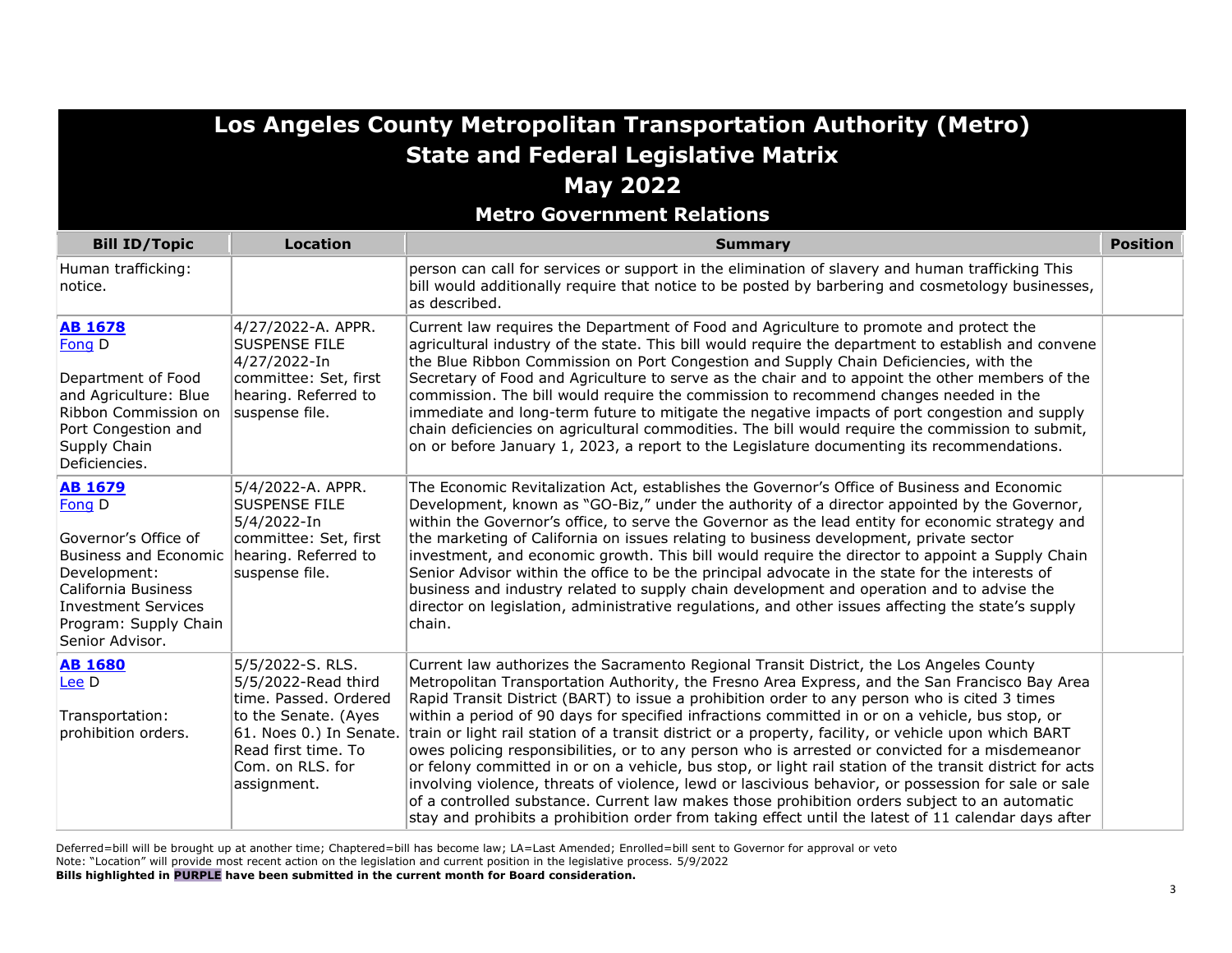| Los Angeles County Metropolitan Transportation Authority (Metro)                                                                                                                     |                                                                                                                                                                     |                                                                                                                                                                                                                                                                                                                                                                                                                                                                                                                                                                                                                                                                                                                                                                                                                                                                     |                 |
|--------------------------------------------------------------------------------------------------------------------------------------------------------------------------------------|---------------------------------------------------------------------------------------------------------------------------------------------------------------------|---------------------------------------------------------------------------------------------------------------------------------------------------------------------------------------------------------------------------------------------------------------------------------------------------------------------------------------------------------------------------------------------------------------------------------------------------------------------------------------------------------------------------------------------------------------------------------------------------------------------------------------------------------------------------------------------------------------------------------------------------------------------------------------------------------------------------------------------------------------------|-----------------|
|                                                                                                                                                                                      |                                                                                                                                                                     | <b>State and Federal Legislative Matrix</b>                                                                                                                                                                                                                                                                                                                                                                                                                                                                                                                                                                                                                                                                                                                                                                                                                         |                 |
|                                                                                                                                                                                      |                                                                                                                                                                     | <b>May 2022</b>                                                                                                                                                                                                                                                                                                                                                                                                                                                                                                                                                                                                                                                                                                                                                                                                                                                     |                 |
|                                                                                                                                                                                      |                                                                                                                                                                     | <b>Metro Government Relations</b>                                                                                                                                                                                                                                                                                                                                                                                                                                                                                                                                                                                                                                                                                                                                                                                                                                   |                 |
| <b>Bill ID/Topic</b>                                                                                                                                                                 | <b>Location</b>                                                                                                                                                     | <b>Summary</b>                                                                                                                                                                                                                                                                                                                                                                                                                                                                                                                                                                                                                                                                                                                                                                                                                                                      | <b>Position</b> |
|                                                                                                                                                                                      |                                                                                                                                                                     | delivery of the prohibition order, 11 calendar days after delivery of the results of a timely<br>requested initial review of the prohibition order, or the date a hearing officer's decision is<br>delivered if an administrative hearing was timely requested, as specified. This bill would instead<br>prohibit a prohibition order from taking effect until the latest of 12, rather than 11, calendar days<br>after delivery of the prohibition order, 12, rather than 11, calendar days after delivery of the<br>results of a timely requested initial review of the prohibition order, or the date a hearing officer's<br>decision is delivered if an administrative hearing was timely requested.                                                                                                                                                            |                 |
| <b>AB 1685</b><br><b>Bryan</b> D<br>Vehicles: parking<br>violations.                                                                                                                 | 4/27/2022-A. APPR.<br>4/28/2022-From<br>committee: Do pass<br>and re-refer to Com.<br>on APPR. (Ayes 7. Noes<br>0.) (April 27). Re-<br>referred to Com. on<br>APPR. | Current law requires a processing agency to offer a payment plan for unpaid parking citations to<br>qualified indigent persons. This bill would require a processing agency to forgive at least \$1,500<br>in parking fines and fees annually for a qualified homeless person, as specified. The bill would<br>also require a processing agency to provide certain information regarding the parking citation<br>forgiveness program, as specified, including on its internet website. The bill would also require<br>each processing agency that receives an application for the citation forgiveness program to<br>annually report specified information to the California Interagency Council on Homelessness and<br>would require the council to compile this data and submit an annual report to the Legislature.                                              |                 |
| <b>AB 1711</b><br>Seyarto <sub>R</sub><br>Privacy: breach.                                                                                                                           | 5/5/2022-A. THIRD<br><b>READING</b><br>5/5/2022-Read second<br>time. Ordered to third<br>reading.                                                                   | Current law requires an agency or a person or business that conducts business in California that<br>owns or licenses computerized data that includes personal information to disclose a breach of<br>security of the system following discovery or notification of the breach in the security data to<br>certain residents of California, as specified. This bill would require an agency to post a notice on<br>the agency's internet website when a person or business operating a system on behalf of the<br>agency is required to issue a security breach notification for that system pursuant to the above-<br>described provisions, as specified.                                                                                                                                                                                                            |                 |
| <b>AB 1721</b><br>Rodriguez D<br>California Emergency<br>Services Act:<br>emergency<br>preparedness: mutual<br>aid: seismic retrofitting APPR.<br>soft story multifamily<br>housing. | 4/4/2022-A. APPR.<br>4/5/2022-From<br>committee: Do pass<br>and re-refer to Com.<br>on APPR. (Ayes 7. Noes<br>0.) (April 4). Re-<br>referred to Com. on             | Would establish the Emergency Medical Services Mutual Aid Program, to be administered by the<br>Office of Emergency Services (OES), to support local government efforts in responding to surges<br>in demand for emergency medical services and provide effective mutual aid during disasters, as<br>defined. The bill would, upon appropriation by the Legislature, require OES to provide<br>noncompetitive grant funding to local governments, special districts, and tribes for the purpose<br>of acquiring emergency medical services, as specified. The bill would also require OES to provide<br>an annual report to the Legislature regarding the program, as specified. The bill would, upon<br>appropriation by the Legislature, require the Controller to transfer \$50,000,000 to the Director of<br>Emergency Services to effectuate these provisions. |                 |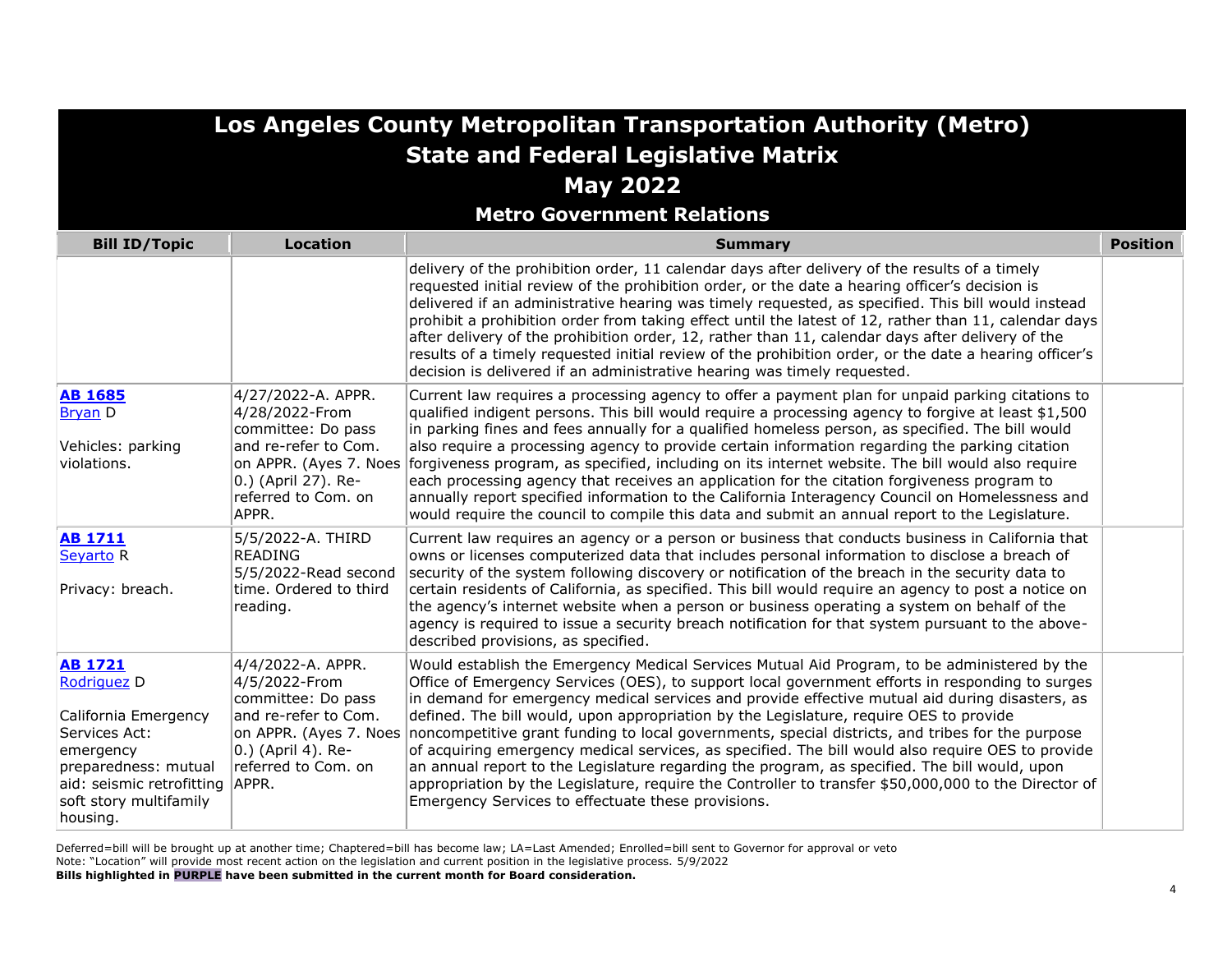**Metro Government Relations**

| <b>Bill ID/Topic</b>                                                                                                                                                 | Location                                                                                                                                                                                  | <b>Summary</b>                                                                                                                                                                                                                                                                                                                                                                                                                                                                                                                                                                                                                                                                                                                                                                                                                                                                                                                                                                                                                                                                                                                                                                             | <b>Position</b> |
|----------------------------------------------------------------------------------------------------------------------------------------------------------------------|-------------------------------------------------------------------------------------------------------------------------------------------------------------------------------------------|--------------------------------------------------------------------------------------------------------------------------------------------------------------------------------------------------------------------------------------------------------------------------------------------------------------------------------------------------------------------------------------------------------------------------------------------------------------------------------------------------------------------------------------------------------------------------------------------------------------------------------------------------------------------------------------------------------------------------------------------------------------------------------------------------------------------------------------------------------------------------------------------------------------------------------------------------------------------------------------------------------------------------------------------------------------------------------------------------------------------------------------------------------------------------------------------|-----------------|
| <b>AB 1751</b><br>Daly D<br>Workers'<br>compensation: COVID-<br>19: critical workers.                                                                                | 4/27/2022-A. APPR.<br><b>SUSPENSE FILE</b><br>4/27/2022-In<br>committee: Set, first<br>hearing. Referred to<br>suspense file.                                                             | Current law defines "injury" for an employee to include illness or death resulting from the 2019<br>novel coronavirus disease (COVID-19) under specified circumstances, until January 1, 2023.<br>Existing law create a disputable presumption, as specified, that the injury arose out of and in the<br>course of the employment and is compensable, for specified dates of injury. Current law requires<br>an employee to exhaust their paid sick leave benefits and meet specified certification<br>requirements before receiving any temporary disability benefits or, for police officers,<br>firefighters, and other specified employees, a leave of absence. Existing law also make a claim<br>relating to a COVID-19 illness presumptively compensable, as described above, after 30 days or<br>45 days, rather than 90 days. Current law, until January 1, 2023, allows for a presumption of<br>injury for all employees whose fellow employees at their place of employment experience<br>specified levels of positive testing, and whose employer has 5 or more employees. This bill would<br>extend the above-described provisions relating to COVID-19 until January 1, 2025. |                 |
| <b>AB 1778</b><br>Garcia, Cristina D<br>State transportation<br>funding: freeway<br>projects: poverty and<br>pollution: Department<br>of Transportation.             | 4/19/2022-A. APPR.<br>4/19/2022-Coauthors<br>revised. From<br>committee: Do pass<br>and re-refer to Com.<br>on APPR. (Ayes 9. Noes<br>3.) (April 18). Re-<br>referred to Com. on<br>APPR. | Current law authorizes the Department of Transportation to do any act necessary, convenient, or<br>proper for the construction, improvement, maintenance, or use of all highways that are under its<br>jurisdiction, possession, or control. Current law requires the department to prepare and submit<br>to the Governor a proposed budget, as provided. This bill would require the department to<br>consult the California Healthy Places Index, as defined, as a condition of using state funds or<br>personnel time to fund or permit freeway projects, as provided. The bill would require the<br>department to analyze housing and environmental variables through the index, as provided, and<br>would prohibit any state funds or personnel time from being used to fund or permit freeway<br>projects in areas that fall within the zero to 50th percentile on the housing and environmental<br>variables analyzed through the index, as provided.                                                                                                                                                                                                                               |                 |
| <b>AB 1833</b><br>Ward D<br>San Diego Metropolitan<br>Transit Development<br>Board: North County<br>Transit District:<br>consolidated agency:<br>public contracting. | 5/3/2022-A. THIRD<br><b>READING</b><br>5/3/2022-Read second<br>time. Ordered to third<br>reading.                                                                                         | The Mills-Deddeh Transit Development Act establishes the San Diego Metropolitan Transit<br>Development Board, also known as the San Diego Metropolitan Transit System, with specified<br>powers and duties related to the operation of public transit services in a portion of the County of<br>San Diego. Current law requires the board, North County Transit District, and consolidated<br>agency to follow specified procedures when contracting for certain services, the acquisition or<br>lease of materials, supplies, or equipment, architectural, landscape architectural, engineering,<br>environmental, land surveying, or construction project management services. Existing law<br>requires those entities to follow different procedures when the amount of the contract exceeds<br>specified thresholds. This bill would increase those thresholds from \$100,000, or \$50,000 in<br>certain instances, to \$150,000, and would make other clarifying changes, as specified.                                                                                                                                                                                               |                 |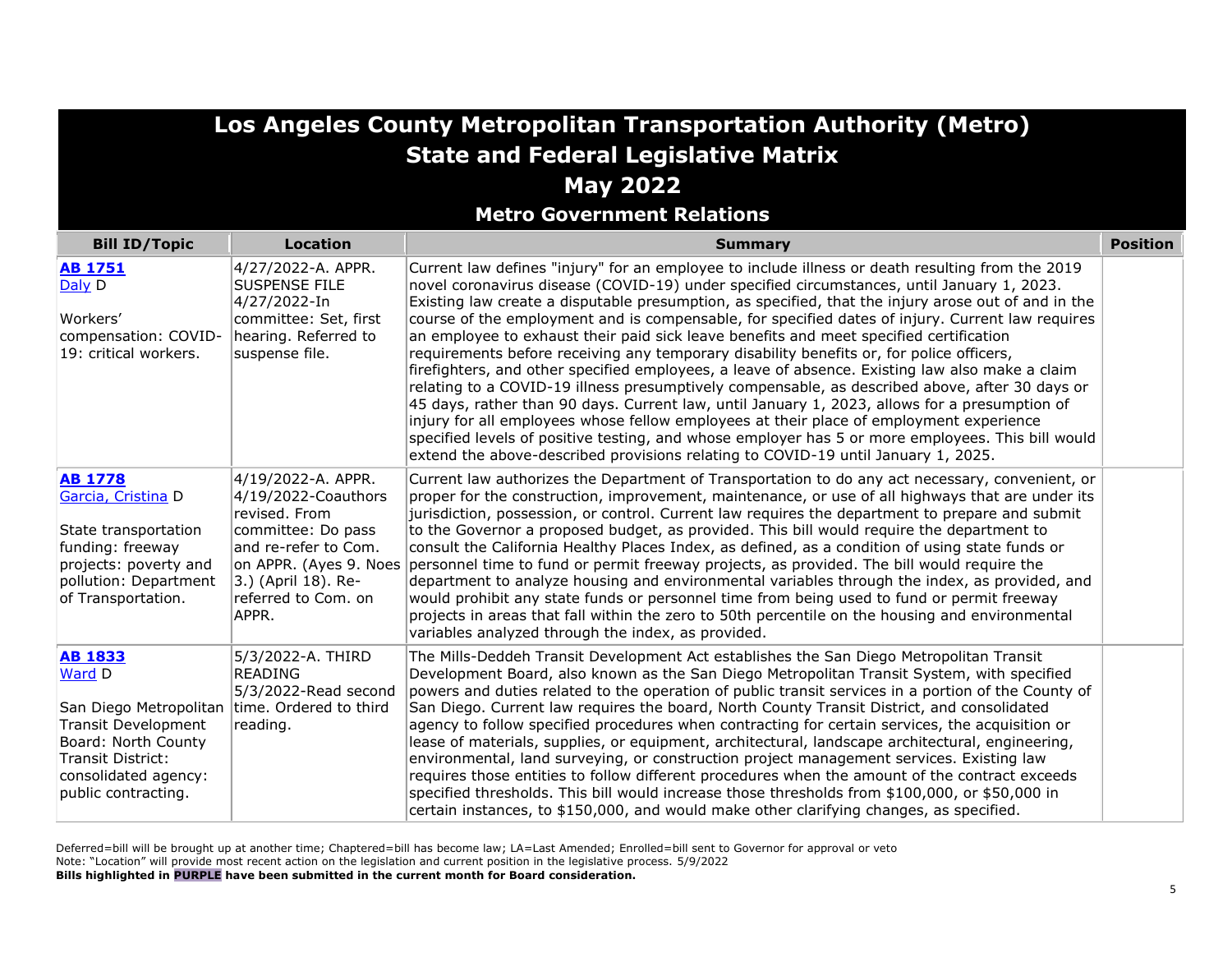**Metro Government Relations**

| <b>Bill ID/Topic</b>                                                                                                                    | <b>Location</b>                                                                                                             | <b>Summary</b>                                                                                                                                                                                                                                                                                                                                                                                                                                                                                                                                                                                                                                                                                                                                                                                                                                                                                                                                              | <b>Position</b> |
|-----------------------------------------------------------------------------------------------------------------------------------------|-----------------------------------------------------------------------------------------------------------------------------|-------------------------------------------------------------------------------------------------------------------------------------------------------------------------------------------------------------------------------------------------------------------------------------------------------------------------------------------------------------------------------------------------------------------------------------------------------------------------------------------------------------------------------------------------------------------------------------------------------------------------------------------------------------------------------------------------------------------------------------------------------------------------------------------------------------------------------------------------------------------------------------------------------------------------------------------------------------|-----------------|
| <b>AB 1883</b><br>Quirk-Silva D<br>Public restrooms.                                                                                    | 4/28/2022-A. APPR.<br>4/28/2022-From<br>committee: Do pass<br>and re-refer to Com.<br>on APPR. (Ayes 7. Noes                | Would require each local government, as defined, to complete an inventory of public restrooms<br>owned and maintained by the local government, either directly or by contract, that are available<br>to the general population in its jurisdiction. The bill would require local governments to report<br>their findings to the State Department of Public Health, which would be required to compile the<br>information and to make the inventory available in a searchable database on its internet website,                                                                                                                                                                                                                                                                                                                                                                                                                                              |                 |
|                                                                                                                                         | 0.) (April 27). Re-<br>referred to Com. on<br>APPR.                                                                         | as specified. The bill would require the database to be updated quarterly. The bill would require<br>the department to conduct educational outreach to the general public and homelessness service<br>providers that the database is available on its internet website.                                                                                                                                                                                                                                                                                                                                                                                                                                                                                                                                                                                                                                                                                     |                 |
| <b>AB 1886</b><br>Cooper D<br>Public works:<br>definition.                                                                              | 4/7/2022-A. THIRD<br><b>READING</b><br>4/7/2022-Read second<br>time. Ordered to third<br>reading.                           | Current law requires that, except as specified, not less than the general prevailing rate of per<br>diem wages, determined by the Director of Industrial Relations, be paid to workers employed on<br>public works projects. Current law defines the term "public works" for purposes of requirements<br>regarding the payment of prevailing wages to include construction, alteration, demolition,<br>installation, or repair work done under contract and paid for using public funds, except as<br>specified. Existing law makes a willful violation of laws relating to the payment of prevailing<br>wages on public works a misdemeanor. This bill would expand the definition of "public works" to<br>include street sweeping maintenance performed for the preservation, protection, and keeping of<br>any publicly owned or publicly operated street, road, or highway done under contract and paid<br>for in whole or in part out of public funds. |                 |
| <b>AB 1913</b><br><b>Bryan D</b><br>Los Angeles<br>Community College<br>District: California<br>Center for Climate<br>Change Education. | 5/4/2022-A. APPR.<br><b>SUSPENSE FILE</b><br>5/4/2022-In<br>committee: Set, first<br>hearing. Referred to<br>suspense file. | Current law establishes community college districts throughout the state, and authorizes them to<br>provide instruction to students at community college campuses. One of these districts is the Los<br>Angeles Community College District. This bill would establish the California Center for Climate<br>Change Education, as part of the Los Angeles Community College District, to be located at West<br>Los Angeles College, to promote climate change education at the California Community Colleges<br>and establish opportunities for students to engage in hands-on internships and other learning<br>opportunities. The bill would appropriate \$5,000,000 from the General Fund for the development<br>and initial operations of the center.                                                                                                                                                                                                     |                 |
| <b>AB 1919</b><br>Holden D<br>Youth Transit Pass Pilot committee: Set, first<br>Program: free youth<br>transit passes:                  | 4/27/2022-A. APPR.<br><b>SUSPENSE FILE</b><br>4/27/2022-In<br>hearing. Referred to<br>suspense file.                        | Current law declares that the fostering, continuance, and development of public transportation<br>systems are a matter of state concern. Current law authorizes the Department of Transportation<br>to administer various programs and allocates moneys for various public transportation purposes.<br>Under the Mills-Alquist-Deddeh Act, also known as the Transportation Development Act,<br>revenues from a 1/4% sales tax in each county are available, among other things, for allocation<br>by the transportation planning agency to transit operators, as specified. Current law establishes                                                                                                                                                                                                                                                                                                                                                        |                 |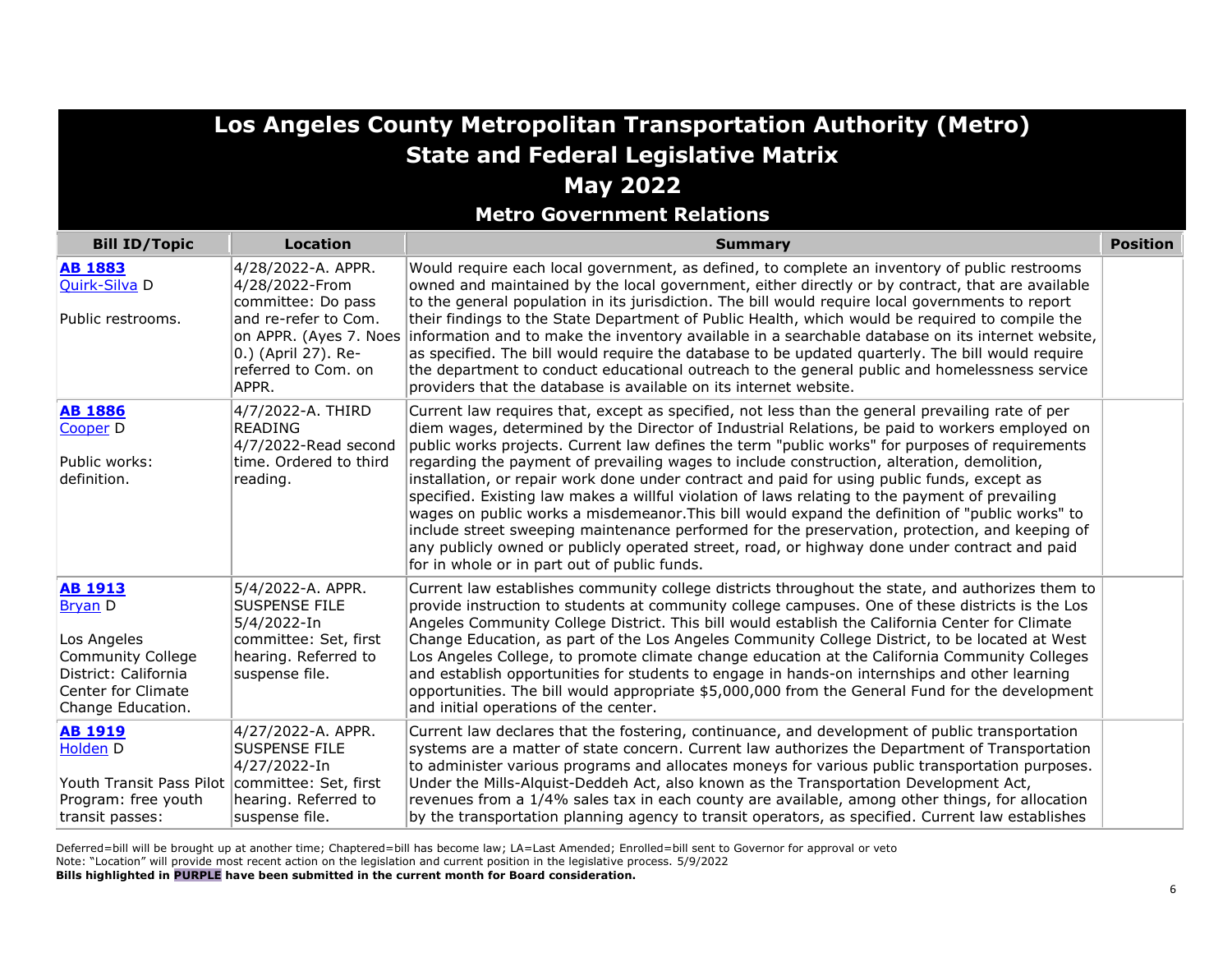| Los Angeles County Metropolitan Transportation Authority (Metro)                      |                                                                                                                               |                                                                                                                                                                                                                                                                                                                                                                                                                                                                                                                                                                                                                                                                                                                                                                                                                                                                                                                                                                                                                                                                                                                                                                                                             |                 |
|---------------------------------------------------------------------------------------|-------------------------------------------------------------------------------------------------------------------------------|-------------------------------------------------------------------------------------------------------------------------------------------------------------------------------------------------------------------------------------------------------------------------------------------------------------------------------------------------------------------------------------------------------------------------------------------------------------------------------------------------------------------------------------------------------------------------------------------------------------------------------------------------------------------------------------------------------------------------------------------------------------------------------------------------------------------------------------------------------------------------------------------------------------------------------------------------------------------------------------------------------------------------------------------------------------------------------------------------------------------------------------------------------------------------------------------------------------|-----------------|
|                                                                                       |                                                                                                                               | <b>State and Federal Legislative Matrix</b>                                                                                                                                                                                                                                                                                                                                                                                                                                                                                                                                                                                                                                                                                                                                                                                                                                                                                                                                                                                                                                                                                                                                                                 |                 |
|                                                                                       |                                                                                                                               | <b>May 2022</b>                                                                                                                                                                                                                                                                                                                                                                                                                                                                                                                                                                                                                                                                                                                                                                                                                                                                                                                                                                                                                                                                                                                                                                                             |                 |
|                                                                                       |                                                                                                                               | <b>Metro Government Relations</b>                                                                                                                                                                                                                                                                                                                                                                                                                                                                                                                                                                                                                                                                                                                                                                                                                                                                                                                                                                                                                                                                                                                                                                           |                 |
| <b>Bill ID/Topic</b>                                                                  | <b>Location</b>                                                                                                               | <b>Summary</b>                                                                                                                                                                                                                                                                                                                                                                                                                                                                                                                                                                                                                                                                                                                                                                                                                                                                                                                                                                                                                                                                                                                                                                                              | <b>Position</b> |
| eligibility for state<br>funding.                                                     |                                                                                                                               | the State Transit Assistance Program for the purpose of providing a source of state funding to<br>eligible public transportation operators and other transportation agencies in order to support<br>their local and regional transit operating and capital needs. Current law establishes the Low<br>Carbon Transit Operations Program to provide operating and capital assistance for transit<br>agencies to reduce greenhouse gas emissions and improve mobility. Existing law conditions<br>transit funding from certain programs on achieving specified ratios of fare revenues to operating<br>costs. This bill would require local authorities, school districts, and colleges to maintain their<br>funding for free or reduced fare youth transit as provided in the 2018-19 fiscal year.                                                                                                                                                                                                                                                                                                                                                                                                            |                 |
| <b>AB 1938</b><br>Friedman D<br>Transit and Intercity<br>Rail Recovery Task<br>Force. | 4/27/2022-A. APPR.<br><b>SUSPENSE FILE</b><br>4/27/2022-In<br>committee: Set, first<br>hearing. Referred to<br>suspense file. | Current law provides for the funding of public transit and intercity rail, including under the<br>Transportation Development Act. This bill would require the Secretary of Transportation, on or<br>before July 1, 2023, to establish and convene the Transit and Intercity Rail Recovery Task Force<br>to include representatives from the department and various local agencies, academic institutions,<br>and nongovernmental organizations. The bill would require the task force to develop a<br>structured, coordinated process for early engagement of all parties to develop policies to grow<br>transit and intercity rail ridership and improve transit and intercity rail operations for users of<br>those services.                                                                                                                                                                                                                                                                                                                                                                                                                                                                             |                 |
| <b>AB 1944</b><br>Lee D<br>Local government:<br>open and public<br>meetings.          | 5/5/2022-A. THIRD<br><b>READING</b><br>5/5/2022-Read second<br>time. Ordered to third<br>reading.                             | The Ralph M. Brown Act allows for meetings to occur via teleconferencing subject to certain<br>requirements, particularly that the legislative body notice each teleconference location of each<br>member that will be participating in the public meeting, that each teleconference location be<br>accessible to the public, that members of the public be allowed to address the legislative body at<br>each teleconference location, that the legislative body post an agenda at each teleconference<br>location, and that at least a quorum of the legislative body participate from locations within the<br>boundaries of the local agency's jurisdiction. The act provides an exemption to the jurisdictional<br>requirement for health authorities, as defined. Current law, until January 1, 2024, authorizes a<br>local agency to use teleconferencing without complying with those specified teleconferencing<br>requirements in specified circumstances when a declared state of emergency is in effect, or in<br>other situations related to public health. This bill would require the agenda to identify any<br>member of the legislative body that will participate in the meeting remotely. |                 |
| <b>AB 1949</b><br>Low D                                                               | 4/27/2022-A. APPR.<br><b>SUSPENSE FILE</b><br>4/27/2022-In<br>committee: Set, first                                           | The California Family Rights Act, which is a part of the California Fair Employment and Housing<br>Act, makes it an unlawful employment practice for an employer, as defined, to refuse to grant a<br>request by an eligible employee to take up to 12 workweeks of unpaid protected leave during<br>any 12-month period for family care and medical leave, as specified. This bill would additionally                                                                                                                                                                                                                                                                                                                                                                                                                                                                                                                                                                                                                                                                                                                                                                                                      |                 |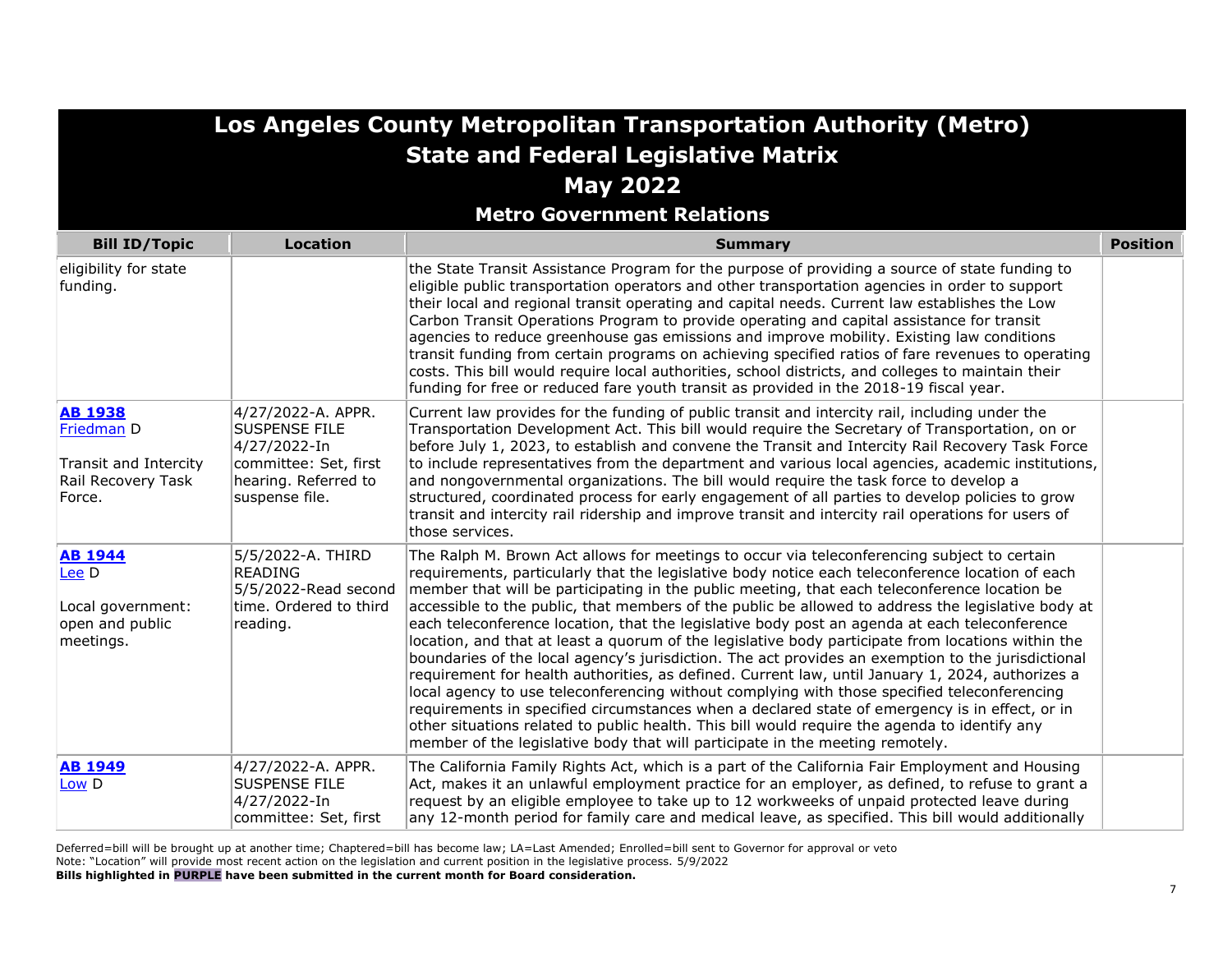| Los Angeles County Metropolitan Transportation Authority (Metro)                                                     |                                                                                                                                                                                                                    |                                                                                                                                                                                                                                                                                                                                                                                                                                                                                                                                                                                                                                                                                                                                                                                                                                                                                                                                                                                |                 |
|----------------------------------------------------------------------------------------------------------------------|--------------------------------------------------------------------------------------------------------------------------------------------------------------------------------------------------------------------|--------------------------------------------------------------------------------------------------------------------------------------------------------------------------------------------------------------------------------------------------------------------------------------------------------------------------------------------------------------------------------------------------------------------------------------------------------------------------------------------------------------------------------------------------------------------------------------------------------------------------------------------------------------------------------------------------------------------------------------------------------------------------------------------------------------------------------------------------------------------------------------------------------------------------------------------------------------------------------|-----------------|
|                                                                                                                      |                                                                                                                                                                                                                    | <b>State and Federal Legislative Matrix</b>                                                                                                                                                                                                                                                                                                                                                                                                                                                                                                                                                                                                                                                                                                                                                                                                                                                                                                                                    |                 |
|                                                                                                                      |                                                                                                                                                                                                                    | <b>May 2022</b>                                                                                                                                                                                                                                                                                                                                                                                                                                                                                                                                                                                                                                                                                                                                                                                                                                                                                                                                                                |                 |
|                                                                                                                      |                                                                                                                                                                                                                    | <b>Metro Government Relations</b>                                                                                                                                                                                                                                                                                                                                                                                                                                                                                                                                                                                                                                                                                                                                                                                                                                                                                                                                              |                 |
| <b>Bill ID/Topic</b>                                                                                                 | <b>Location</b>                                                                                                                                                                                                    | <b>Summary</b>                                                                                                                                                                                                                                                                                                                                                                                                                                                                                                                                                                                                                                                                                                                                                                                                                                                                                                                                                                 | <b>Position</b> |
| Employees:<br>bereavement leave.                                                                                     | hearing. Referred to<br>suspense file.                                                                                                                                                                             | make it an unlawful employment practice for an employer to refuse to grant a request by an<br>eligible employee to take up to 5 days of bereavement leave upon the death of a family member,<br>as defined. The bill would require that leave be completed within 3 months of the date of death.<br>The bill would require that leave be taken pursuant to any existing bereavement leave policy of<br>the employer.                                                                                                                                                                                                                                                                                                                                                                                                                                                                                                                                                           |                 |
| <b>AB 1953</b><br>Maienschein D<br>Drinking water:<br>accessible water bottle<br>refill stations.                    | 4/27/2022-A. APPR.<br><b>SUSPENSE FILE</b><br>4/27/2022-In<br>committee: Set, first<br>hearing. Referred to<br>suspense file.                                                                                      | Would require, by January 1, 2025, the owner or operator of a transit hub, local park, public<br>building, publicly owned building, shopping mall, or municipal golf course that has a water<br>infrastructure source to install and maintain at least one, or maintain at least one existing,<br>accessible water bottle refill station, as prescribed and except as specified. The bill would also<br>require those owners and operators that have a water bottle refill station that is not accessible to<br>upgrade, by January 1, 2025, the water bottle refill station to an accessible water bottle refill<br>station.                                                                                                                                                                                                                                                                                                                                                  |                 |
| <b>AB 1975</b><br>Nazarian D<br>Local government: bus<br>shelters.                                                   | 4/28/2022-A. APPR.<br>4/28/2022-From<br>committee: Do pass<br>and re-refer to Com.<br>on APPR. with<br>recommendation: To<br>Consent Calendar.<br>(Ayes 8. Noes 0.) (April<br>27). Re-referred to<br>Com. on APPR. | Would require each city, including a charter city, county, or city and county, to submit a report<br>to the appropriate policy committees of the Legislature on or before January 1, 2024, and<br>annually thereafter, that identifies the number of bus shelters within the local agency. By<br>imposing additional duties on local agencies, the bill would impose a state-mandated local<br>program.                                                                                                                                                                                                                                                                                                                                                                                                                                                                                                                                                                        |                 |
| <b>AB 1983</b><br>Fong R<br>Department of General<br>Services: best value<br>procurement: vehicles<br>and equipment. | 4/27/2022-A. APPR.<br>4/27/2022-From<br>committee: Do pass<br>and re-refer to Com.<br>on APPR. (Ayes 7. Noes<br>0.) (April 27). Re-<br>referred to Com. on<br>APPR.                                                | Former law, repealed as of January 1, 2022, authorized the Department of General Services to<br>purchase and equip heavy mobile fleet vehicles and special equipment for use by the<br>Department of Transportation by means of best value procurement, as defined, using<br>specifications and criteria developed in consultation with the Department of Transportation.<br>Former law established requirements for bid evaluation and protest procedures. Former law<br>limited the total value of vehicles and equipment purchased through this best value procurement<br>authorization to \$50,000,000 annually. Former law required the Department of General Services<br>to prepare a prescribed evaluation with regard to this process, to be posted on the Department<br>of Transportation's internet website. This bill would reenact those best value procurement<br>provisions for heavy mobile fleet vehicles and special equipment, to be operative indefinitely. |                 |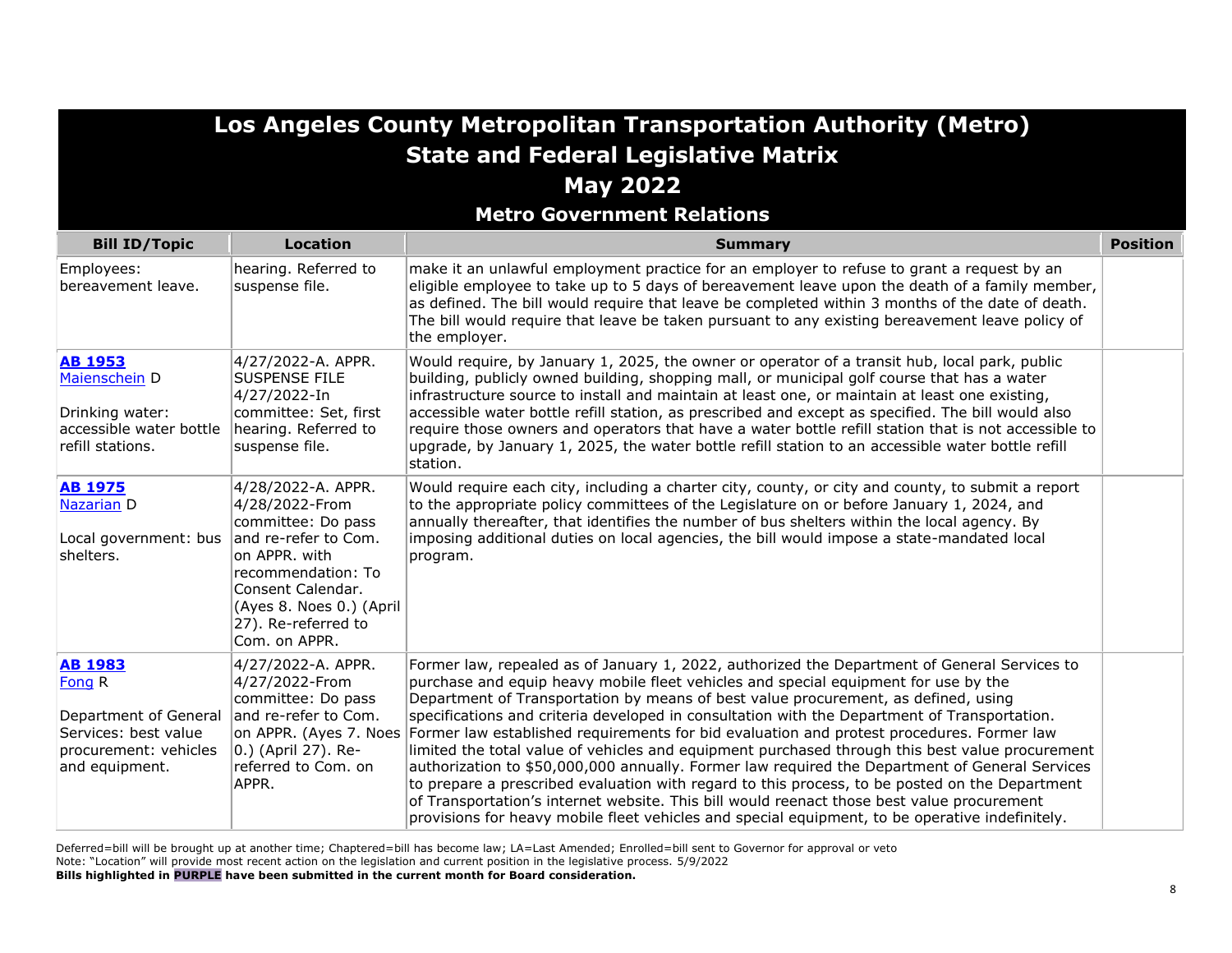**Metro Government Relations**

| <b>Bill ID/Topic</b>                                                                      | <b>Location</b>                                                                                                                                                     | <b>Summary</b>                                                                                                                                                                                                                                                                                                                                                                                                                                                                                                                                                                                                                                                                                                                                                                                                                                                                                                                                                                                                          | <b>Position</b> |
|-------------------------------------------------------------------------------------------|---------------------------------------------------------------------------------------------------------------------------------------------------------------------|-------------------------------------------------------------------------------------------------------------------------------------------------------------------------------------------------------------------------------------------------------------------------------------------------------------------------------------------------------------------------------------------------------------------------------------------------------------------------------------------------------------------------------------------------------------------------------------------------------------------------------------------------------------------------------------------------------------------------------------------------------------------------------------------------------------------------------------------------------------------------------------------------------------------------------------------------------------------------------------------------------------------------|-----------------|
| <b>AB 1991</b><br>Gabriel D<br>Motels and hotels:<br>publicly funded shelter<br>programs. | 4/27/2022-A. APPR.<br>4/28/2022-From<br>committee: Do pass<br>and re-refer to Com.<br>on APPR. (Ayes 7. Noes<br>0.) (April 27). Re-<br>referred to Com. on<br>APPR. | Current law regulates the terms and conditions of tenancies and defines the term "persons who<br>hire" for the purpose of regulating residential tenancies. Current law excludes from these<br>provisions, among other things, occupancy at a hotel or motel if certain conditions are met. This<br>bill would provide that the continued occupancy of a shelter program participant, as defined, in a<br>motel or hotel does not constitute a new tenancy and is not considered a "person who hires" for<br>purposes of an unlawful detainer action if the shelter program meets the core components of<br>Housing First, as defined, and specified requirements related to termination policies and<br>grievance processes. The bill would define "shelter program participant" as an occupant of a<br>motel or hotel, as defined, who participates in specified city-, county-, continuum of care-, state-<br>, or federally funded shelter, interim housing, motel voucher, or emergency shelter programs.          |                 |
| <b>AB 2009</b><br><b>Valladares R</b><br>California Travel and<br>Tourism Commission.     | 2/24/2022-<br>A. A., E., S., T., & I.M.<br>2/24/2022-Referred to<br>Com. on A.,E.,S.,T., &<br>I.M.                                                                  | The California Tourism Marketing Act requires the Office of Tourism to establish the California<br>Travel and Tourism Commission, as a separate, independent California nonprofit mutual benefit<br>corporation, for the purpose of promoting tourism in California, as specified. Current law creates<br>a board of commissioners to direct the commission and imposes eligibility requirements on<br>commissioners. Specifically, existing law requires commissioners to be professionally active in<br>the tourism industry and have their primary business, trade, or profession be directly related to<br>the tourism industry. Current law requires a commissioner to automatically cease to be a<br>commissioner after 90 days if the commissioner ceases to meet those requirements and does not<br>become eligible again within the 90 days. This bill would extend the period that the<br>commissioner will serve as a commissioner upon ceasing to meet the eligibility criteria from 90<br>days to 95 days. |                 |
| <b>AB 2019</b><br>Petrie-Norris D<br>Small and<br>disadvantaged<br>business enterprises.  | 4/26/2022-A. APPR.<br>5/3/2022-Re-referred<br>to Com. on APPR.                                                                                                      | Current law requires each state agency that significantly regulates or impacts small business to<br>designate at least one person to serve as a small business liaison for the agency. Current law<br>requires the small business liaison to be responsible for, among other things, receiving and<br>responding to complaints received by the agency from small businesses and assisting in ensuring<br>that the procurement and contracting processes of the entity are administered in order to meet<br>or exceed the goal of 25% small business participation. This bill would also require the small<br>business liaison to develop an "economic equity first" action plan and policy for the agency to<br>provide, among other things, direction, recommendations, and strategies as to how to ensure<br>that disadvantaged business enterprises are effectively involved and benefiting from the<br>procurement process of the agency.                                                                           |                 |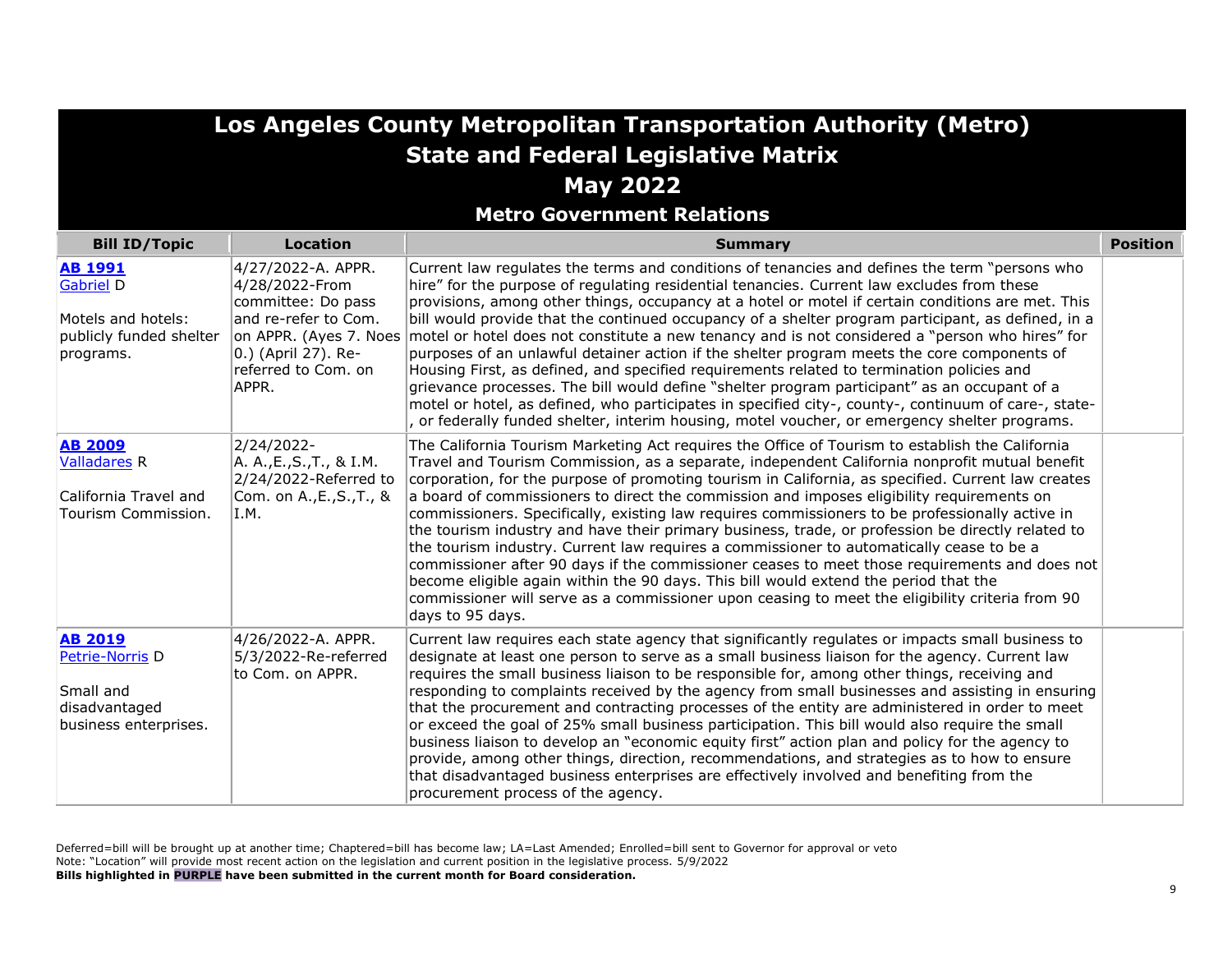**Metro Government Relations**

| <b>Bill ID/Topic</b>                                                                                                                             | <b>Location</b>                                                                                                                                                     | <b>Summary</b>                                                                                                                                                                                                                                                                                                                                                                                                                                                                                                                                                                                                                                                                                                                                                                                                                                                                                                                                                                                                                                                                                                                                                                                                                           | <b>Position</b> |
|--------------------------------------------------------------------------------------------------------------------------------------------------|---------------------------------------------------------------------------------------------------------------------------------------------------------------------|------------------------------------------------------------------------------------------------------------------------------------------------------------------------------------------------------------------------------------------------------------------------------------------------------------------------------------------------------------------------------------------------------------------------------------------------------------------------------------------------------------------------------------------------------------------------------------------------------------------------------------------------------------------------------------------------------------------------------------------------------------------------------------------------------------------------------------------------------------------------------------------------------------------------------------------------------------------------------------------------------------------------------------------------------------------------------------------------------------------------------------------------------------------------------------------------------------------------------------------|-----------------|
| <b>AB 2039</b><br>Rivas, Luz D<br>Los Angeles County<br>Metropolitan<br>Transportation<br>Authority: job order<br>contracting: pilot<br>program. | 5/5/2022-A. SECOND<br><b>READING</b><br>5/5/2022-Read second<br>time and amended.<br>Ordered returned to<br>second reading.                                         | Would establish a pilot program to authorize the Los Angeles County Metropolitan Transportation<br>Authority to use job order contracting as a procurement method. The bill would impose a<br>$\frac{1}{2}$ 5,000,000 cap on awards under a single job order contract and a \$1,000,000 cap on any single<br>job order. The bill would limit the term of an initial contract to a maximum of 12 months, with<br>extensions as prescribed. The bill would establish various additional procedures and<br>requirements for the use of job order contracting under this authorization. The bill would require<br>the authority, on or before January 1, 2027, to submit to the appropriate policy and fiscal<br>committees of the Legislature a report on the use of job order contracting under the bill. These<br>provisions would be repealed on January 1, 2028.                                                                                                                                                                                                                                                                                                                                                                        | Sponsor         |
| <b>AB 2057</b><br>Carrillo <sub>D</sub><br>Transportation Agency:<br>goods movement data.                                                        | 4/21/2022-A. APPR.<br>4/21/2022-From<br>committee: Do pass<br>and re-refer to Com.<br>on APPR. (Ayes 4. Noes<br>2.) (April 20). Re-<br>referred to Com, on<br>APPR. | Would require the Transportation Agency to collect and consolidate specified data related to<br>goods movement in the transportation supply chain and would require the agency to make this<br>data publicly available on its internet website. The bill would require all maritime ports to collect<br>specified data and statistics from trucking companies and provide the data to the agency. To the<br>extent this bill would impose additional duties on local agencies operating a maritime port, the<br>bill would impose a state-mandated local program.                                                                                                                                                                                                                                                                                                                                                                                                                                                                                                                                                                                                                                                                        |                 |
| <b>AB 2061</b><br>Ting D<br>Transportation<br>electrification: electric<br>vehicle charging<br>infrastructure.                                   | 4/6/2022-A. APPR.<br>4/19/2022-Re-referred<br>to Com. on APPR.                                                                                                      | Current law requires the Public Utilities Commission (PUC), in consultation with the Energy<br>Commission and the State Air Resources Board, to direct electrical corporations to file<br>applications for programs and investments to accelerate widespread transportation electrification<br>to, among other things, reduce dependence on petroleum and reduce emissions of greenhouse<br>gases to 40% below 1990 levels by 2030 and to 80% below 1990 levels by 2050. The PUC is<br>required to approve, or modify and approve, programs and investments in transportation<br>electrification, including those that deploy charging infrastructure, through a reasonable cost<br>recovery mechanism, if certain requirements are met. Beginning July 1, 2023, this bill would<br>require an entity that receives an incentive funded by a state agency or through a charge on<br>ratepayers to install, own, or operate a charging station, in whole or in part, to report charging<br>station uptime, as defined, to the Energy Commission. The bill would require the Energy<br>Commission, in consultation with the PUC, to develop a formula to calculate uptime to provide<br>consistent, standardized reporting of information. |                 |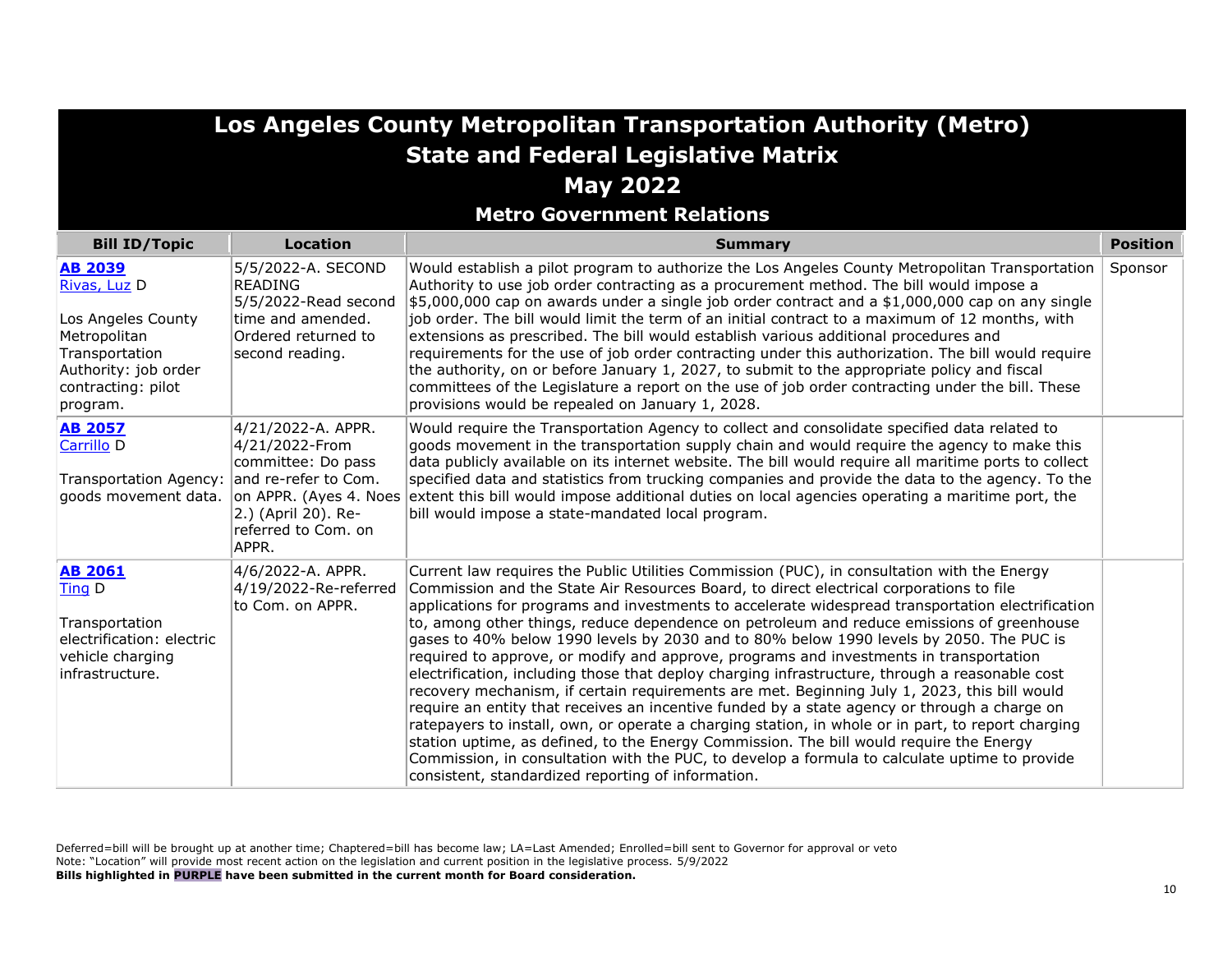**Metro Government Relations**

| <b>Bill ID/Topic</b>                                                                                                                          | Location                                                                                                                                                   | <b>Summary</b>                                                                                                                                                                                                                                                                                                                                                                                                                                                                                                                                                                                                                                                                                                                                                                                                                                                                                                                                                                                                                                                                                                                                                                                                                                                                                                                                                                                                                                                                                                                                                     | <b>Position</b> |
|-----------------------------------------------------------------------------------------------------------------------------------------------|------------------------------------------------------------------------------------------------------------------------------------------------------------|--------------------------------------------------------------------------------------------------------------------------------------------------------------------------------------------------------------------------------------------------------------------------------------------------------------------------------------------------------------------------------------------------------------------------------------------------------------------------------------------------------------------------------------------------------------------------------------------------------------------------------------------------------------------------------------------------------------------------------------------------------------------------------------------------------------------------------------------------------------------------------------------------------------------------------------------------------------------------------------------------------------------------------------------------------------------------------------------------------------------------------------------------------------------------------------------------------------------------------------------------------------------------------------------------------------------------------------------------------------------------------------------------------------------------------------------------------------------------------------------------------------------------------------------------------------------|-----------------|
| <b>AB 2075</b><br>Ting D<br>Energy: electric vehicle<br>charging standards.                                                                   | 4/27/2022-A. APPR.<br>5/3/2022-Re-referred<br>to Com. on APPR.                                                                                             | Current law requires the California Building Standards Commission to adopt, approve, codify,<br>and publish mandatory building standards for the installation of future electric vehicle charging<br>infrastructure for parking spaces in multifamily dwellings and nonresidential development, as<br>specified. Current law requires the California Building Standards Commission and the<br>Department of Housing and Community Development, in proposing and adopting those<br>mandatory building standards, to consult interested parties. This bill would specify the State<br>Energy Resources Conservation and Development Commission (Energy Commission) is an<br>interested party that the California Building Standards Commission and the Department of<br>Housing and Community Development are required to consult with in proposing and adopting<br>those standards. The bill would require the California Building Standards Commission, as part of<br>each triennial California Building Standards Code rulemaking cycle that commences on or after<br>January 1, 2023, to convene a workshop or other collaborative process on electric vehicle<br>charging infrastructure standards, and would require the Energy Commission, as part of its<br>participation in the workshop or collaborative process, to incorporate the most recent update to a<br>specified statewide assessment of electric vehicle charging infrastructure, any relevant electric<br>load forecasts, and the statewide transportation electrification goals, as specified. |                 |
| <b>AB 2076</b><br>Rivas, Luz D<br>Extreme Heat and<br><b>Community Resilience</b><br>Program: Extreme<br>Heat and Health<br>Reporting System. | 4/26/2022-A. APPR.<br>5/2/2022-Re-referred<br>to Com. on APPR.                                                                                             | Current law establishes the Office of Planning and Research in state government in the<br>Governor's office. Current law establishes the Integrated Climate Adaptation and Resiliency<br>Program (ICARP), to be administered by the office, to coordinate regional and local efforts with<br>state climate adaptation strategies to adapt to the impacts of climate change, as prescribed. This<br>bill would establish the Extreme Heat and Community Resilience Program in the office, to be<br>administered by the office through ICARP, for the purpose of coordinating state efforts and<br>supporting local and regional efforts to prevent or mitigate the impacts of, and reduce the public<br>health risks of, heat. The bill would require the Director of State Planning and Research to<br>appoint a Chief Heat Officer in the office to, among other things, implement the program and<br>establish the Interagency Heat Taskforce, as provided.                                                                                                                                                                                                                                                                                                                                                                                                                                                                                                                                                                                                      |                 |
| <b>AB 2097</b><br>Friedman D<br>Residential and<br>commercial<br>development:<br>remodeling,                                                  | 2/14/2022-A. APPR.<br>4/28/2022-Coauthors<br>revised. From<br>committee: Do pass<br>land re-refer to Com.<br>on APPR. (Ayes 6. Noes<br>1.) (April 27). Re- | Would prohibit a public agency from imposing a minimum automobile parking requirement, or<br>enforcing a minimum automobile parking requirement, on residential, commercial, or other<br>development if the development is located on a parcel that is within one-half mile of public<br>transit, as defined. When a project provides parking voluntarily, the bill would authorize a public<br>agency to impose specified requirements on the voluntary parking. The bill would prohibit these<br>provisions from reducing, eliminating, or precluding the enforcement of any requirement<br>imposed on a new multifamily or nonresidential development to provide electric vehicle supply                                                                                                                                                                                                                                                                                                                                                                                                                                                                                                                                                                                                                                                                                                                                                                                                                                                                        |                 |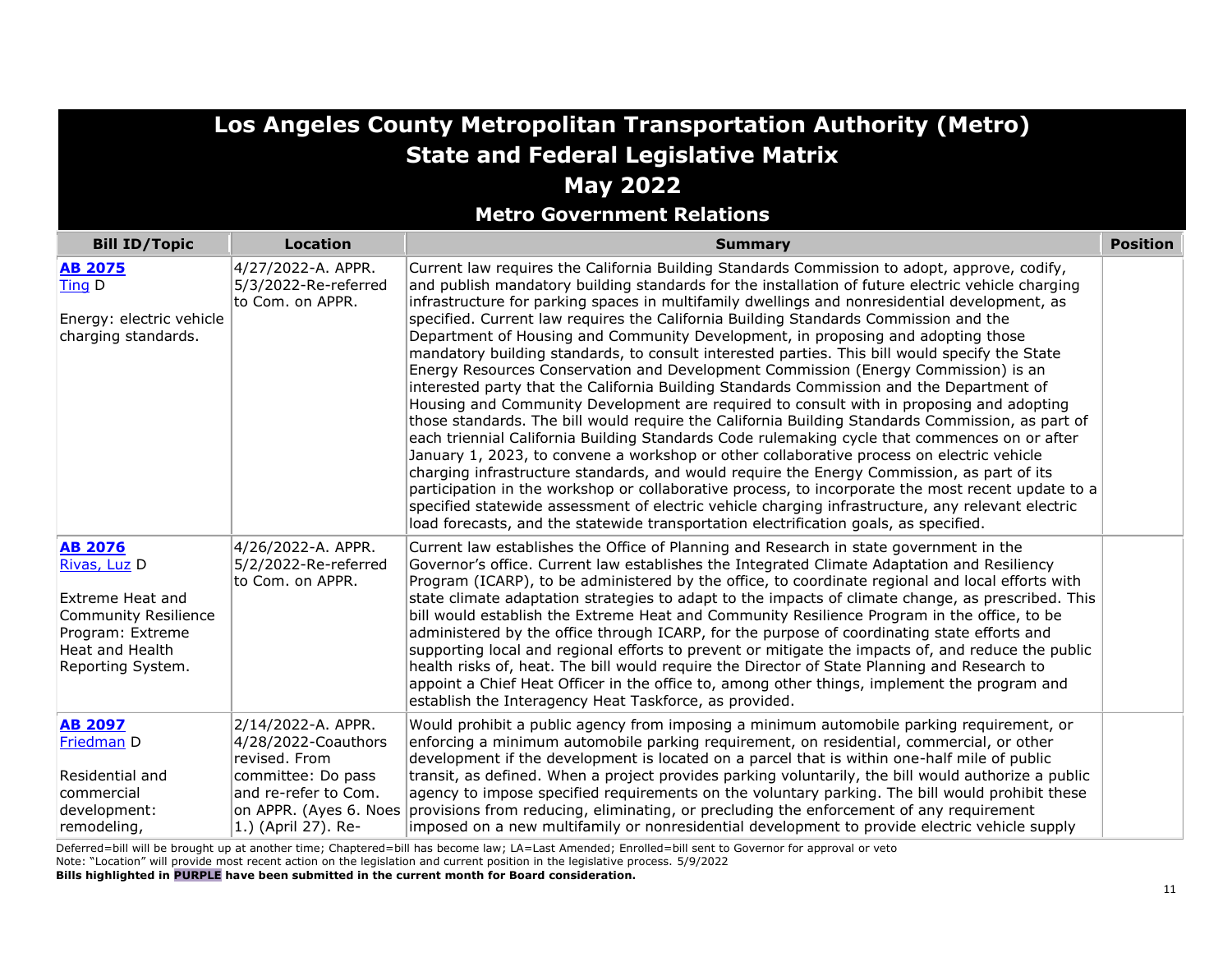| Los Angeles County Metropolitan Transportation Authority (Metro)                    |                                                                                                                               |                                                                                                                                                                                                                                                                                                                                                                                                                                                                                                                                                                                                                                                                                                                                                                                                                                                                                                                                                                                                                                                                                                                                                                    |                 |
|-------------------------------------------------------------------------------------|-------------------------------------------------------------------------------------------------------------------------------|--------------------------------------------------------------------------------------------------------------------------------------------------------------------------------------------------------------------------------------------------------------------------------------------------------------------------------------------------------------------------------------------------------------------------------------------------------------------------------------------------------------------------------------------------------------------------------------------------------------------------------------------------------------------------------------------------------------------------------------------------------------------------------------------------------------------------------------------------------------------------------------------------------------------------------------------------------------------------------------------------------------------------------------------------------------------------------------------------------------------------------------------------------------------|-----------------|
|                                                                                     |                                                                                                                               | <b>State and Federal Legislative Matrix</b>                                                                                                                                                                                                                                                                                                                                                                                                                                                                                                                                                                                                                                                                                                                                                                                                                                                                                                                                                                                                                                                                                                                        |                 |
|                                                                                     |                                                                                                                               | <b>May 2022</b>                                                                                                                                                                                                                                                                                                                                                                                                                                                                                                                                                                                                                                                                                                                                                                                                                                                                                                                                                                                                                                                                                                                                                    |                 |
|                                                                                     |                                                                                                                               | <b>Metro Government Relations</b>                                                                                                                                                                                                                                                                                                                                                                                                                                                                                                                                                                                                                                                                                                                                                                                                                                                                                                                                                                                                                                                                                                                                  |                 |
| <b>Bill ID/Topic</b>                                                                | <b>Location</b>                                                                                                               | <b>Summary</b>                                                                                                                                                                                                                                                                                                                                                                                                                                                                                                                                                                                                                                                                                                                                                                                                                                                                                                                                                                                                                                                                                                                                                     | <b>Position</b> |
| renovations, and<br>additions: parking<br>requirements.                             | referred to Com. on<br>APPR.                                                                                                  | equipment installed parking spaces or parking spaces that are accessible to persons with<br>disabilities. The bill would exempt certain commercial parking requirements from these<br>provisions if the requirements of the bill conflict with an existing contractual agreement of the<br>public agency that was executed before January 1, 2023.                                                                                                                                                                                                                                                                                                                                                                                                                                                                                                                                                                                                                                                                                                                                                                                                                 |                 |
| <b>AB 2111</b><br><b>Bigelow R</b><br>Motor vehicles: air<br>pollution.             | 2/14/2022-A. PRINT<br>2/15/2022-From<br>printer. May be heard<br>in committee March 17.                                       | Current law requires the State Air Resources Board to adopt and implement motor vehicle<br>emission standards, and makes various legislative findings and declarations regarding the<br>emission of air pollutants from motor vehicles. This bill would make a nonsubstantive change in<br>the findings and declarations.                                                                                                                                                                                                                                                                                                                                                                                                                                                                                                                                                                                                                                                                                                                                                                                                                                          |                 |
| <b>AB 2120</b><br>Ward D<br>Transportation finance:<br>federal funding:<br>bridges. | 4/27/2022-A. APPR.<br><b>SUSPENSE FILE</b><br>4/27/2022-In<br>committee: Set, first<br>hearing. Referred to<br>suspense file. | Under current law, the purpose of the Bridge Reconstruction and Replacement Act is to<br>implement the federal Special Bridge Replacement Program in California. The act authorizes<br>boards of supervisors, city councils, and the Department of Transportation to do all things<br>necessary and proper to secure federal aid under that federal program. The act authorizes the<br>department to allocate to counties and cities federal funds received for approved bridge<br>reconstruction or replacement projects in accordance with procedures promulgated by the<br>Director of Transportation, as specified. Current law requires the California Transportation<br>Commission, in allocating funds, and the department, in expending funds, for bridge<br>replacement projects, to follow federal design standards, except as specified. This bill would<br>instead provide that the purpose of the act is to implement the federal Highway Infrastructure<br>Program. The bill would authorize the above-described entities to do all things necessary and<br>proper to secure federal funds instead under the federal Highway Infrastructure Program. |                 |
| <b>AB 2197</b><br>Mullin D<br>Caltrain electrification<br>project: funding.         | 2/24/2022-A. TRANS.<br>2/24/2022-Referred to<br>Com. on TRANS.                                                                | Would appropriate \$260,000,000 from the General Fund to the Transportation Agency for<br>allocation to the Peninsula Corridor Joint Powers Board for the purpose of completing the Caltrain<br>Electrification Project.                                                                                                                                                                                                                                                                                                                                                                                                                                                                                                                                                                                                                                                                                                                                                                                                                                                                                                                                           |                 |
| <b>AB 2206</b><br>Lee D<br>Nonattainment basins:<br>employee parking:               | 4/21/2022-A. THIRD<br><b>READING</b><br>4/21/2022-Read<br>second time. Ordered<br>to third reading.                           | Current law requires, in any air basin designated as nonattainment for certain air quality<br>standards, an employer, defined as an employer of 50 persons or more that provides a parking<br>subsidy to employees, to also offer a parking cash-out program. Current law defines "parking<br>cash-out program" as an employer-funded program under which an employer offers to provide a<br>cash allowance to an employee equivalent to the parking subsidy that the employer would<br>otherwise pay to provide the employee with a parking space. Current law defines a "parking                                                                                                                                                                                                                                                                                                                                                                                                                                                                                                                                                                                 |                 |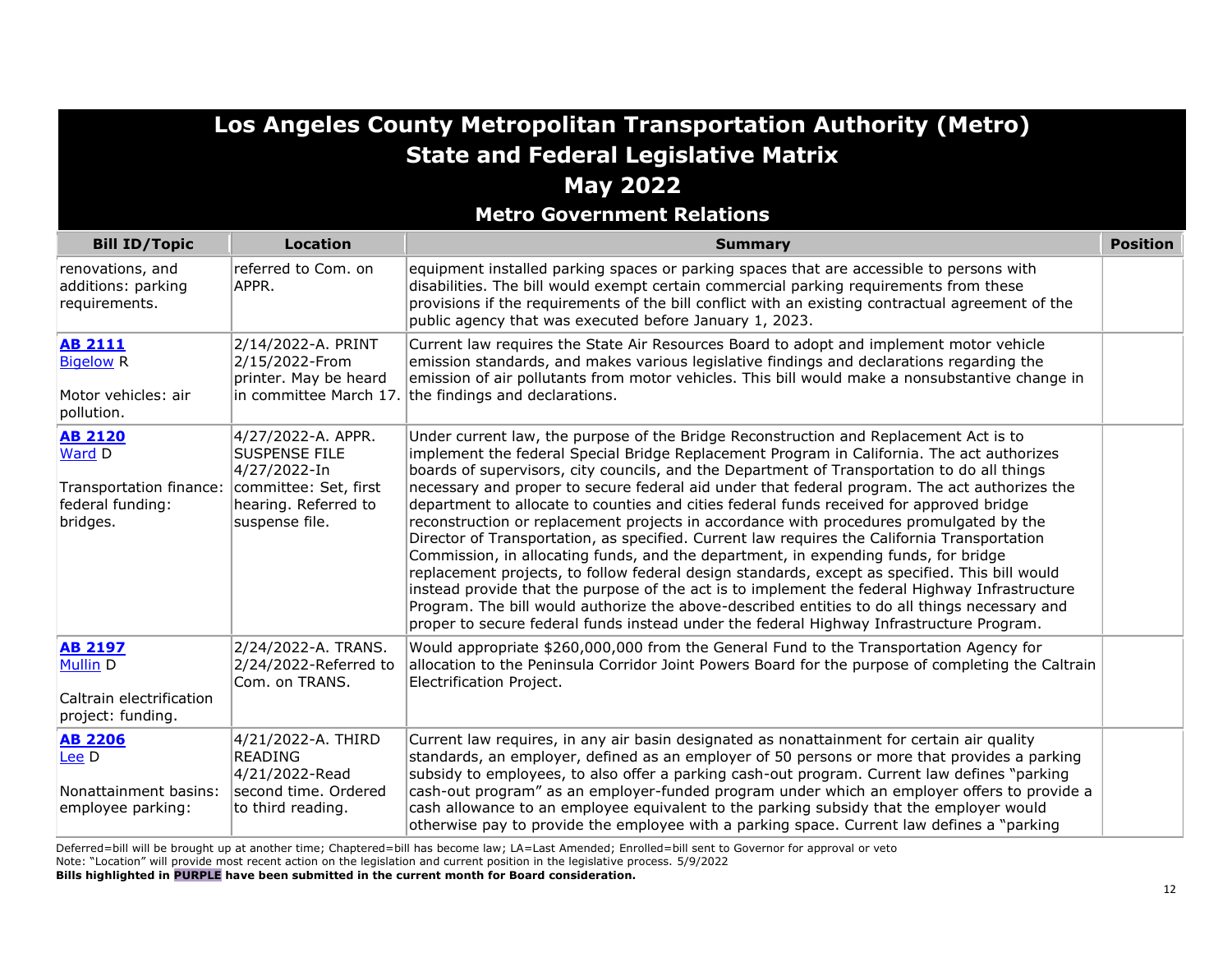|                                                                                                                                                                            |                                                                                                                                           | Los Angeles County Metropolitan Transportation Authority (Metro)<br><b>State and Federal Legislative Matrix</b>                                                                                                                                                                                                                                                                                                                                                                                                                                                                                                                                                                                                                                                                                                                                                                                                                                                                                                                                                                                                                                                                                                                                                                                                                                                                |                 |
|----------------------------------------------------------------------------------------------------------------------------------------------------------------------------|-------------------------------------------------------------------------------------------------------------------------------------------|--------------------------------------------------------------------------------------------------------------------------------------------------------------------------------------------------------------------------------------------------------------------------------------------------------------------------------------------------------------------------------------------------------------------------------------------------------------------------------------------------------------------------------------------------------------------------------------------------------------------------------------------------------------------------------------------------------------------------------------------------------------------------------------------------------------------------------------------------------------------------------------------------------------------------------------------------------------------------------------------------------------------------------------------------------------------------------------------------------------------------------------------------------------------------------------------------------------------------------------------------------------------------------------------------------------------------------------------------------------------------------|-----------------|
|                                                                                                                                                                            |                                                                                                                                           | <b>May 2022</b>                                                                                                                                                                                                                                                                                                                                                                                                                                                                                                                                                                                                                                                                                                                                                                                                                                                                                                                                                                                                                                                                                                                                                                                                                                                                                                                                                                |                 |
|                                                                                                                                                                            |                                                                                                                                           | <b>Metro Government Relations</b>                                                                                                                                                                                                                                                                                                                                                                                                                                                                                                                                                                                                                                                                                                                                                                                                                                                                                                                                                                                                                                                                                                                                                                                                                                                                                                                                              |                 |
| <b>Bill ID/Topic</b>                                                                                                                                                       | <b>Location</b>                                                                                                                           | <b>Summary</b>                                                                                                                                                                                                                                                                                                                                                                                                                                                                                                                                                                                                                                                                                                                                                                                                                                                                                                                                                                                                                                                                                                                                                                                                                                                                                                                                                                 | <b>Position</b> |
| parking cash-out<br>program.                                                                                                                                               |                                                                                                                                           | subsidy" as the difference between the out-of-pocket amount paid by an employer on a regular<br>basis in order to secure the availability of an employee parking space not owned by the employer<br>and the price, if any, charged to an employee for use of that space. This bill would revise the<br>definitions of "employer," "parking cash-out program," and "parking subsidy." The bill would<br>require a lessor that enters into or renews a lease on or after January 1, 2023, with a lessee that<br>is an employer and that offers parking to the employer to list the market-rate parking costs as a<br>separate line item in the lease, as provided, or to provide a list of parking costs to the employer<br>within 30 days after the lease is entered into or renewed.                                                                                                                                                                                                                                                                                                                                                                                                                                                                                                                                                                                           |                 |
| <b>AB 2237</b><br>Friedman D<br>Transportation<br>planning: regional<br>transportation<br>improvement plan:<br>sustainable<br>communities<br>strategies: climate<br>goals. | 4/25/2022-A. APPR.<br>4/26/2022-From<br>committee: Do pass<br>and re-refer to Com.<br>3.) (April 25). Re-<br>referred to Com. on<br>APPR. | Current law requires certain transportation planning agencies to prepare and adopt regional<br>transportation plans directed at achieving a coordinated and balanced regional transportation<br>system. Current law requires each regional transportation plan to also include a sustainable<br>communities strategy prepared by each metropolitan planning organization. Current law requires<br>on APPR. (Ayes 7. Noes the Strategic Growth Council, by January 31, 2022, to submit a report to the relevant policy and<br>fiscal committees of the Legislature that includes, among other things, an overview of those<br>sustainable communities strategies, an assessment of how implementation of those sustainable<br>communities strategies will influence the configuration of the statewide integrated multimodal<br>transportation system, and a review of the potential impacts and opportunities for coordination<br>of specified funding programs, including the Affordable Housing and Sustainable Communities<br>Program. This bill would require the council, in consultation with the State Air Resources Board,<br>the Department of Housing and Community Development, and the Transportation Agency, to<br>convene a task force to review the roles and responsibilities of metropolitan planning<br>organizations and to define "sustainable community." |                 |
| <b>AB 2264</b><br><b>Bloom D</b><br>Pedestrian crossing<br>signals.                                                                                                        | 4/27/2022-A. APPR.<br><b>SUSPENSE FILE</b><br>4/27/2022-In<br>committee: Set, first<br>hearing. Referred to<br>suspense file.             | Current law defines a traffic-actuated signal as an official traffic signal, as specified, that displays<br>one or more of its indications in response to traffic detected by mechanical, visual, electrical, or<br>other means. Upon the first placement or replacement of a traffic-actuated signal, as specified,<br>current law requires the traffic-actuated signal to be installed and maintained to detect bicycle or<br>motorcycle traffic on the roadway. This bill would require a traffic-actuated signal to be installed<br>and maintained to have a leading pedestrian interval, upon the first placement or replacement of<br>a traffic-actuated signal. The bill would also require an existing traffic-actuated signal capable of<br>being implemented with remote installation or in-person programming to be programmed with a<br>leading pedestrian interval when maintenance work is done on the intersection in which the<br>traffic-actuated signal is located, if the signal is in a residence, business, or business activity                                                                                                                                                                                                                                                                                                                          |                 |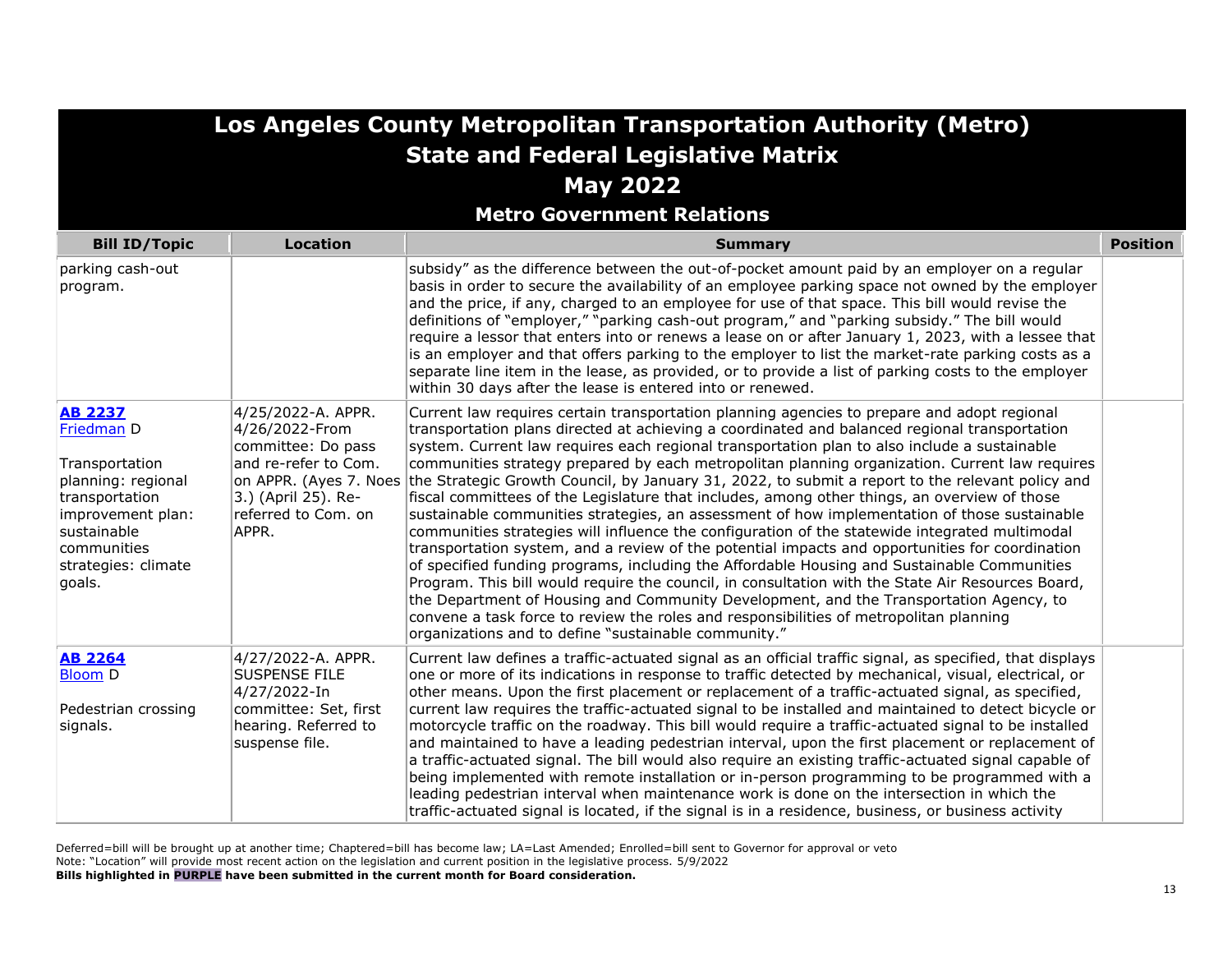**Metro Government Relations**

| <b>Bill ID/Topic</b>                                                                                                                      | <b>Location</b>                                                                                                             | <b>Summary</b>                                                                                                                                                                                                                                                                                                                                                                                                                                                                                                                                                                                                                                                                                                                                                                                                                                                                                                                                                                                                                                                                                                                                                                                                                                                                                                                                                                                                                                                                                                                                                                                                                                                                                            | <b>Position</b> |
|-------------------------------------------------------------------------------------------------------------------------------------------|-----------------------------------------------------------------------------------------------------------------------------|-----------------------------------------------------------------------------------------------------------------------------------------------------------------------------------------------------------------------------------------------------------------------------------------------------------------------------------------------------------------------------------------------------------------------------------------------------------------------------------------------------------------------------------------------------------------------------------------------------------------------------------------------------------------------------------------------------------------------------------------------------------------------------------------------------------------------------------------------------------------------------------------------------------------------------------------------------------------------------------------------------------------------------------------------------------------------------------------------------------------------------------------------------------------------------------------------------------------------------------------------------------------------------------------------------------------------------------------------------------------------------------------------------------------------------------------------------------------------------------------------------------------------------------------------------------------------------------------------------------------------------------------------------------------------------------------------------------|-----------------|
|                                                                                                                                           |                                                                                                                             | district, a safety corridor, or an area with a high concentration of pedestrians and cyclists, as<br>specified.                                                                                                                                                                                                                                                                                                                                                                                                                                                                                                                                                                                                                                                                                                                                                                                                                                                                                                                                                                                                                                                                                                                                                                                                                                                                                                                                                                                                                                                                                                                                                                                           |                 |
| <b>AB 2270</b><br>Seyarto R<br>Authorized emergency<br>vehicles.                                                                          | 5/4/2022-S. TRANS.<br>5/4/2022-Referred to<br>Com. on TRANS.                                                                | Current law provides for the exemption of authorized emergency vehicles, as defined, from the<br>payment of a toll or charge on a vehicular crossing, toll highway, or high-occupancy toll (HOT)<br>lane and any related fines, when the authorized emergency vehicle is being driven under<br>specified conditions, including that the vehicle displays public agency identification and is being<br>driven while responding to, or returning from, an urgent or emergency call. Under current law,<br>an authorized emergency vehicle returning from being driven under those specified conditions is<br>not exempt from a requirement to pay a toll or other charge imposed while traveling on a HOT<br>lane. This bill would require the owner or operator of a toll facility, upon the request of the local<br>emergency service provider, to enter into an agreement for the use of a toll facility.                                                                                                                                                                                                                                                                                                                                                                                                                                                                                                                                                                                                                                                                                                                                                                                                |                 |
| <b>AB 2271</b><br><b>Gipson D</b><br>Los Angeles County<br>Metropolitan<br>Transportation<br>Authority: contracting:<br>local businesses. | 5/5/2022-A. SECOND<br><b>READING</b><br>5/5/2022-Read second<br>time and amended.<br>Ordered returned to<br>second reading. | Current law authorizes the Los Angeles County Metropolitan Transportation Authority (LA Metro)<br>to provide for a small business preference of 5% of the lowest responsible bidder meeting<br>specifications, with respect to contracts in construction, the construction component of a design-<br>build team, the procurement of goods, or the delivery of services. Current law also authorizes LA<br>Metro to set aside work for competition, until January 1, 2024, (1) among certified small<br>business enterprises and award each contract to the certified small business enterprise that is<br>the lowest responsible bidder whenever the expected expenditure required exceeds \$5,000 but is<br>less than \$3,000,000, as specified, and (2) among medium business enterprises for no more<br>than 20 contracts and award each contract to the medium business enterprise that is the lowest<br>responsible bidder whenever the expected expenditure required exceeds \$3,000,000 but is less<br>than \$30,000,000, as provided. Current law defines a small business enterprise and medium<br>business enterprise for these purposes. This bill would authorize LA Metro to also provide for a<br>local small business enterprise preference of 5% of the lowest responsible bidder meeting<br>specifications, with respect to contracts in construction, the construction component of a design-<br>build team, the procurement of goods, or the delivery of services, and to provide the preference<br>to nonlocal businesses if the bid includes a 30% participation by local small business enterprises.<br>The bill would define a local small business enterprise for these purposes. | Sponsor         |
| <b>AB 2336</b><br>Friedman D                                                                                                              | 4/19/2022-A. APPR.<br>4/25/2022-Re-referred<br>to Com. on APPR.                                                             | Would authorize, until January 1, 2028, the Cities of Los Angeles, Oakland, San Jose, Glendale,<br>and Palm Springs, and the City and County of San Francisco, to establish the Speed Safety<br>System Pilot Program if the system meets specified requirements. The bill would require the<br>participating cities or city and county to adopt a Speed Safety System Use Policy and a Speed                                                                                                                                                                                                                                                                                                                                                                                                                                                                                                                                                                                                                                                                                                                                                                                                                                                                                                                                                                                                                                                                                                                                                                                                                                                                                                              |                 |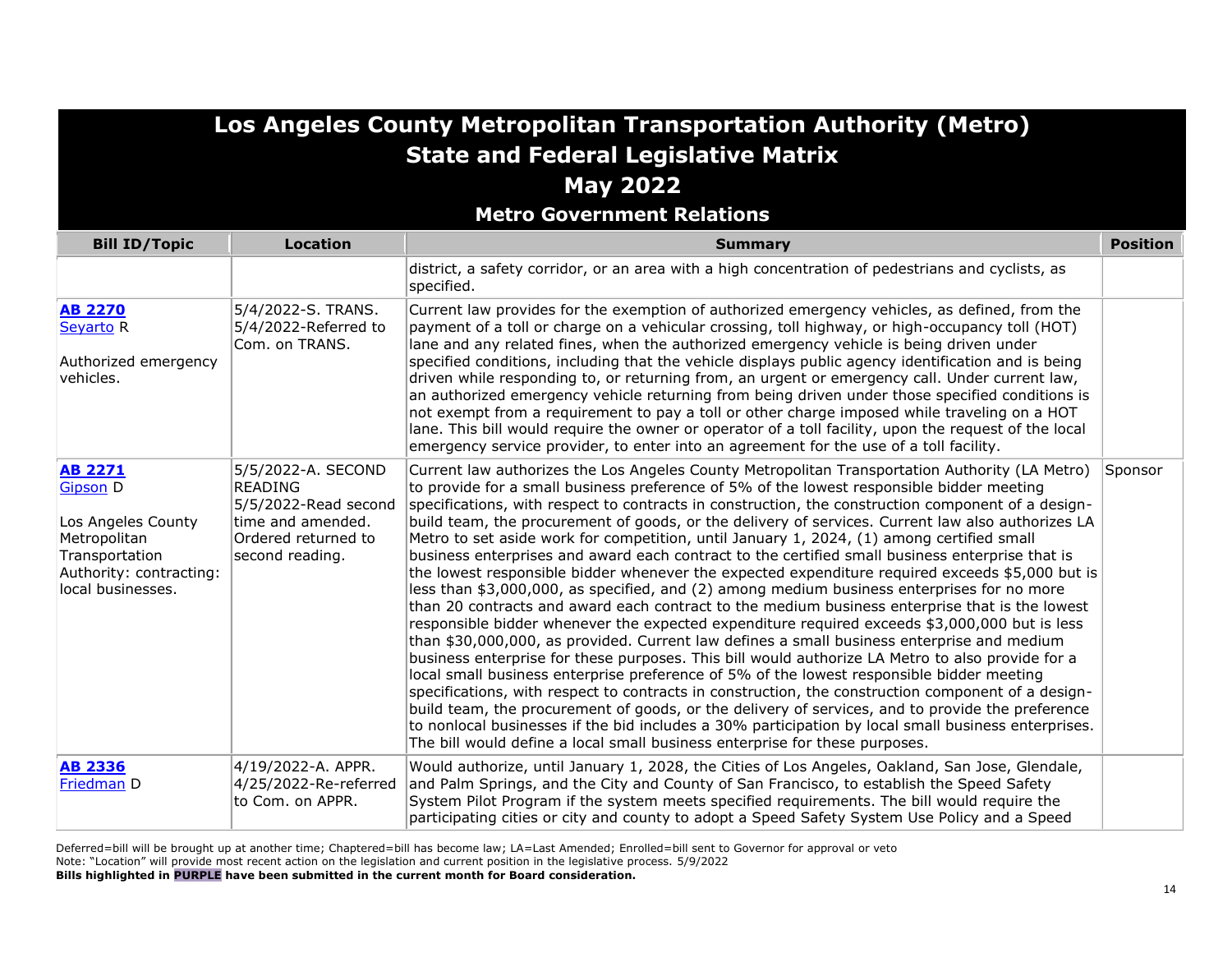|                                                                                                       |                                                                                                                                                                                               | Los Angeles County Metropolitan Transportation Authority (Metro)                                                                                                                                                                                                                                                                                                                                                                                                                                                                                                                                                                                                                                                                                                                                                                                                                                                          |                 |
|-------------------------------------------------------------------------------------------------------|-----------------------------------------------------------------------------------------------------------------------------------------------------------------------------------------------|---------------------------------------------------------------------------------------------------------------------------------------------------------------------------------------------------------------------------------------------------------------------------------------------------------------------------------------------------------------------------------------------------------------------------------------------------------------------------------------------------------------------------------------------------------------------------------------------------------------------------------------------------------------------------------------------------------------------------------------------------------------------------------------------------------------------------------------------------------------------------------------------------------------------------|-----------------|
|                                                                                                       |                                                                                                                                                                                               | <b>State and Federal Legislative Matrix</b>                                                                                                                                                                                                                                                                                                                                                                                                                                                                                                                                                                                                                                                                                                                                                                                                                                                                               |                 |
|                                                                                                       |                                                                                                                                                                                               | <b>May 2022</b><br><b>Metro Government Relations</b>                                                                                                                                                                                                                                                                                                                                                                                                                                                                                                                                                                                                                                                                                                                                                                                                                                                                      |                 |
| <b>Bill ID/Topic</b>                                                                                  | <b>Location</b>                                                                                                                                                                               | <b>Summary</b>                                                                                                                                                                                                                                                                                                                                                                                                                                                                                                                                                                                                                                                                                                                                                                                                                                                                                                            | <b>Position</b> |
| Vehicles: Speed Safety<br>System Pilot Program.                                                       |                                                                                                                                                                                               | Safety System Impact Report before implementing the program, and would require the city or<br>city and county to engage in a public information campaign at least 30 days before<br>implementation of the program, including information relating to when the systems would begin<br>detecting violations and where the systems would be utilized. The bill would require the<br>participating cities or city and county to issue warning notices rather than notices of violations<br>for violations detected within the first 60 calendar days of the program. The bill would require<br>the participating cities or city and county to develop uniform guidelines for, among other things,<br>the processing and storage of confidential information.                                                                                                                                                                  |                 |
| <b>AB 2344</b><br>Friedman D<br>Wildlife connectivity:<br>transportation projects.                    | 4/19/2022-A. APPR.<br>$4/19/2022$ -Coauthors<br>revised. From<br>committee: Do pass<br>and re-refer to Com.<br>on APPR. (Ayes 11.<br>Noes 0.) (April 18). Re-<br>referred to Com. on<br>APPR. | Would require the Department of Fish and Wildlife (DFW) to investigate, study, and identify<br>those areas in the state that are essential to wildlife movement and habitat connectivity and that<br>are threatened by specified factors. The bill would require DFW, in coordination with Caltrans, to<br>establish a wildlife connectivity action plan on or before January 1, 2024, and to update the plan<br>at least once every 5 years thereafter. The bill would require the plan to include, among other<br>things, maps that identify the locations of certain areas, including connectivity areas and natural<br>landscape areas, as defined.                                                                                                                                                                                                                                                                   |                 |
| <b>AB 2347</b><br>Carrillo <sub>D</sub><br>Streets and highways:<br>liability for property<br>damage. | 2/16/2022-A. PRINT<br>2/17/2022-From<br>printer. May be heard<br>in committee March 19.                                                                                                       | Current law makes a person who willfully or negligently damages a street or highway, or its<br>appurtenances, including, but not limited to, guardrails, signs, traffic signals, snow poles, and<br>similar facilities, liable for the reasonable cost of the repair or replacement thereof. This bill<br>would make technical, nonsubstantive changes to that provision.                                                                                                                                                                                                                                                                                                                                                                                                                                                                                                                                                 |                 |
| <b>AB 2357</b><br>Ting D<br>Surplus land.                                                             | 4/27/2022-A. APPR.<br>4/28/2022-From<br>committee: Do pass<br>and re-refer to Com.<br>on APPR. (Ayes 6. Noes<br>$ 1.$ ) (April 27). Re-<br>referred to Com. on<br>APPR.                       | Current law prescribes requirements for the disposal of surplus land by a local agency, as<br>defined, and requires, except as provided, a local agency disposing of surplus land to comply<br>with certain notice requirements before disposing of the land or participating in negotiations to<br>dispose of the land with a prospective transferee, particularly that the local agency send a notice<br>of availability to specified entities that have notified the Department of Housing and Community<br>Development of their interest in surplus land, as specified. Under current law, if the local agency<br>receives a notice of interest, the local agency is required to engage in good faith negotiations<br>with the entity desiring to purchase or lease the surplus land. This bill would also require the<br>department to maintain on its internet website a listing of all entities, including housing |                 |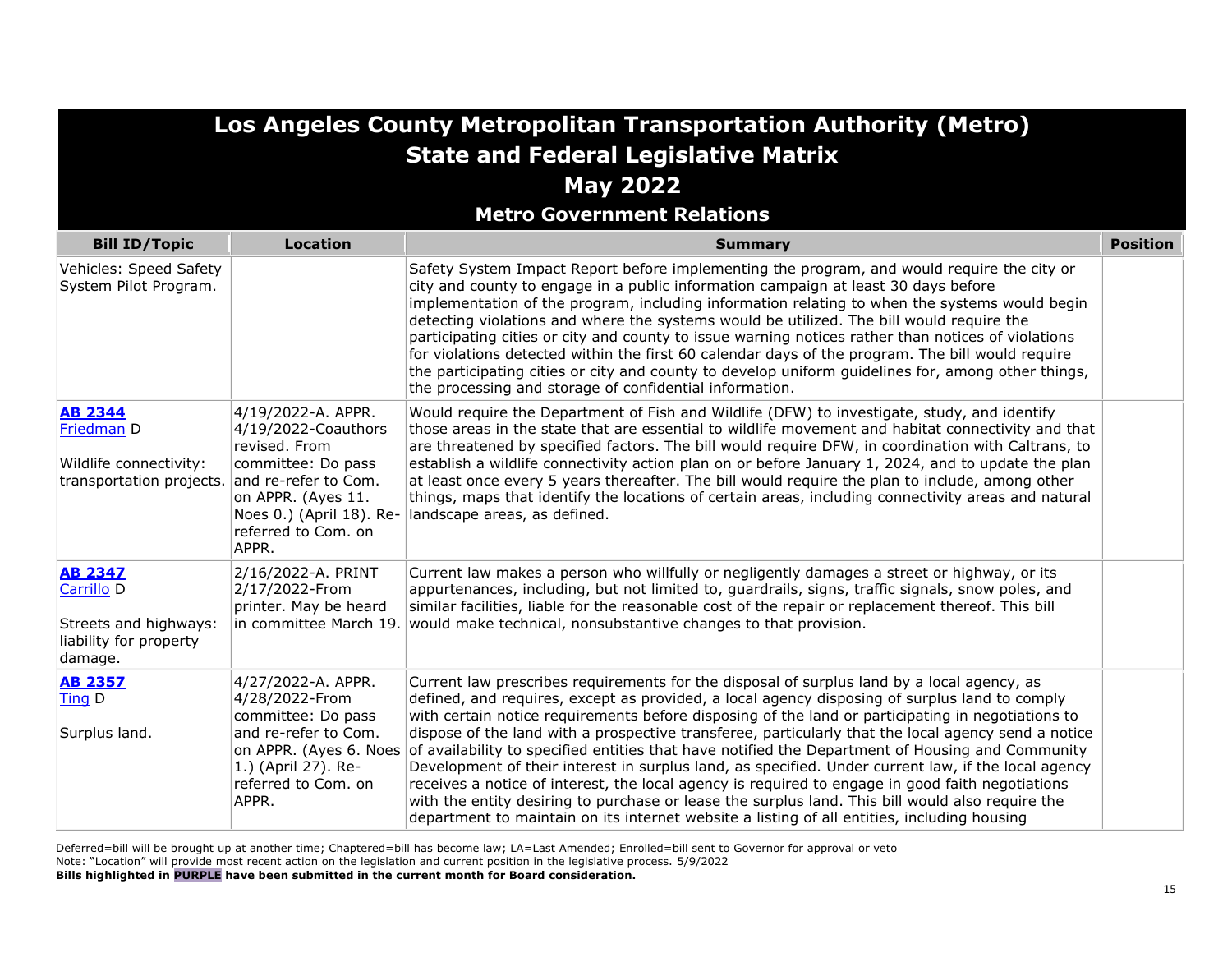**Metro Government Relations**

| <b>Bill ID/Topic</b>                                                                                                                                  | <b>Location</b>                                                                                                                                                                  | <b>Summary</b>                                                                                                                                                                                                                                                                                                                                                                                                                                                                                                                                                                                                                                                                                                                                                                                                                                                                                                                                                                                                                                              | <b>Position</b> |
|-------------------------------------------------------------------------------------------------------------------------------------------------------|----------------------------------------------------------------------------------------------------------------------------------------------------------------------------------|-------------------------------------------------------------------------------------------------------------------------------------------------------------------------------------------------------------------------------------------------------------------------------------------------------------------------------------------------------------------------------------------------------------------------------------------------------------------------------------------------------------------------------------------------------------------------------------------------------------------------------------------------------------------------------------------------------------------------------------------------------------------------------------------------------------------------------------------------------------------------------------------------------------------------------------------------------------------------------------------------------------------------------------------------------------|-----------------|
|                                                                                                                                                       |                                                                                                                                                                                  | sponsors, that have notified the department of their interest in surplus land for the purpose of<br>developing low- and moderate-income housing.                                                                                                                                                                                                                                                                                                                                                                                                                                                                                                                                                                                                                                                                                                                                                                                                                                                                                                            |                 |
| <b>AB 2392</b><br>Irwin D<br>Information privacy:<br>connected devices:<br>labeling.                                                                  | 5/3/2022-S. RLS.<br>5/3/2022-In Senate.<br>Read first time. To<br>Com. on RLS. for<br>assignment.                                                                                | Current law requires a manufacturer of a connected device to equip the device with a reasonable<br>security feature or features that are appropriate to the nature and function of the device,<br>appropriate to the information it may collect, contain, or transmit, and designed to protect the<br>device and information contained in the device from unauthorized access, destruction, use,<br>modification, or disclosure. This bill would provide that a manufacturer of a connected device<br>satisfies the above-described provisions if the connected device meets or exceeds the baseline<br>product criteria of a labeling scheme that conforms to specified guidance published by the<br>National Institute of Standards and Technology (NIST) for consumer Internet of Things (IoT)<br>products, satisfies a conformity assessment as described by a NIST conforming labeling scheme,<br>as specified, and bears the binary label as described by a NIST conforming labeling scheme.                                                          |                 |
| <b>AB 2419</b><br><b>Bryan D</b><br>Environmental justice:<br>federal Infrastructure<br>Investment and Jobs<br>Act: Justice40<br>Oversight Committee. | 4/26/2022-A. APPR.<br>4/27/2022-Coauthors<br>revised. From<br>committee: Do pass<br>and re-refer to Com.<br>2.) (April 26). Re-<br>referred to Com. on<br>APPR.                  | The federal Infrastructure Investment and Jobs Act (IIJA) provides additional federal funds to<br>rebuild the nation's infrastructures. Executive orders issued by President Biden established the<br>federal Justice40 Initiative with the goal that 40% of the overall federal benefits flow to<br>disadvantaged communities and stating that the implementation of the IIJA should prioritize<br>investing public dollars equitably, including through the Justice40 Initiative. This bill would<br>on APPR. (Ayes 6. Noes require a minimum of 40% of funds received by the state under the IIJA and certain other<br>federal funds to be allocated to projects that provide direct benefits to disadvantaged<br>communities and a minimum of an additional 10% be allocated for projects that provide direct<br>benefits to low-income households and low-income communities, as provided. The bill would<br>require state agencies administering those federal funds to perform specified tasks related to the<br>expenditure of those federal funds. |                 |
| <b>AB 2432</b><br>Muratsuchi D<br>Neighborhood electric<br>vehicles: County of Los<br>Angeles: South Bay<br>cities area.                              | 5/5/2022-S. RLS.<br>5/5/2022-Read third<br>time. Passed. Ordered<br>to the Senate. (Ayes<br>$ 61.$ Noes 0.) In Senate.<br>Read first time. To<br>Com. on RLS. for<br>assignment. | Current law defines "low-speed vehicle" for purposes of the Vehicle Code as a motor vehicle with<br>4 wheels that is capable of a minimum speed of 20 miles per hour and a maximum speed of 25<br>miles per hour on a paved level surface and that has a gross vehicle weight rating of less than<br>3,000 pounds. Current law imposes certain restrictions on the use of low-speed vehicles on<br>public streets and highways, and generally requires an operator of a low-speed vehicle to have a<br>driver's license. A low-speed vehicle is also known as a neighborhood electric vehicle (NEV). A<br>violation of the Vehicle Code is an infraction, unless otherwise specified. This bill would authorize<br>the County of Los Angeles or any city in the South Bay cities area, as defined, to establish a<br>similar NEV transportation plan for a plan area that may include any applicable portion of the                                                                                                                                         |                 |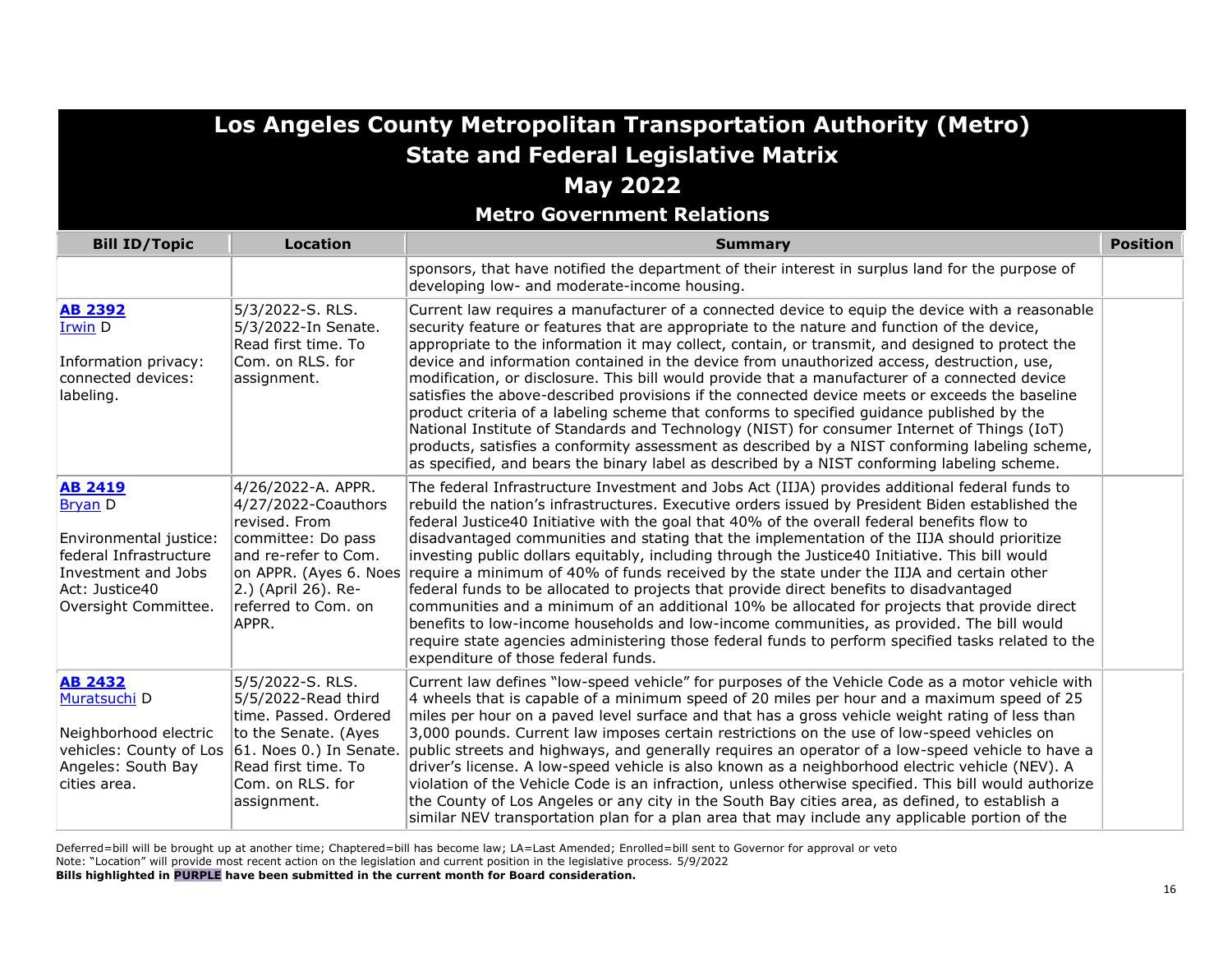|                                                                                                                                                  |                                                                                                                                           | Los Angeles County Metropolitan Transportation Authority (Metro)                                                                                                                                                                                                                                                                                                                                                                                                                                                                                                                                                                                                                                                                                                                                                                                                                                                                                                                                                                                       |                 |
|--------------------------------------------------------------------------------------------------------------------------------------------------|-------------------------------------------------------------------------------------------------------------------------------------------|--------------------------------------------------------------------------------------------------------------------------------------------------------------------------------------------------------------------------------------------------------------------------------------------------------------------------------------------------------------------------------------------------------------------------------------------------------------------------------------------------------------------------------------------------------------------------------------------------------------------------------------------------------------------------------------------------------------------------------------------------------------------------------------------------------------------------------------------------------------------------------------------------------------------------------------------------------------------------------------------------------------------------------------------------------|-----------------|
|                                                                                                                                                  |                                                                                                                                           | <b>State and Federal Legislative Matrix</b>                                                                                                                                                                                                                                                                                                                                                                                                                                                                                                                                                                                                                                                                                                                                                                                                                                                                                                                                                                                                            |                 |
|                                                                                                                                                  |                                                                                                                                           | <b>May 2022</b>                                                                                                                                                                                                                                                                                                                                                                                                                                                                                                                                                                                                                                                                                                                                                                                                                                                                                                                                                                                                                                        |                 |
|                                                                                                                                                  |                                                                                                                                           | <b>Metro Government Relations</b>                                                                                                                                                                                                                                                                                                                                                                                                                                                                                                                                                                                                                                                                                                                                                                                                                                                                                                                                                                                                                      |                 |
| <b>Bill ID/Topic</b>                                                                                                                             | <b>Location</b>                                                                                                                           | <b>Summary</b>                                                                                                                                                                                                                                                                                                                                                                                                                                                                                                                                                                                                                                                                                                                                                                                                                                                                                                                                                                                                                                         | <b>Position</b> |
|                                                                                                                                                  |                                                                                                                                           | county or city located within the jurisdiction of the South Bay Cities Council of Governments, as<br>specified, subject to the same penalties. The bill would require that the transportation plan have<br>received a prior review and the comments of the Southern California Association of Governments<br>and any agency having traffic law enforcement responsibilities in an entity included in the plan<br>area.                                                                                                                                                                                                                                                                                                                                                                                                                                                                                                                                                                                                                                 |                 |
| <b>AB 2438</b><br>Friedman D<br>Transportation funding:<br>alignment with state<br>plans and greenhouse<br>gas emissions<br>reduction standards. | 3/29/2022-A. APPR.<br>3/29/2022-From<br>committee: Do pass<br>and re-refer to Com.<br>4.) (March 28). Re-<br>referred to Com. on<br>APPR. | Current law provides for the funding of projects on the state highway system and other<br>transportation improvements, including under the state transportation improvement program,<br>the state highway operation and protection program, the Solutions for Congested Corridors<br>Program, the Trade Corridor Enhancement Program, and the program within the Road<br>on APPR. (Ayes 8. Noes Maintenance and Rehabilitation Program commonly known as the Local Partnership Program.<br>This bill would require the agencies that administer those programs to revise the guidelines or<br>plans applicable to those programs to ensure that projects included in the applicable program<br>align with the California Transportation Plan, the Climate Action Plan for Transportation<br>Infrastructure adopted by the Transportation Agency, and specified greenhouse gas emissions<br>reduction standards.                                                                                                                                        |                 |
| <b>AB 2441</b><br>Kalra D<br>Public employment:<br>local public transit<br>agencies: new<br>technologies.                                        | 5/4/2022-S. L., P.E. &<br>R.<br>5/4/2022-Referred to<br>Com. on L., P.E. & R.                                                             | Current law creates various transit districts and prescribes requirements applicable to their labor<br>relations, including those that address the recognition and certification of exclusive employee<br>representatives, unit determinations, and procedures for meeting and conferring on matter<br>subject to collective bargaining. This bill would prescribe requirements for public transit<br>employers in connection with the introduction of new technologies for public transit services that<br>introduce new products, services, or type of operation, as specified, or that eliminate jobs or job<br>functions of the workforce to which they apply. The bill would require a public transit employer to<br>provide notice, as specified, to the applicable exclusive employee representative of its intention<br>to begin any procurement process or a plan to acquire or deploy to new technologies for public<br>transit services, as described above, not less than 12 months before commencing the process,<br>plan, or deployment. |                 |
| <b>AB 2442</b><br>Rivas, Robert D<br>Climate change.                                                                                             | 4/25/2022-A. APPR.<br>4/26/2022-From<br>committee: Do pass<br>and re-refer to Com.<br>on APPR. (Ayes 7. Noes<br>2.) (April 25). Re-       | The California Disaster Assistance Act requires the Director of Emergency Services to authorize<br>the replacement of a damaged or destroyed facility, whenever a local agency and the director<br>determine that the general public and state interest will be better served by replacing a damaged<br>or destroyed facility with a facility that will more adequately serve the present and future public<br>needs than would be accomplished merely by repairing or restoring the damaged or destroyed<br>facility. Current law also authorizes the director to implement mitigation measures when the                                                                                                                                                                                                                                                                                                                                                                                                                                              |                 |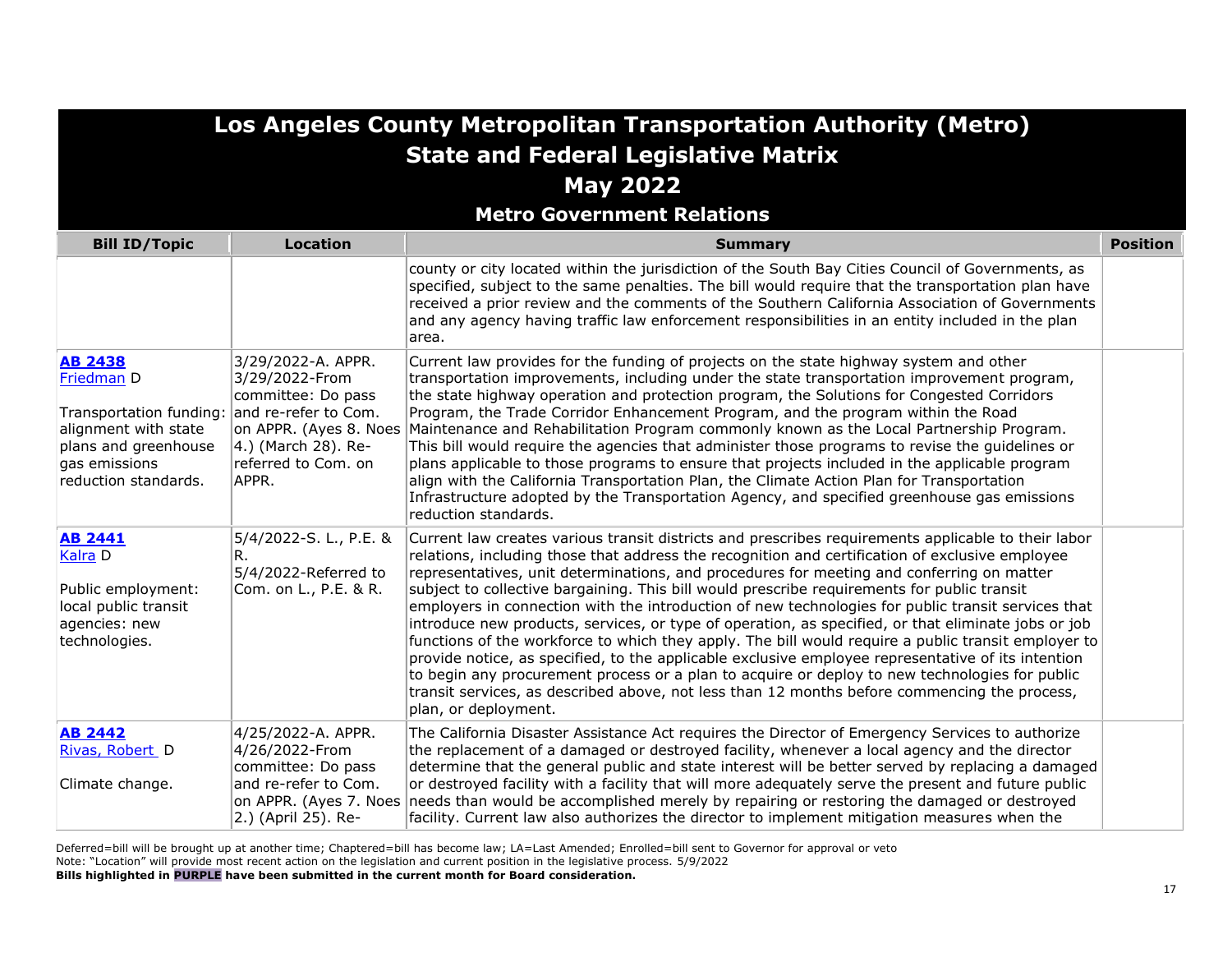|                                                                                                                    | Los Angeles County Metropolitan Transportation Authority (Metro)                                      |                                                                                                                                                                                                                                                                                                                                                                                                                                                                                                                                                                                                                                                                                                                                                                                                                                                                                                                                                                                                                                                                 |                 |  |
|--------------------------------------------------------------------------------------------------------------------|-------------------------------------------------------------------------------------------------------|-----------------------------------------------------------------------------------------------------------------------------------------------------------------------------------------------------------------------------------------------------------------------------------------------------------------------------------------------------------------------------------------------------------------------------------------------------------------------------------------------------------------------------------------------------------------------------------------------------------------------------------------------------------------------------------------------------------------------------------------------------------------------------------------------------------------------------------------------------------------------------------------------------------------------------------------------------------------------------------------------------------------------------------------------------------------|-----------------|--|
|                                                                                                                    |                                                                                                       | <b>State and Federal Legislative Matrix</b>                                                                                                                                                                                                                                                                                                                                                                                                                                                                                                                                                                                                                                                                                                                                                                                                                                                                                                                                                                                                                     |                 |  |
|                                                                                                                    |                                                                                                       | <b>May 2022</b>                                                                                                                                                                                                                                                                                                                                                                                                                                                                                                                                                                                                                                                                                                                                                                                                                                                                                                                                                                                                                                                 |                 |  |
|                                                                                                                    |                                                                                                       | <b>Metro Government Relations</b>                                                                                                                                                                                                                                                                                                                                                                                                                                                                                                                                                                                                                                                                                                                                                                                                                                                                                                                                                                                                                               |                 |  |
| <b>Bill ID/Topic</b>                                                                                               | <b>Location</b>                                                                                       | <b>Summary</b>                                                                                                                                                                                                                                                                                                                                                                                                                                                                                                                                                                                                                                                                                                                                                                                                                                                                                                                                                                                                                                                  | <b>Position</b> |  |
|                                                                                                                    | referred to Com. on<br>APPR.                                                                          | director determines that the measures are cost effective and substantially reduce the risk of<br>future damage, hardship, loss, or suffering in any area where a state of emergency has been<br>proclaimed by the Governor. This bill would specify that mitigation measures for climate change<br>and disasters related to climate, may include, but are not limited to, measures that reduce<br>emissions of greenhouse gases, the preservation of open space, improved forest management<br>and wildfire risk reduction measures, and other investments in natural infrastructure, as defined.                                                                                                                                                                                                                                                                                                                                                                                                                                                               |                 |  |
| <b>AB 2446</b><br><b>Holden</b> D<br>Embodied carbon<br>emissions: construction hearing. Referred to<br>materials. | 4/27/2022-A. APPR.<br><b>SUSPENSE FILE</b><br>4/27/2022-In<br>committee: Set, first<br>suspense file. | Current law requires the State Energy Resources Conservation and Development Commission to<br>adopt regulations on building design and construction standards that increase efficiency in the<br>use of energy and water for new residential and nonresidential buildings, and energy and water<br>conservation performance standards for new residential and nonresidential buildings. This bill<br>would require the commission to develop a framework for measuring and then reducing carbon<br>intensity in the construction of new buildings, including those for residential uses. The bill would<br>require the commission to design the framework to achieve an 80% net reduction, as compared<br>to 2020 levels, in the carbon intensity of construction and materials used in new construction by<br>2045, with interim goals of 20% below 2020 levels by 2030 and 40% below 2020 levels by<br>2035.                                                                                                                                                  |                 |  |
| <b>AB 2449</b><br>Rubio, Blanca D<br>Open meetings: local<br>agencies:<br>teleconferences.                         | 5/5/2022-A. THIRD<br>READING<br>5/5/2022-Read second<br>time. Ordered to third<br>reading.            | Current law, until January 1, 2024, authorizes a local agency to use teleconferencing without<br>complying with specified teleconferencing requirements in specified circumstances when a<br>declared state of emergency is in effect, or in other situations related to public health. This bill<br>would authorize a local agency to use teleconferencing without complying with those specified<br>teleconferencing requirements if at least a quorum of the members of the legislative body<br>participates in person from a singular location clearly identified on the agenda that is open to the<br>public and situated within the local agency's jurisdiction. The bill would impose prescribed<br>requirements for this exception relating to notice, agendas, the means and manner of access,<br>and procedures for disruptions. The bill would require the legislative body to implement a<br>procedure for receiving and swiftly resolving requests for reasonable accommodation for<br>individuals with disabilities, consistent with federal law. |                 |  |
| <b>AB 2454</b><br>Jones-Sawyer D<br>Public contracts:<br>protests: joint labor-                                    | 4/27/2022-A. APPR.<br>4/27/2022-From<br>committee: Do pass<br>and re-refer to Com.                    | Current law generally requires public contracts to be awarded by competitive bidding pursuant to<br>procedures set forth in the Public Contract Code, subject to certain exceptions. Current law,<br>whenever a contract for goods and services is not to be awarded to the lowest bidder, requires<br>that the lowest bidder be notified 24 hours before the contract or purchase order is awarded to<br>on APPR. (Ayes 5. Noes another bidder. Current law, upon written request by any bidder, requires notice of the proposed                                                                                                                                                                                                                                                                                                                                                                                                                                                                                                                               |                 |  |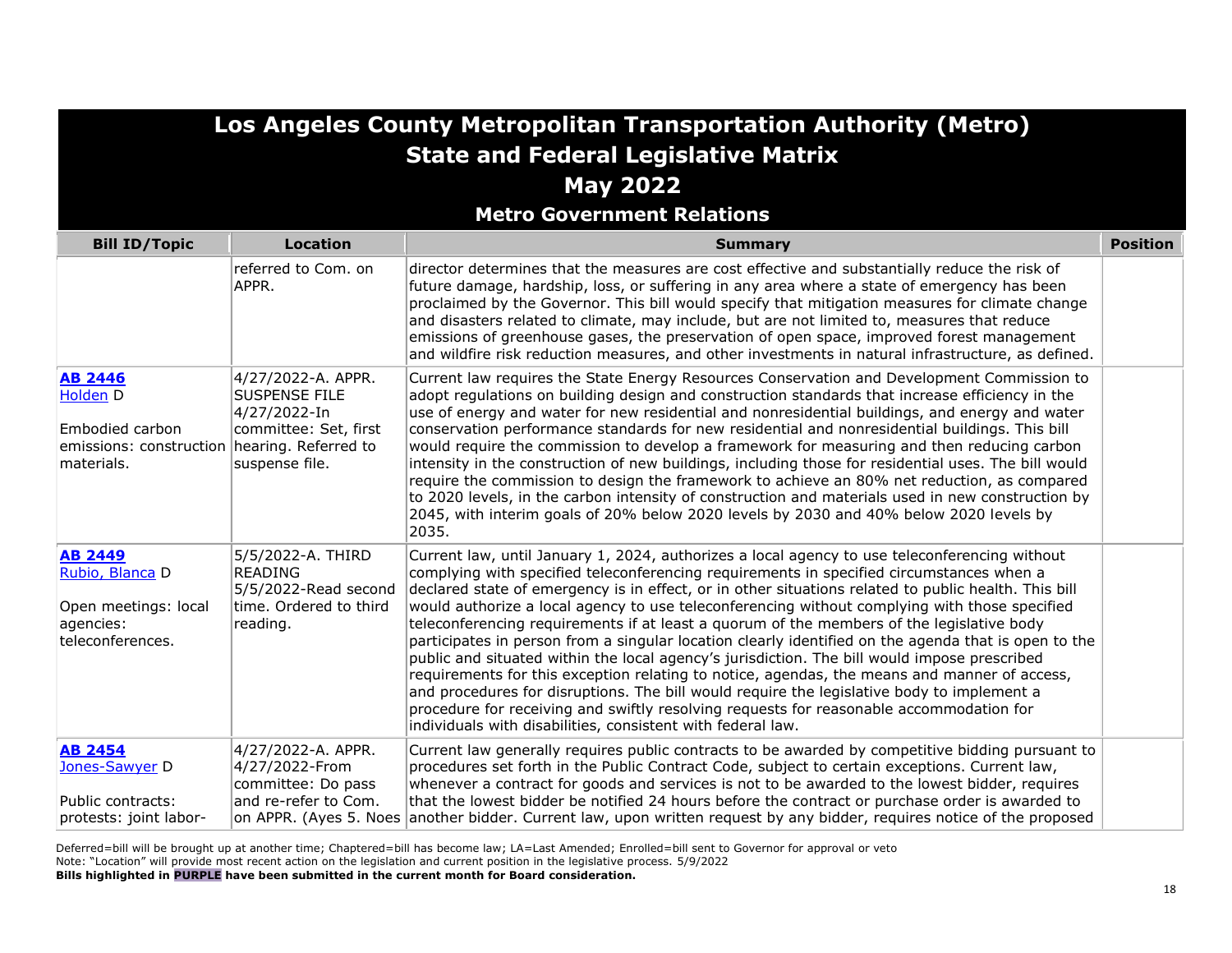| Los Angeles County Metropolitan Transportation Authority (Metro)<br><b>State and Federal Legislative Matrix</b><br><b>May 2022</b><br><b>Metro Government Relations</b> |                                                                                                                                                                                                       |                                                                                                                                                                                                                                                                                                                                                                                                                                                                                                                                                                                                                                                                                                                                                                                                                                                                                                                                                                                                                                                                                                                                                                                                                                                                                                                                                                                                                                                                     |                 |
|-------------------------------------------------------------------------------------------------------------------------------------------------------------------------|-------------------------------------------------------------------------------------------------------------------------------------------------------------------------------------------------------|---------------------------------------------------------------------------------------------------------------------------------------------------------------------------------------------------------------------------------------------------------------------------------------------------------------------------------------------------------------------------------------------------------------------------------------------------------------------------------------------------------------------------------------------------------------------------------------------------------------------------------------------------------------------------------------------------------------------------------------------------------------------------------------------------------------------------------------------------------------------------------------------------------------------------------------------------------------------------------------------------------------------------------------------------------------------------------------------------------------------------------------------------------------------------------------------------------------------------------------------------------------------------------------------------------------------------------------------------------------------------------------------------------------------------------------------------------------------|-----------------|
| <b>Bill ID/Topic</b>                                                                                                                                                    | <b>Location</b>                                                                                                                                                                                       | <b>Summary</b>                                                                                                                                                                                                                                                                                                                                                                                                                                                                                                                                                                                                                                                                                                                                                                                                                                                                                                                                                                                                                                                                                                                                                                                                                                                                                                                                                                                                                                                      | <b>Position</b> |
| management<br>committee.                                                                                                                                                | 1.) (April 27). Re-<br>referred to Com. on<br>APPR.                                                                                                                                                   | award to be posted in a public place in the offices of the department at least 24 hours before the<br>contract is awarded. Current law, if a bidder files a specified protest with the department before<br>the award is made, requires that the contract not be awarded until either the protest has been<br>withdrawn or the department has made a final decision relative to the protest. This bill would<br>additionally authorize a joint labor-management committee, as defined, to submit a specified<br>protest to a contract that is not to be awarded to the lowest bidder.                                                                                                                                                                                                                                                                                                                                                                                                                                                                                                                                                                                                                                                                                                                                                                                                                                                                               |                 |
| <b>AB 2462</b><br><b>Valladares R</b><br>Neighborhood electric<br>Angeles: Westside<br>Planned Communities.                                                             | 5/5/2022-S. RLS.<br>5/5/2022-Read third<br>time. Passed. Ordered<br>to the Senate. (Ayes<br>vehicles: County of Los 61. Noes 0.) In Senate.<br>Read first time. To<br>Com. on RLS. for<br>assignment. | Current law imposes certain restrictions on the use of low-speed vehicles on public streets and<br>highways, and generally requires an operator of a low-speed vehicle to have a driver's license. A<br>low-speed vehicle is also known as a neighborhood electric vehicle (NEV). A violation of the<br>Vehicle Code is an infraction, unless otherwise specified. Current law authorizes certain local<br>agencies to establish a NEV transportation plan subject to certain requirements. A person<br>operating a NEV in a plan area in violation of certain provisions is guilty of an infraction<br>punishable by a fine not exceeding \$100. This bill would authorize the County of Los Angeles to<br>establish a similar NEV transportation plan for the Westside Planned Communities in that county,<br>subject to the same penalties. The bill would require a report to the Legislature by August 31,<br>2028, containing certain information and recommendations related to the NEV transportation<br>$ $ plan. The bill would repeal these provisions on January 1, 2040.                                                                                                                                                                                                                                                                                                                                                                               |                 |
| <b>AB 2496</b><br>Petrie-Norris D<br>Vehicles: exhaust<br>systems.                                                                                                      | 4/26/2022-A. APPR.<br>4/26/2022-From<br>committee: Do pass<br>and re-refer to Com.<br>on APPR. (Ayes 14.<br>Noes 0.) (April 25). Re-<br>referred to Com. on<br>APPR.                                  | Current law requires every motor vehicle subject to registration to be equipped with an adequate<br>muffler in constant operation and properly maintained to prevent any excessive or unusual noise<br>and prohibits a muffler or exhaust system from being equipped with a cutout, bypass, or similar<br>device. Current law further prohibits the modification of an exhaust system of a motor vehicle in<br>a manner that will amplify or increase the noise emitted by the motor of the vehicle so that the<br>vehicle exceeds existing noise limits when tested in accordance with specified standards. Current<br>law authorizes a court to dismiss any action in which a person is prosecuted for operating a<br>vehicle in violation of the requirements mentioned above if a certificate of compliance has been<br>issued or if the defendant had reasonable grounds to believe that the exhaust system was in<br>good working order and had reasonable grounds to believe that the vehicle was not operated in<br>violation of the requirements mentioned above. Current law also prohibits a person from<br>modifying the exhaust system of a vehicle with a whistle-tip, operating a vehicle that has been<br>so modified, or engaging in the business of installing a whistle-tip onto the vehicle's exhaust<br>system. This bill would require a court to require a certificate of compliance for a violation of the<br>requirements mentioned above. |                 |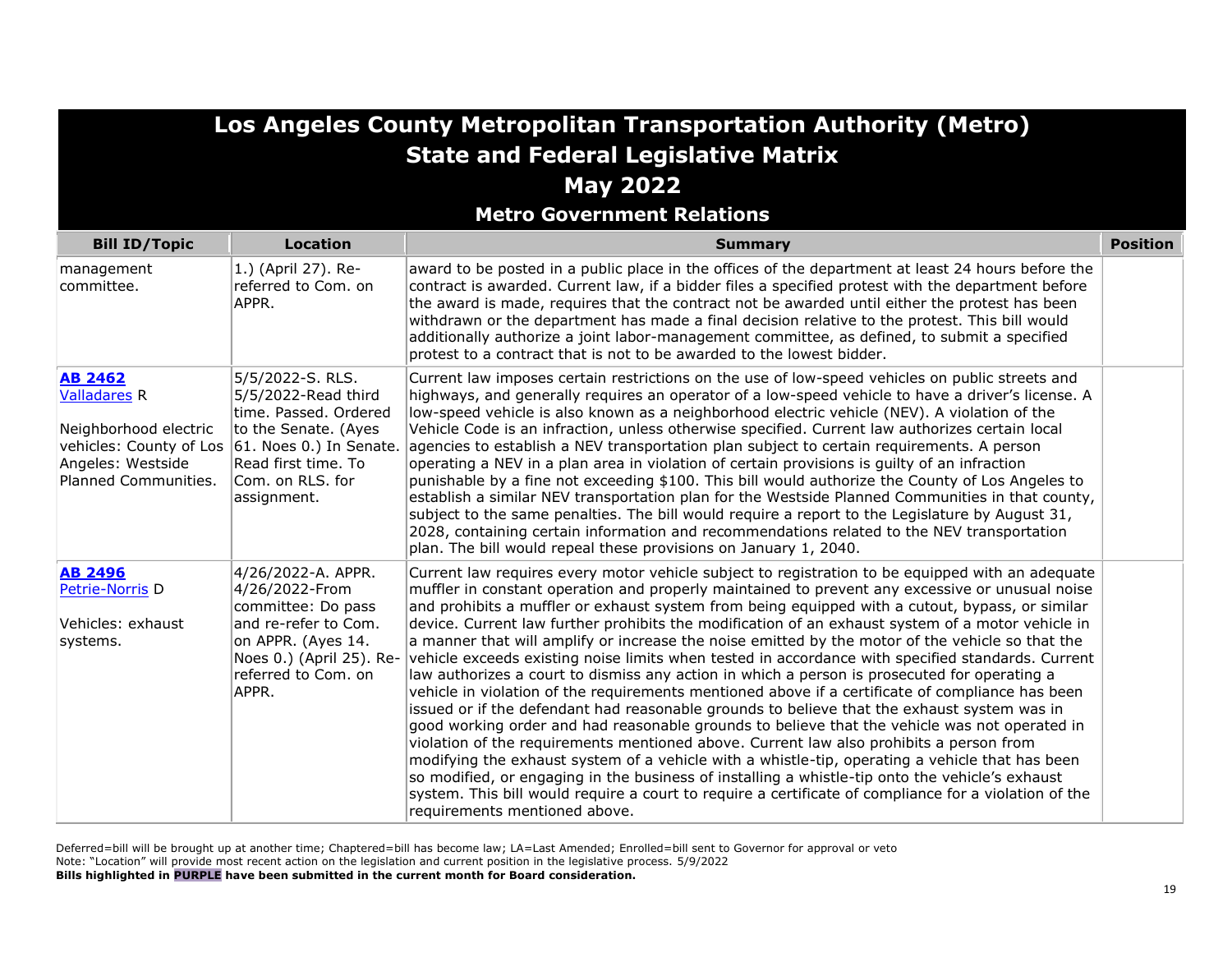**Metro Government Relations**

| <b>Bill ID/Topic</b>                                                                                                                        | <b>Location</b>                                                                                                                                                                                                    | <b>Summary</b>                                                                                                                                                                                                                                                                                                                                                                                                                                                                                                                                                                                                                                                                                                                                                                                                                                                                                                                                                                                                                                                                                                                                                                                                                                                                                                                                                                                                                                                                                                                                                                                                                                                                                                                                                                                                                                        | <b>Position</b> |
|---------------------------------------------------------------------------------------------------------------------------------------------|--------------------------------------------------------------------------------------------------------------------------------------------------------------------------------------------------------------------|-------------------------------------------------------------------------------------------------------------------------------------------------------------------------------------------------------------------------------------------------------------------------------------------------------------------------------------------------------------------------------------------------------------------------------------------------------------------------------------------------------------------------------------------------------------------------------------------------------------------------------------------------------------------------------------------------------------------------------------------------------------------------------------------------------------------------------------------------------------------------------------------------------------------------------------------------------------------------------------------------------------------------------------------------------------------------------------------------------------------------------------------------------------------------------------------------------------------------------------------------------------------------------------------------------------------------------------------------------------------------------------------------------------------------------------------------------------------------------------------------------------------------------------------------------------------------------------------------------------------------------------------------------------------------------------------------------------------------------------------------------------------------------------------------------------------------------------------------------|-----------------|
| <b>AB 2532</b><br><b>Bennett D</b><br>Scoping plan: state<br>agency, board, and<br>department compliance<br>and implementation:<br>reports. | 4/27/2022-A. APPR.<br><b>SUSPENSE FILE</b><br>4/27/2022-In<br>committee: Set, first<br>hearing. Referred to<br>suspense file.                                                                                      | The California Global Warming Solutions Act of 2006 requires the State Air Resources Board to<br>prepare and approve a scoping plan for achieving the maximum technologically feasible and<br>cost-effective reductions in greenhouse gas emissions and to update the scoping plan at least<br>once every 5 years. The act requires the scoping plan to identify and make recommendations on<br>direct emissions reduction measures, alternative compliance mechanisms, market-based<br>compliance mechanisms, and potential monetary and nonmonetary incentives for sources and<br>categories of sources that the state board finds are necessary or desirable to facilitate the<br>achievement of the maximum feasible and cost-effective reductions of greenhouse gas<br>emissions, as provided. This bill would require, on or before March 1, 2023, and on or before<br>March 1 of each year thereafter, each state agency, board, or department to post on its internet<br>website a report regarding its compliance with and efforts to implement any goal or<br>recommendation related to that state agency, board, or department, as defined, that is identified<br>by the state board in the scoping plan, including any scoping plan updates. The bill would require<br>a state agency, board, or department to include specified information in its report, including, but<br>not limited to, identification of all scoping plan goals or recommendations that the state agency,<br>board, or department is charged with or responsible, in whole or in part, for implementing, a<br>description of the state agency's, board's, or department's, efforts to implement each scoping<br>plan goal or recommendation, and whether the state agency, board, or department has fully<br>implemented each scoping plan goal or recommendation. |                 |
| <b>AB 2537</b><br><b>Gipson D</b><br>Vehicles: driver<br>education.                                                                         | 4/26/2022-A. APPR.<br>4/27/2022-From<br>committee: Do pass<br>and re-refer to Com.<br>on APPR. with<br>recommendation: To<br>Consent Calendar.<br>(Ayes 7. Noes 0.) (April<br>26). Re-referred to<br>Com. on APPR. | Would require the Department of Justice, in conjunction with the Department of Motor Vehicles<br>and the Commission on Peace Officer Standards and Training, to develop and create a video<br>demonstrating the proper conduct by a peace officer and an individual during a traffic stop and<br>to post the video on its internet website.                                                                                                                                                                                                                                                                                                                                                                                                                                                                                                                                                                                                                                                                                                                                                                                                                                                                                                                                                                                                                                                                                                                                                                                                                                                                                                                                                                                                                                                                                                           |                 |
| <b>AB 2550</b><br>Arambula D<br><b>State Air Resources</b>                                                                                  | 4/25/2022-A. APPR.<br>5/2/2022-Re-referred<br>to Com. on APPR.                                                                                                                                                     | Would require the state State Air Resources Board, if the San Joaquin Valley Air Pollution Control<br>District does not receive a determination of attainment from the United States Environmental<br>Protection Agency for a national ambient air quality standard established by the agency pursuant<br>to the federal Clean Air Act by the applicable attainment date for that standard, to undertake                                                                                                                                                                                                                                                                                                                                                                                                                                                                                                                                                                                                                                                                                                                                                                                                                                                                                                                                                                                                                                                                                                                                                                                                                                                                                                                                                                                                                                              |                 |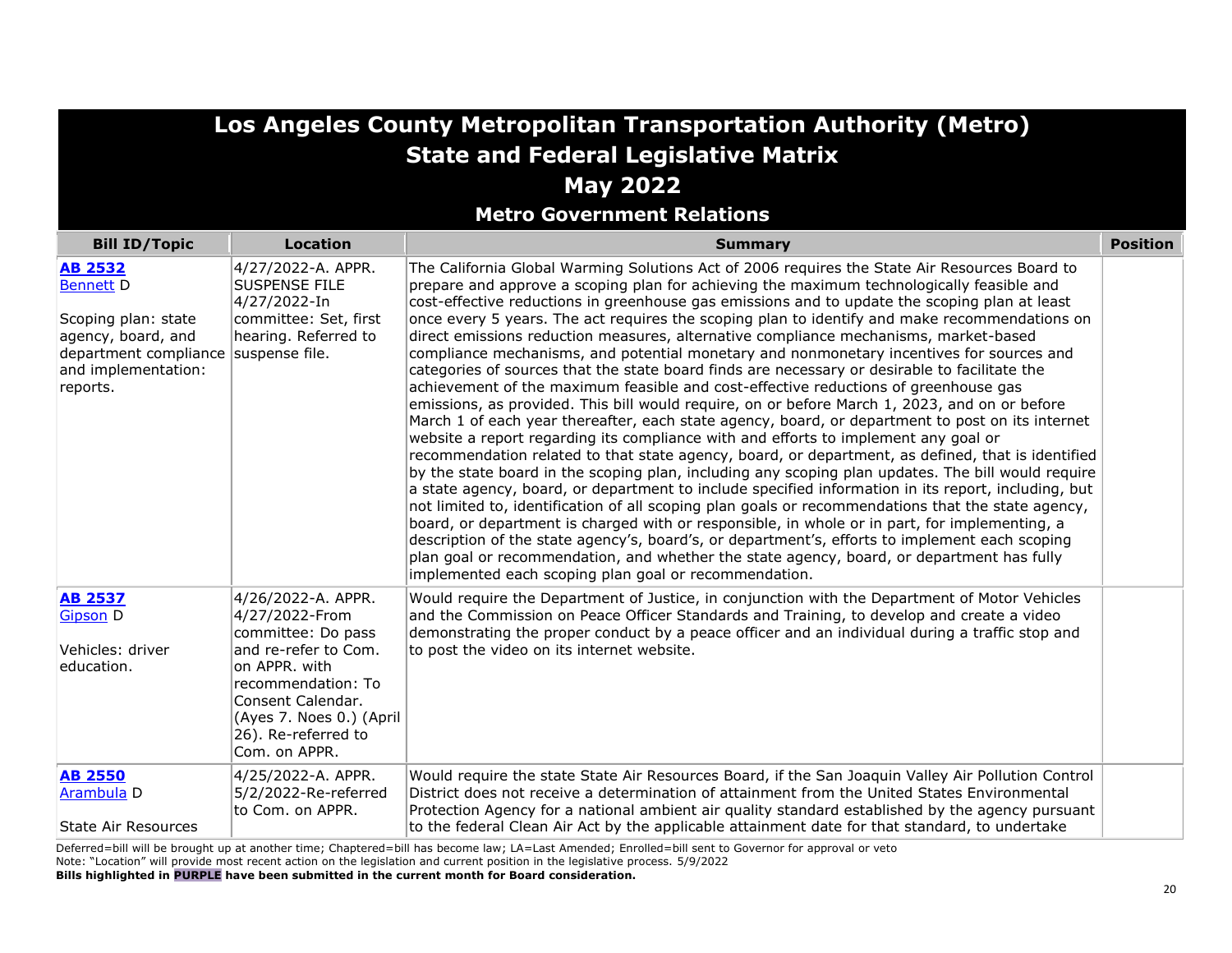|                                                                                                       |                                                                                                                               | Los Angeles County Metropolitan Transportation Authority (Metro)<br><b>State and Federal Legislative Matrix</b>                                                                                                                                                                                                                                                                                                                                                                                                                                                                                                                                                                                                                                                                                                                                                                                                                                                                                                                                                                                                                                                                                                                                               |                 |
|-------------------------------------------------------------------------------------------------------|-------------------------------------------------------------------------------------------------------------------------------|---------------------------------------------------------------------------------------------------------------------------------------------------------------------------------------------------------------------------------------------------------------------------------------------------------------------------------------------------------------------------------------------------------------------------------------------------------------------------------------------------------------------------------------------------------------------------------------------------------------------------------------------------------------------------------------------------------------------------------------------------------------------------------------------------------------------------------------------------------------------------------------------------------------------------------------------------------------------------------------------------------------------------------------------------------------------------------------------------------------------------------------------------------------------------------------------------------------------------------------------------------------|-----------------|
|                                                                                                       |                                                                                                                               | <b>May 2022</b><br><b>Metro Government Relations</b>                                                                                                                                                                                                                                                                                                                                                                                                                                                                                                                                                                                                                                                                                                                                                                                                                                                                                                                                                                                                                                                                                                                                                                                                          |                 |
| <b>Bill ID/Topic</b>                                                                                  | <b>Location</b>                                                                                                               | <b>Summary</b>                                                                                                                                                                                                                                                                                                                                                                                                                                                                                                                                                                                                                                                                                                                                                                                                                                                                                                                                                                                                                                                                                                                                                                                                                                                | <b>Position</b> |
| Board: San Joaquin<br>Valley Air Pollution<br>Control District:<br>nonattainment.                     |                                                                                                                               | certain activities, including coordinating with the district and community-based organizations in<br>the district and conducting outreach to under-resourced communities in the district to identify<br>gaps in the state implementation plan and the district's attainment plan, rules, regulations,<br>programs, and enforcement practices that impact the district's ability to attain and maintain that<br>ambient air quality standard. The bill would require the state board to conduct at least one public<br>hearing in the district regarding the district's attainment plan, and would require the state board<br>to solicit public comment on specified topics, including the state board's review of the district's<br>attainment plan, rules, regulations, programs, and enforcement practices, data regarding<br>stationary sources in the district, including monitoring and enforcement of those sources, and<br>the state board's plan to coordinate with the district to provide additional monitoring and<br>enforcement capacity for stationary sources in the district.                                                                                                                                                                 |                 |
| <b>AB 2556</b><br>O'Donnell D<br>Local public employee<br>organizations.                              | 4/28/2022-A. THIRD<br>READING<br>4/28/2022-Read<br>second time. Ordered<br>to third reading.                                  | The Meyers-Milias-Brown Act contains various provisions that govern collective bargaining of<br>local represented employees, and delegates jurisdiction to the Public Employment Relations<br>Board to resolve disputes and enforce the statutory duties and rights of local public agency<br>employers and employees. The act requires the governing body of a public agency to meet and<br>confer in good faith regarding wages, hours, and other terms and conditions of employment with<br>representatives of recognized employee organizations. Under the act, if the representatives of<br>the public agency and the employee organization fail to reach an agreement, they may mutually<br>agree on the appointment of a mediator and equally share the cost. This bill would revise the<br>above-described timeframe to no earlier than 15 days after the factfinders' written findings of<br>fact and recommended terms of settlement have been submitted to the parties. This bill contains<br>other existing laws.                                                                                                                                                                                                                                 |                 |
| <b>AB 2562</b><br><b>Bennett D</b><br>Clean Transportation<br>Program: hydrogen-<br>fueling stations. | 4/27/2022-A. APPR.<br><b>SUSPENSE FILE</b><br>4/27/2022-In<br>committee: Set, first<br>hearing. Referred to<br>suspense file. | Current law creates the Alternative and Renewable Fuel and Vehicle Technology Fund, to be<br>administered by the State Energy Resources Conservation and Development Commission, and<br>requires the moneys in the fund, upon appropriation by the Legislature, to be expended by the<br>commission to implement the program. Current law requires the commission, until January 1,<br>2024, to allocate \$20,000,000 annually to fund a specified number of publicly available<br>hydrogen-fueling stations identified by the State Air Resources Board, not to exceed 20% of the<br>moneys appropriated by the Legislature from the Alternative and Renewable Fuel and Vehicle<br>Technology Fund, until there are at least 100 publicly available hydrogen-fueling stations in<br>operation in the state. Under current law, these allocations are subject to all of the requirements<br>applicable to allocations from the Clean Transportation Program. This bill would require the<br>commission, if it awards funding to hydrogen-fueling station projects under the program, to<br>$\mathbf{r}$ , $\mathbf{r}$ , $\mathbf{r}$ , $\mathbf{r}$ , $\mathbf{r}$ , $\mathbf{r}$ , $\mathbf{r}$ , $\mathbf{r}$ , $\mathbf{r}$ , $\mathbf{r}$ , $\mathbf{r}$ |                 |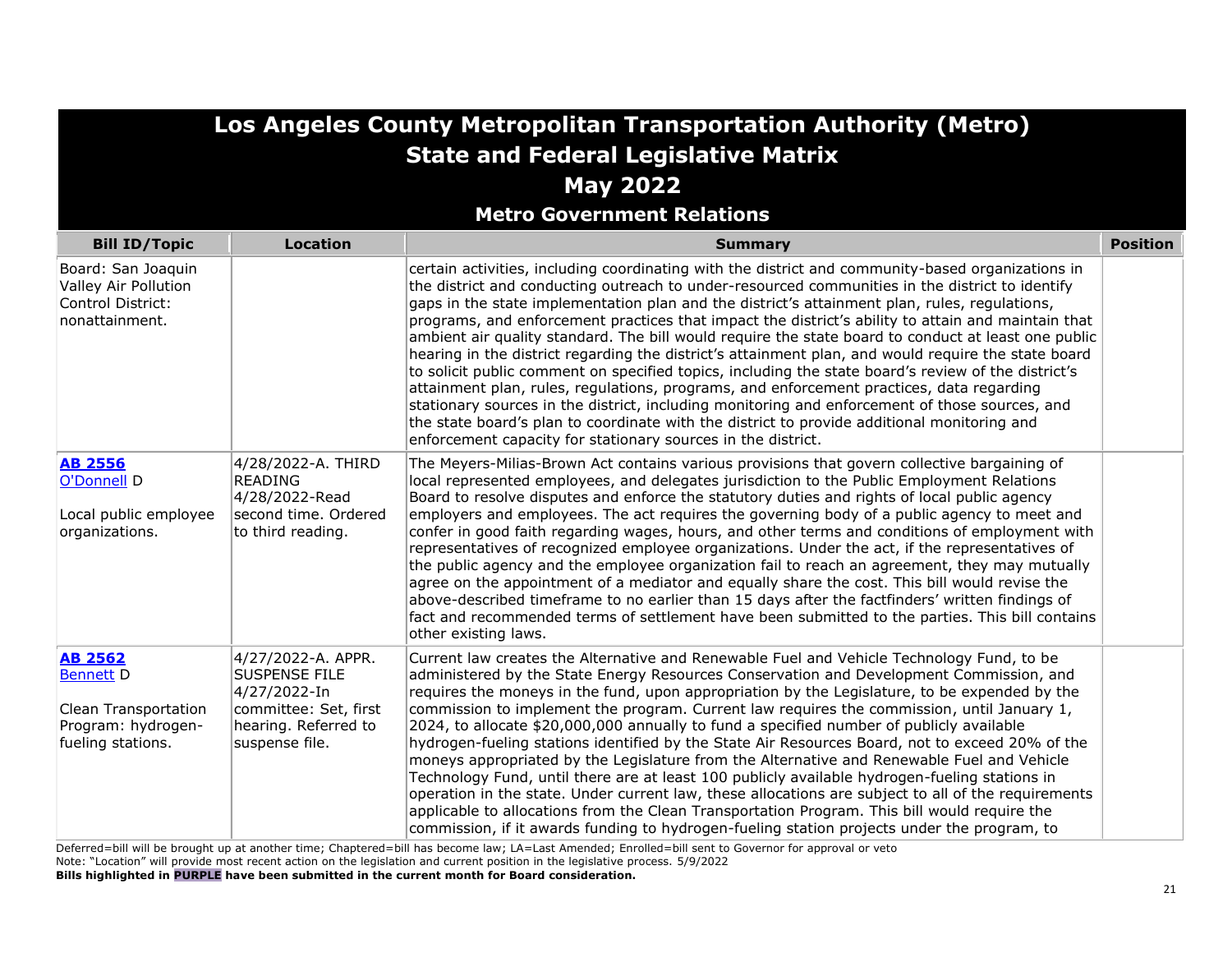| Los Angeles County Metropolitan Transportation Authority (Metro)                                                                                                           |                                                                                                                                                                 |                                                                                                                                                                                                                                                                                                                                                                                                                                                                                                                                                                                                                                                                                                                                                                                                                                                                                                                                            |                 |
|----------------------------------------------------------------------------------------------------------------------------------------------------------------------------|-----------------------------------------------------------------------------------------------------------------------------------------------------------------|--------------------------------------------------------------------------------------------------------------------------------------------------------------------------------------------------------------------------------------------------------------------------------------------------------------------------------------------------------------------------------------------------------------------------------------------------------------------------------------------------------------------------------------------------------------------------------------------------------------------------------------------------------------------------------------------------------------------------------------------------------------------------------------------------------------------------------------------------------------------------------------------------------------------------------------------|-----------------|
|                                                                                                                                                                            |                                                                                                                                                                 | <b>State and Federal Legislative Matrix</b>                                                                                                                                                                                                                                                                                                                                                                                                                                                                                                                                                                                                                                                                                                                                                                                                                                                                                                |                 |
|                                                                                                                                                                            |                                                                                                                                                                 | <b>May 2022</b>                                                                                                                                                                                                                                                                                                                                                                                                                                                                                                                                                                                                                                                                                                                                                                                                                                                                                                                            |                 |
|                                                                                                                                                                            |                                                                                                                                                                 | <b>Metro Government Relations</b>                                                                                                                                                                                                                                                                                                                                                                                                                                                                                                                                                                                                                                                                                                                                                                                                                                                                                                          |                 |
| <b>Bill ID/Topic</b>                                                                                                                                                       | <b>Location</b>                                                                                                                                                 | <b>Summary</b>                                                                                                                                                                                                                                                                                                                                                                                                                                                                                                                                                                                                                                                                                                                                                                                                                                                                                                                             | <b>Position</b> |
|                                                                                                                                                                            |                                                                                                                                                                 | provide preference to those projects that are located at a port and are publicly accessible, are<br>co-located at a fueling station for medium- and heavy-duty trucks, or are located along a<br>specified corridor or on the state's portion of the National Highway Freight Network.                                                                                                                                                                                                                                                                                                                                                                                                                                                                                                                                                                                                                                                     |                 |
| <b>AB 2594</b><br>Ting D<br>Vehicle registration and and re-refer to Com.<br>toll charges.                                                                                 | 4/26/2022-A. APPR.<br>4/26/2022-From<br>committee: Do pass<br>on APPR. (Ayes 15.<br>Noes 0.) (April 25). Re-<br>referred to Com. on<br>APPR.                    | Would require the Department of Motor Vehicles, at the time a person notifies the department of<br>a change of residence or mailing address for purposes of their driver's license, to inform the<br>person that they may also need to change their address for purposes of their vehicle<br>registration, and would require the department to provide instructions on how to update vehicle<br>registration information. This bill contains other related provisions and other existing laws.                                                                                                                                                                                                                                                                                                                                                                                                                                             |                 |
| <b>AB 2622</b><br>Mullin D<br>Sales and use taxes:<br>exemptions: California<br>Hybrid and Zero-<br>Emission Truck and<br>Bus Voucher Incentive<br>Project: transit buses. | 5/5/2022-A. APPR.<br>5/5/2022-From<br>committee: Do pass<br>and re-refer to Com.<br>on APPR. (Ayes 11.<br>Noes 0.) (May 5). Re-<br>referred to Com. on<br>APPR. | The Sales and Use Tax Law provides various exemptions from those taxes, including, until<br>January 1, 2024, an exemption from those taxes with respect to the sale in this state of, and the<br>storage, use, or other consumption in this state of, specified zero-emission technology transit<br>buses sold to specified public agencies that are eligible for specified incentives from the State Air<br>Resources Board. This bill would extend the exemption for specified zero-emission technology<br>transit buses until January 1, 2026.                                                                                                                                                                                                                                                                                                                                                                                          |                 |
| <b>AB 2625</b><br>Ting D<br>Subdivision Map Act:<br>exemption: electrical<br>energy storage system. second reading.                                                        | 5/5/2022-A. SECOND<br><b>READING</b><br>5/5/2022-Read second<br>time and amended.<br>Ordered returned to                                                        | The Subdivision Map Act excludes various projects from its provisions, including the leasing of, or<br>the granting of an easement to, a parcel of land, or any portion of the land, in conjunction with<br>the financing, erection, and sale or lease of a solar electrical generation device on the land, if the<br>project is subject to review under other local agency ordinances regulating design and<br>improvement or if the project is subject to discretionary action by the advisory agency or<br>legislative body. This bill would also exempt from the requirements of the Subdivision Map Act<br>the leasing of, or the granting of an easement to, a parcel of land, or any portion of the land, in<br>conjunction with the financing, erection, and sale or lease of an electrical energy storage system<br>on the land, if the project is subject to discretionary action by the advisory agency or legislative<br>body. |                 |
| <b>AB 2647</b><br>Levine D                                                                                                                                                 | 5/5/2022-A. THIRD<br><b>READING</b>                                                                                                                             | Current law makes agendas of public meetings and other writings distributed to the members of<br>the governing board disclosable public records, with certain exceptions. Current law requires a                                                                                                                                                                                                                                                                                                                                                                                                                                                                                                                                                                                                                                                                                                                                           |                 |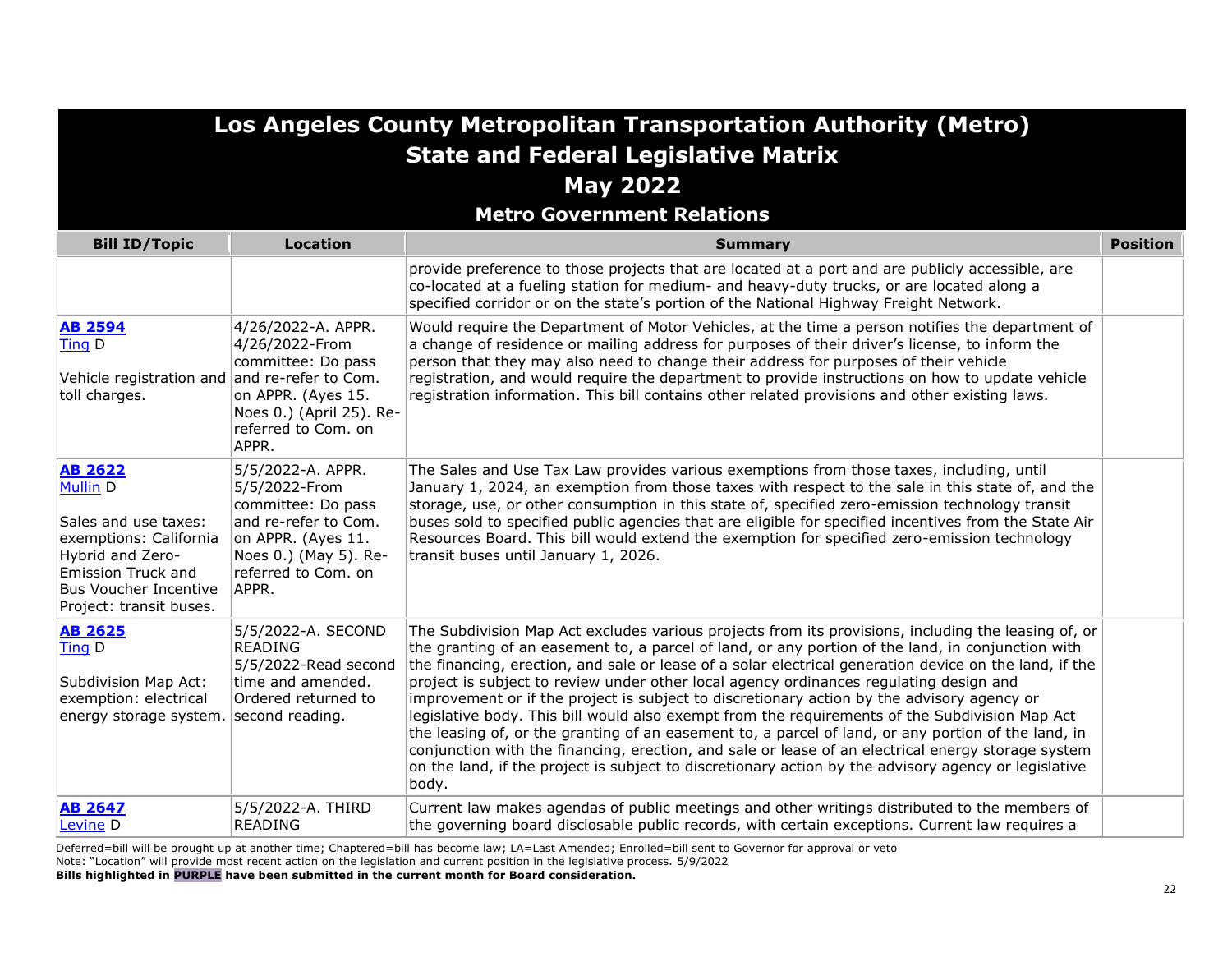| Los Angeles County Metropolitan Transportation Authority (Metro)<br><b>State and Federal Legislative Matrix</b><br><b>May 2022</b>                                 |                                                                                                                                               |                                                                                                                                                                                                                                                                                                                                                                                                                                                                                                                                                                                                                                                                                                                                                                                                                                                                                                                                                                                                                                                                                                                                                                                                                                                                       |                 |
|--------------------------------------------------------------------------------------------------------------------------------------------------------------------|-----------------------------------------------------------------------------------------------------------------------------------------------|-----------------------------------------------------------------------------------------------------------------------------------------------------------------------------------------------------------------------------------------------------------------------------------------------------------------------------------------------------------------------------------------------------------------------------------------------------------------------------------------------------------------------------------------------------------------------------------------------------------------------------------------------------------------------------------------------------------------------------------------------------------------------------------------------------------------------------------------------------------------------------------------------------------------------------------------------------------------------------------------------------------------------------------------------------------------------------------------------------------------------------------------------------------------------------------------------------------------------------------------------------------------------|-----------------|
| <b>Bill ID/Topic</b>                                                                                                                                               | <b>Location</b>                                                                                                                               | <b>Metro Government Relations</b><br><b>Summary</b>                                                                                                                                                                                                                                                                                                                                                                                                                                                                                                                                                                                                                                                                                                                                                                                                                                                                                                                                                                                                                                                                                                                                                                                                                   | <b>Position</b> |
| Local government:<br>open meetings.                                                                                                                                | 5/5/2022-Read second<br>time. Ordered to third<br>reading.                                                                                    | local agency to make those writings distributed to the members of the governing board less than<br>72 hours before a meeting available for public inspection, as specified, at a public office or<br>location that the agency designates. Current law also requires the local agency to list the address<br>of the office or location on the agenda for all meetings of the legislative body of the agency.<br>Current law authorizes a local agency to post the writings on the local agency's internet website<br>in a position and manner that makes it clear that the writing relates to an agenda item for an<br>upcoming meeting. This bill would instead require a local agency to make those writings<br>distributed to the members of the governing board available for public inspection at a public<br>office or location that the agency designates and list the address of the office or location on the<br>agenda for all meetings of the legislative body of the agency unless the local agency meets<br>certain requirements, including the local agency immediately posts the writings on the local<br>agency's internet website in a position and manner that makes it clear that the writing relates to<br>an agenda item for an upcoming meeting. |                 |
| <b>AB 2667</b><br>Friedman D<br>Integrated Distributed<br><b>Energy Resources</b><br>Fund.                                                                         | 4/25/2022-A. APPR.<br>4/28/2022-Re-referred<br>to Com. on APPR.                                                                               | Would establish the Integrated Distributed Energy Resources Fund as a special fund in the State<br>Treasury, the moneys in which would be available to the Energy Commission, upon appropriation<br>by the Legislature, for purposes of the bill. The bill would require the Energy Commission to<br>administer the fund in consultation with the Public Utilities Commission and the State Air<br>Resources Board to provide incentives for eligible resources to support statewide customer<br>adoption of clean distributed energy resources, as specified. The bill would require the<br>commission to establish a system to equitably award incentives, as specified. The bill would<br>require the commission to establish a process to allow a load-serving entity to apply for<br>incentives on behalf of a customer or a set of customers as part of that load-serving entity's<br>customer program to reduce its resource adequacy requirement obligations.                                                                                                                                                                                                                                                                                                 |                 |
| <b>AB 2696</b><br>Garcia, Eduardo D<br>Electricity: renewable<br>energy and zero-<br>carbon resources: state to Com. on APPR.<br>policy: transmission<br>planning. | 4/21/2022-A. APPR.<br>4/21/2022-In<br>committee: Hearing<br>postponed by<br>committee. Re-referred<br>pursuant to Assembly<br><b>Rule 96.</b> | Would require the Energy Commission, in consultation with the California Infrastructure and<br>Economic Development Bank, the Governor's Office of Business and Economic Development, the<br>Independent System Operator, and the Public Utilities Commission (PUC), to conduct a study to<br>review potential lower cost ownership and alternative financing mechanisms for new<br>transmission facilities needed to meet the state's clean energy and climate targets, as specified,<br>and to submit a report to the Governor and the Legislature, on or before September 30, 2023,<br>with findings and recommendations related to the study.                                                                                                                                                                                                                                                                                                                                                                                                                                                                                                                                                                                                                     |                 |

**Los Angeles County Metropolitan Transportation Authority (Metro)**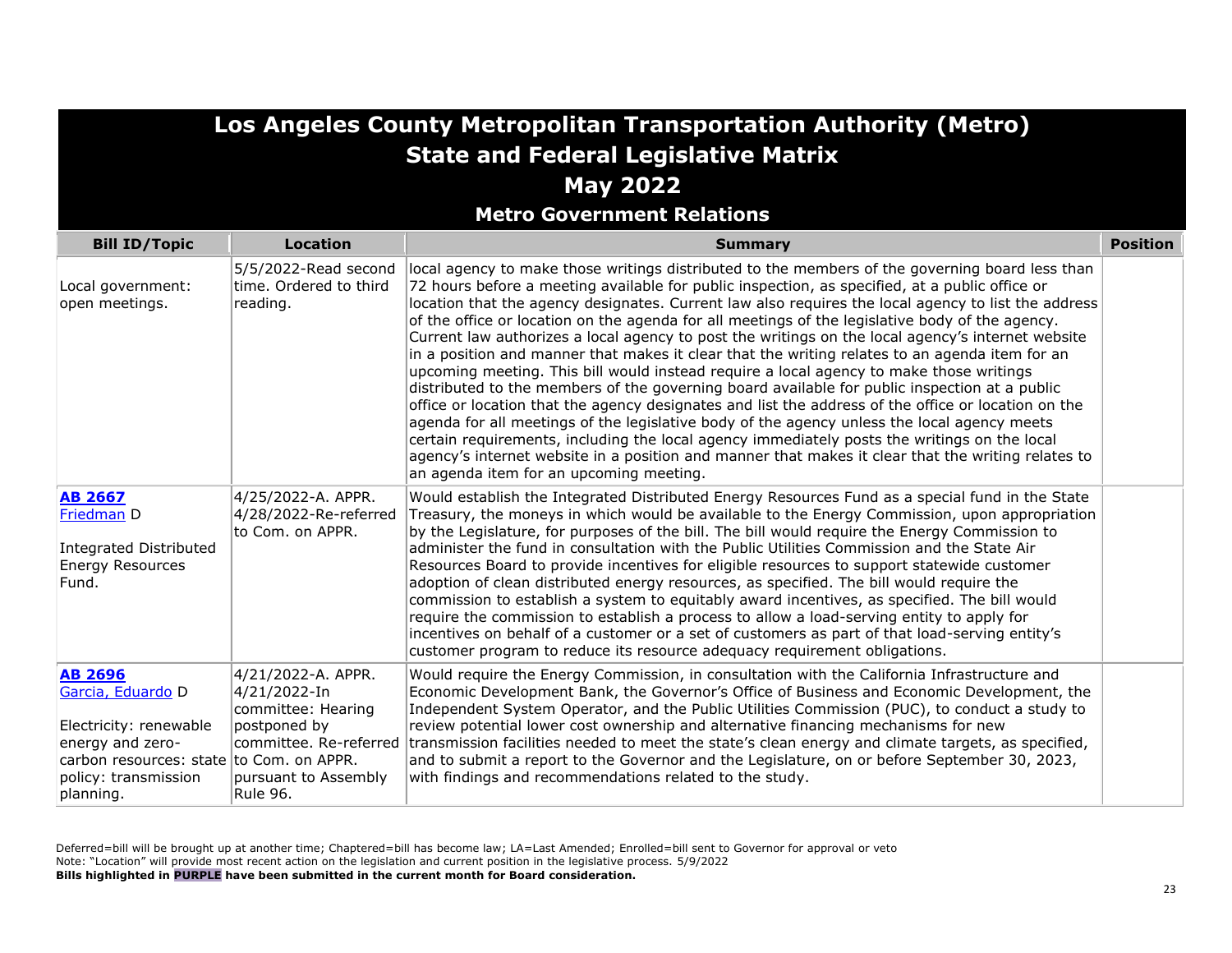| Los Angeles County Metropolitan Transportation Authority (Metro)                                                                                                             |                                                                                                                                                                      |                                                                                                                                                                                                                                                                                                                                                                                                                                                                                                                                                                                                                                                                                                                                                                                                                                                                                                                                                                                |                 |
|------------------------------------------------------------------------------------------------------------------------------------------------------------------------------|----------------------------------------------------------------------------------------------------------------------------------------------------------------------|--------------------------------------------------------------------------------------------------------------------------------------------------------------------------------------------------------------------------------------------------------------------------------------------------------------------------------------------------------------------------------------------------------------------------------------------------------------------------------------------------------------------------------------------------------------------------------------------------------------------------------------------------------------------------------------------------------------------------------------------------------------------------------------------------------------------------------------------------------------------------------------------------------------------------------------------------------------------------------|-----------------|
|                                                                                                                                                                              |                                                                                                                                                                      | <b>State and Federal Legislative Matrix</b>                                                                                                                                                                                                                                                                                                                                                                                                                                                                                                                                                                                                                                                                                                                                                                                                                                                                                                                                    |                 |
|                                                                                                                                                                              |                                                                                                                                                                      | <b>May 2022</b>                                                                                                                                                                                                                                                                                                                                                                                                                                                                                                                                                                                                                                                                                                                                                                                                                                                                                                                                                                |                 |
|                                                                                                                                                                              |                                                                                                                                                                      | <b>Metro Government Relations</b>                                                                                                                                                                                                                                                                                                                                                                                                                                                                                                                                                                                                                                                                                                                                                                                                                                                                                                                                              |                 |
| <b>Bill ID/Topic</b>                                                                                                                                                         | <b>Location</b>                                                                                                                                                      | <b>Summary</b>                                                                                                                                                                                                                                                                                                                                                                                                                                                                                                                                                                                                                                                                                                                                                                                                                                                                                                                                                                 | <b>Position</b> |
| <b>AB 2700</b><br><b>McCarty D</b><br>Transportation<br>electrification:<br>electrical distribution                                                                          | 4/26/2022-A. APPR.<br>4/28/2022-Re-referred<br>to Com. on APPR.                                                                                                      | Would require the State Air Resources Board to annually gather fleet data for on-road and off-<br>road vehicles in the medium- and heavy-duty sectors from entities subject to its regulations and<br>share that data with electrical corporations and local publicly owned electric utilities to help<br>inform electrical grid planning efforts, as specified. The bill would require electrical corporations<br>and local publicly owned electric utilities, as part of their distribution planning processes, to<br>incorporate fleet data produced by the State Air Resources Board pursuant to this bill, and other                                                                                                                                                                                                                                                                                                                                                      |                 |
| grid upgrades.                                                                                                                                                               |                                                                                                                                                                      | available data, to facilitate the readiness of their distribution systems to support the state's<br>anticipated level of electric vehicle charging, as specified.                                                                                                                                                                                                                                                                                                                                                                                                                                                                                                                                                                                                                                                                                                                                                                                                              |                 |
| <b>AB 2703</b><br>Muratsuchi D<br>Electric vehicle<br>charging stations:<br>reliability standards:<br>llow-income and<br>disadvantaged<br>community financial<br>assistance. | 4/26/2022-A. APPR.<br>4/26/2022-From<br>committee: Do pass<br>and re-refer to Com.<br>on APPR. (Ayes 14.<br>Noes 0.) (April 25). Re-<br>referred to Com, on<br>APPR. | Current law establishes the Clean Transportation Program, administered by the Energy<br>Commission, to provide funding to certain entities to develop and deploy innovative technologies<br>that transform California's fuel and vehicle types to help attain the state's climate change<br>policies. This bill would require a person who receives state funding or other incentives to deploy<br>a publicly available electric vehicle charging station to agree, as a condition of receiving the<br>incentive, to operate the station in compliance with reliability standards that would be developed<br>by the Energy Commission, as specified. The bill would require the commission to publish data<br>on compliance with the reliability standards as part of the above-described assessment and to<br>protect the confidential information of an entity subject to the reliability standards by<br>anonymizing and aggregating the compliance data in the assessment. |                 |
| <b>AB 2722</b><br><b>Grayson D</b><br>Greenhouse gases:<br>work-from-home<br>option.                                                                                         | 5/4/2022-A. APPR.<br><b>SUSPENSE FILE</b><br>5/4/2022-In<br>committee: Set, first<br>hearing. Referred to<br>suspense file.                                          | Would, upon appropriation by the Legislature, require the state board to assess the emissions of<br>greenhouse gases resulting from work-from-home options offered by employers of the state and<br>compare that with the reduction in the state's overall emissions of greenhouse gases for the<br>same year. The bill would require that the research include specified minimum parameters, make<br>specified recommendations based upon the research, and be posted on the state board's internet<br>website no later than 4 years after the appropriation for the research.                                                                                                                                                                                                                                                                                                                                                                                                |                 |
| <b>AB 2763</b><br>Kalra D<br>Santa Clara Valley<br>Transportation<br>Authority: job order<br>contracting.                                                                    | 5/5/2022-A. SECOND<br><b>READING</b><br>5/5/2022-Read second<br>time and amended.<br>Ordered returned to<br>second reading.                                          | Current law authorizes the Santa Clara Valley Transportation Authority to make contracts, enter<br>into stipulations, and use a Construction Manager/General Contractor project delivery method for<br>public transit projects. This bill would authorize the authority to enter into job order contracts,<br>defined as indefinite-quantity contracts for repair, remodeling, or other repetitive work to be<br>done according to unit prices, with the lowest responsible and responsive bidders. The bill would<br>prohibit a single job order contract from exceeding \$5,000,000 in its first term and, if extended<br>or renewed, from exceeding \$10,000,000 over the maximum of 2 extended terms, as specified.<br>The bill would repeal these provisions on January 1, 2028.                                                                                                                                                                                          |                 |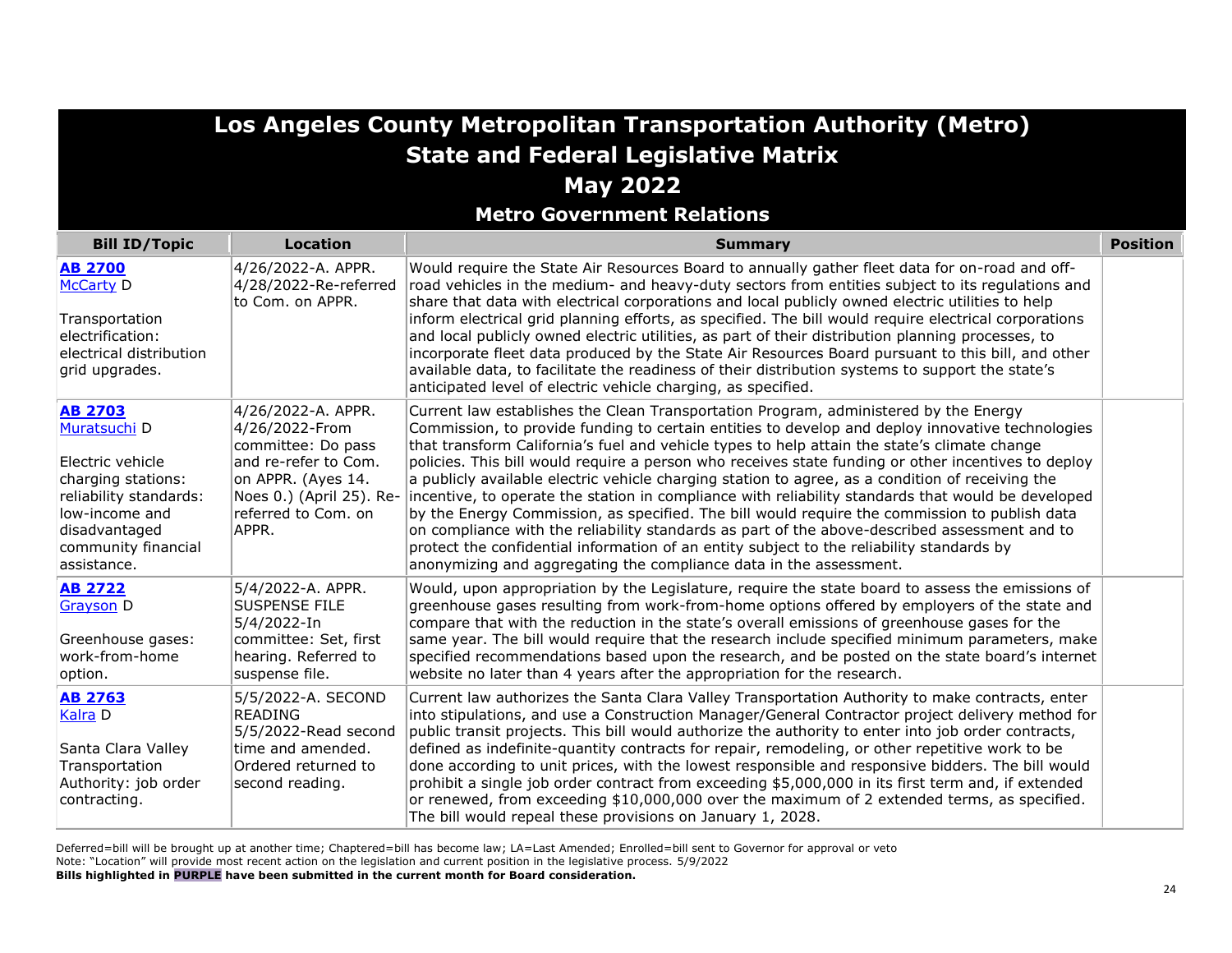**Metro Government Relations**

| <b>Bill ID/Topic</b>                                                                                                    | <b>Location</b>                                                                                     | <b>Summary</b>                                                                                                                                                                                                                                                                                                                                                                                                                                                                                                                                                                                                                                                                                                          | <b>Position</b> |
|-------------------------------------------------------------------------------------------------------------------------|-----------------------------------------------------------------------------------------------------|-------------------------------------------------------------------------------------------------------------------------------------------------------------------------------------------------------------------------------------------------------------------------------------------------------------------------------------------------------------------------------------------------------------------------------------------------------------------------------------------------------------------------------------------------------------------------------------------------------------------------------------------------------------------------------------------------------------------------|-----------------|
| <b>AB 2771</b><br>Friedman D<br>Cosmetic products:<br>safety.                                                           | 5/2/2022-A. THIRD<br><b>READING</b><br>5/2/2022-Read second<br>time. Ordered to third<br>reading.   | Current law, beginning January 1, 2025, prohibits the manufacture, sale, delivery, hold, or offer<br>for sale in commerce of any cosmetic product that contains any of several specified intentionally<br>added ingredients, including specified perfluoroalkyl and polyfluoroalkyl substances (PFAS). This<br>bill would prohibit a person or entity from manufacturing, selling, delivering, holding, or offering<br>for sale in commerce any cosmetic product that contains intentionally added perfluoroalkyl and<br>polyfluoroalkyl substances PFAS.                                                                                                                                                               |                 |
| <b>AB 2807</b><br>Bonta, Mia D<br>Transportation funding<br>programs: eligibility:<br>public transportation<br>ferries. | 4/18/2022-A. APPR.<br>4/25/2022-Re-referred<br>to Com. on APPR.                                     | Current law establishes the California Clean Truck, Bus, and Off-Road Vehicle and Equipment<br>Technology Program, which is administered by the State Air Resources Board, in conjunction<br>with the State Energy Resources Conservation and Development Commission, to fund<br>development, demonstration, precommercial pilot, and early commercial deployment of zero-<br>and near-zero-emission truck, bus, and off-road vehicle and equipment technologies. This bill<br>would expand the purposes of the program to include the funding of the development,<br>demonstration, precommercial pilot, and early commercial deployment of zero- and near-zero-<br>emission public transportation ferry technologies. |                 |
| <b>AB 2835</b><br>Fong R<br>Sales and use taxes:<br>exemptions: nonprofit<br>blood centers.                             | 3/17/2022-A. REV. &<br><b>TAX</b><br>4/18/2022-In<br>committee: Hearing for<br>testimony only.      | The Sales and Use Tax Law provides various exemptions from that tax. This bill would exempt,<br>on and after January 1, 2023, from sales and use tax the sale of tangible personal property to,<br>or the use of tangible personal property by, a nonprofit organization that recruits blood donors,<br>and is a member of an organization promoting blood banking services, as specified.                                                                                                                                                                                                                                                                                                                              |                 |
| <b>AB 2862</b><br>Muratsuchi D<br>California Global<br><b>Warming Solutions Act</b><br>of 2006: offset credits.         | 2/18/2022-A. PRINT<br>2/19/2022-From<br>printer. May be heard<br>lin committee March 21.            | The California Global Warming Solutions Act of 2006 authorizes the State Air Resources Board to<br>include the use of market-based compliance mechanisms in regulating greenhouse gas<br>emissions. The act, until January 1, 2031, authorizes a covered entity to meet a certain<br>percentage of its compliance obligation under the act by surrendering offset credits of which no<br>more than 1/2 may be sourced from projects that do not provide direct environmental benefits in<br>the state. This bill would express the intent of the Legislature to enact subsequent legislation<br>limiting the use of offset credits under the California Global Warming Solutions Act of 2006.                           |                 |
| <b>AB 2885</b><br>Petrie-Norris D<br>State property:                                                                    | 4/25/2022-A. APPR.<br>4/26/2022-From<br>committee: Do pass<br>and re-refer to Com.<br>on APPR. with | Current law authorizes the Department of General Services to dispose of surplus state real<br>property, as defined, by sale, lease, exchange, a sale combined with an exchange, or other<br>manner of disposition of property, as authorized by the Legislature, upon any terms and<br>conditions and subject to any reservations and exceptions the department deems to be in the<br>best interests of the state. Current law authorizes the Director of General Services, with the                                                                                                                                                                                                                                    |                 |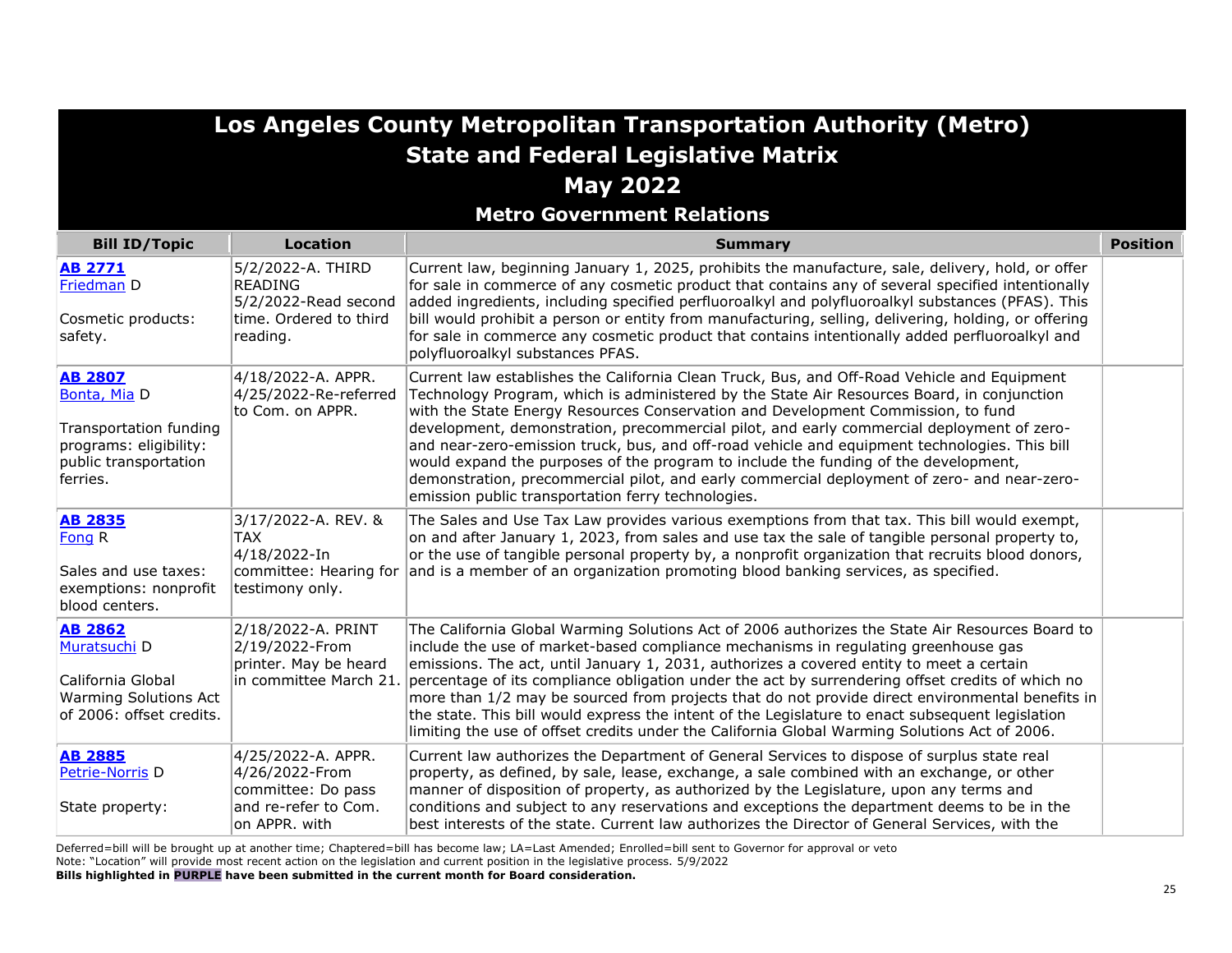| <b>State and Federal Legislative Matrix</b><br><b>May 2022</b><br><b>Metro Government Relations</b>             |                                                                                                                                                                      |                                                                                                                                                                                                                                                                                                                                                                                                                                                                                                                                                                                                                                                                                                                                                                                                                                                                                                                                                               |                 |
|-----------------------------------------------------------------------------------------------------------------|----------------------------------------------------------------------------------------------------------------------------------------------------------------------|---------------------------------------------------------------------------------------------------------------------------------------------------------------------------------------------------------------------------------------------------------------------------------------------------------------------------------------------------------------------------------------------------------------------------------------------------------------------------------------------------------------------------------------------------------------------------------------------------------------------------------------------------------------------------------------------------------------------------------------------------------------------------------------------------------------------------------------------------------------------------------------------------------------------------------------------------------------|-----------------|
| <b>Bill ID/Topic</b>                                                                                            | <b>Location</b>                                                                                                                                                      | <b>Summary</b>                                                                                                                                                                                                                                                                                                                                                                                                                                                                                                                                                                                                                                                                                                                                                                                                                                                                                                                                                | <b>Position</b> |
| Fairview<br>Developmental Center.                                                                               | recommendation: To<br>Consent Calendar.<br>(Ayes 7. Noes 0.) (April<br>25). Re-referred to<br>Com. on APPR.                                                          | consent of the State Department of Developmental Services, to lease real property located<br>within the grounds of the Fairview State Hospital, which is also known as the Fairview<br>Developmental Center, for specified purposes and subject to certain conditions. This bill would<br>require the Director of General Services to sell, lease, or transfer 10 acres of property from the<br>Fairview Developmental Center Project, as specified, to the Office of Emergency Services for the<br>purpose of constructing an emergency management center.                                                                                                                                                                                                                                                                                                                                                                                                   |                 |
| <b>AB 2933</b><br>O'Donnell D<br>School transportation:<br>apportionments.                                      | 4/28/2022-A. APPR.<br>5/3/2022-Re-referred<br>to Com. on APPR.                                                                                                       | Would, notwithstanding any other law, require the Superintendent of Public Instruction,<br>commencing with the 2022-23 fiscal year and for each fiscal year thereafter, to apportion to<br>each school district, county office of education, entity providing services under a school<br>transportation joint powers agreement, or regional occupational center or program that provides<br>pupil transportation services either 100% of its school transportation apportionment for the<br>2020-21 fiscal year or 100% of its reported home-to-school transportation costs as determined<br>by a specified report, whichever is greater. The bill, commencing with the 2023-24 fiscal year,<br>would annually adjust those amounts for inflation, as specified. The bill would provide that<br>implementation of these provisions is subject to an appropriation being made for purposes of<br>those provisions in the annual Budget Act or another statute. |                 |
| <b>AB 2952</b><br>Gabriel D<br>Driver's licenses:<br>veteran designation.                                       | 4/26/2022-A. APPR.<br>4/26/2022-From<br>committee: Do pass<br>and re-refer to Com.<br>on APPR. (Ayes 10.<br>Noes 0.) (April 25). Re-<br>referred to Com. on<br>APPR. | Would allow an applicant for a driver's license or identification card, who served for another<br>country in military operations that supported the United States during the Vietnam War and later<br>became a naturalized citizen, to request a "NON-US VIETNAM VETERAN" designation on their<br>driver's license or identification card, subject to certain requirements, including verification of<br>military service for a foreign country during the Vietnam War and payment of a \$5 fee, which the<br>department is authorized to increase by regulation, in an amount not to exceed \$15, as<br>specified. This bill would authorize the Department of Motor Vehicles to consult with the<br>Department of Veterans Affairs to determine the proof necessary to verify an applicant's veteran<br>status.                                                                                                                                             |                 |
| <b>AB 2954</b><br>Cunningham R<br>Vehicular air pollution:<br><b>State Air Resources</b><br>Board: regulations. | 2/18/2022-A. PRINT<br>2/19/2022-From<br>printer. May be heard<br>in committee March 21.                                                                              | Current law requires the State Air Resources Board to adopt rules and regulations relating to<br>vehicular emissions standards, as specified, that will achieve the ambient air quality standards<br>required by federal law in conjunction with other measures adopted by the state board, air<br>pollution control and air quality management districts, and the United States Environmental<br>Protection Agency. Current law requires the state board to adopt and enforce rules and<br>regulations that anticipate the development of new technologies or the improvement of existing                                                                                                                                                                                                                                                                                                                                                                    |                 |

**Los Angeles County Metropolitan Transportation Authority (Metro)**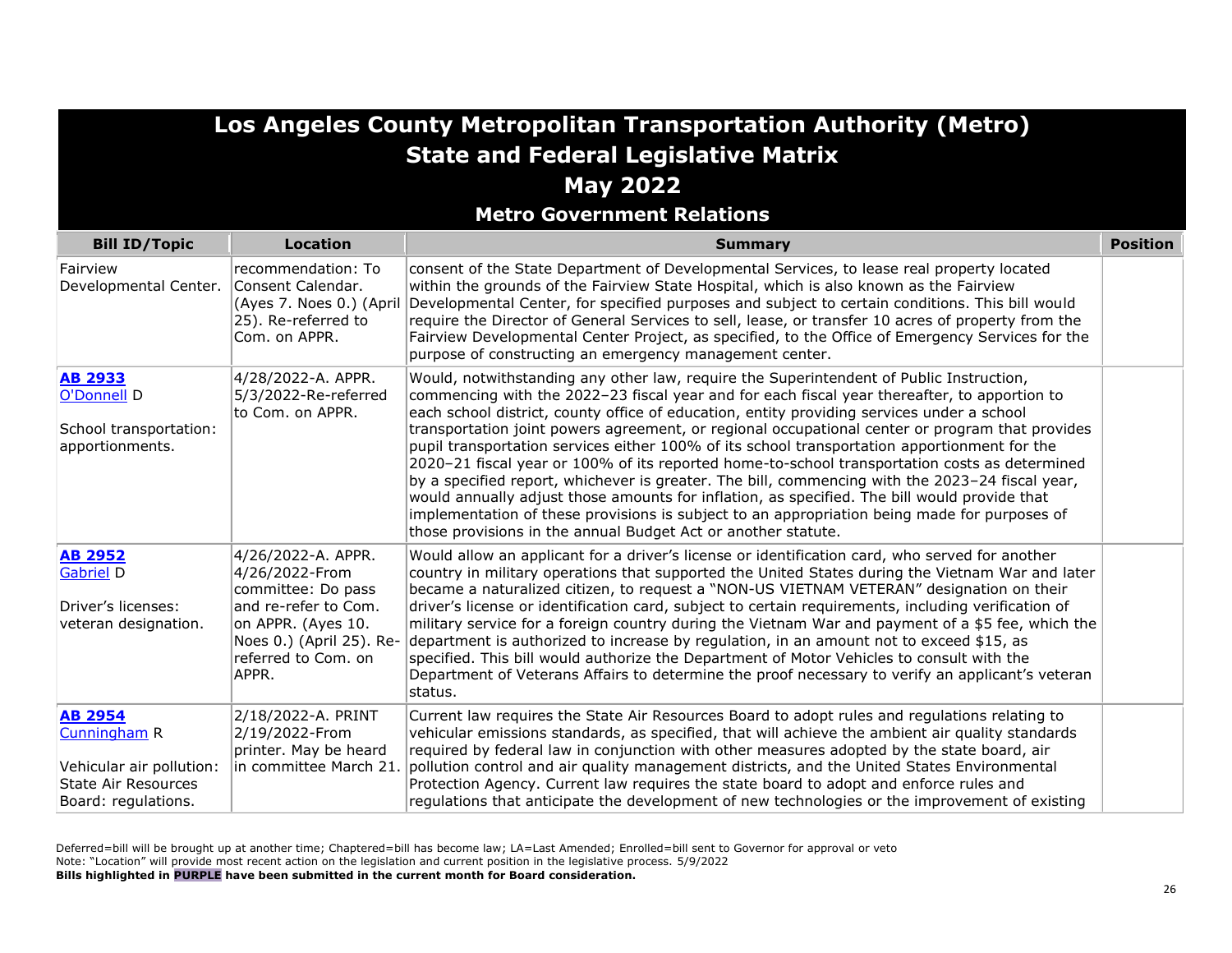**Metro Government Relations**

| <b>Bill ID/Topic</b>                                                      | <b>Location</b>                                                                                                                                                      | <b>Summary</b>                                                                                                                                                                                                                                                                                                                                                                                                                                                                                                                                                                                                                                                                                                                                                                                                                                                                                                                                                                                                                                                                                                                     | <b>Position</b> |
|---------------------------------------------------------------------------|----------------------------------------------------------------------------------------------------------------------------------------------------------------------|------------------------------------------------------------------------------------------------------------------------------------------------------------------------------------------------------------------------------------------------------------------------------------------------------------------------------------------------------------------------------------------------------------------------------------------------------------------------------------------------------------------------------------------------------------------------------------------------------------------------------------------------------------------------------------------------------------------------------------------------------------------------------------------------------------------------------------------------------------------------------------------------------------------------------------------------------------------------------------------------------------------------------------------------------------------------------------------------------------------------------------|-----------------|
|                                                                           |                                                                                                                                                                      | technologies if necessary to carry out its duty. This bill would make a nonsubstantive change to<br>this provision.                                                                                                                                                                                                                                                                                                                                                                                                                                                                                                                                                                                                                                                                                                                                                                                                                                                                                                                                                                                                                |                 |
| <b>AB 2956</b><br>Committee on<br>Transportation<br>Transportation.       | 4/26/2022-A. APPR.<br>4/26/2022-From<br>committee: Do pass<br>and re-refer to Com.<br>on APPR. (Ayes 15.<br>Noes 0.) (April 25). Re-<br>referred to Com. on<br>APPR. | Current law establishes the Active Transportation Program in the Department of Transportation<br>for the purpose of encouraging increased use of active modes of transportation, such as biking<br>and walking. Current law requires the program to be funded by state and federal funds from<br>appropriations in the annual Budget Act to the Department of Transportation, for allocation to<br>the California Transportation Commission. Under current law, the amount of these appropriations<br>include 100% of federal Transportation Alternative Program funds, except as specified. This bill<br>would revise those provisions to specify the federal statutory source for the Transportation<br>Alternative Program and would make a related technical change.                                                                                                                                                                                                                                                                                                                                                           |                 |
| <b>ACR 140</b><br>O'Donnell D<br>Freight transportation:<br>supply chain. | Ε.<br>3/31/2022-Referred to<br>Com. on J., E.D., & E.                                                                                                                | 3/31/2022-A. J., E.D. & Would declare and recognize that the state is currently suffering a supply chain crisis. The<br>measure would urge the state's public agencies, departments, and local governments to provide<br>all due and proper assistance to carriers, cargo owners, public seaports, terminals, workers, and<br>facilities to facilitate the essential service of delivering goods to Californians.                                                                                                                                                                                                                                                                                                                                                                                                                                                                                                                                                                                                                                                                                                                  |                 |
| <b>SB 839</b><br>Dodd D<br>Electricity: demand<br>response.               | 4/4/2022-S. APPR.<br><b>SUSPENSE FILE</b><br>4/4/2022-April 4<br>hearing: Placed on<br>APPR suspense file.                                                           | The Public Utilities Commission has regulatory authority over public utilities, including electrical<br>corporations. Current law requires each load-serving entity, defined as including electrical<br>corporations, electric service providers, and community choice aggregators, to maintain physical<br>generating capacity and electrical demand response adequate to meet its electrical demand<br>requirements. Current law requires the commission to establish rules for how and when backup<br>generation may be used within a demand response program and to establish reporting and data<br>collection requirements to verify compliance with those rules. Pursuant to current law, the<br>commission has authorized the state's 3 largest electrical corporations to offer reliability-based<br>demand response programs, including the base interruptible program, which is available to<br>qualifying nonresidential customers of an electrical corporation. This bill would expressly require<br>each of those large electrical corporations to administer the base interruptible program, except<br>as specified. |                 |
| <b>SB 840</b><br><b>Skinner D</b><br>Budget Act of 2022.                  | 1/10/2022-S. BUDGET<br>& F.R.<br>1/11/2022-From<br>printer.                                                                                                          | This bill would make appropriations for the support of state government for the 2022-23 fiscal<br>year. This bill contains other related provisions.                                                                                                                                                                                                                                                                                                                                                                                                                                                                                                                                                                                                                                                                                                                                                                                                                                                                                                                                                                               |                 |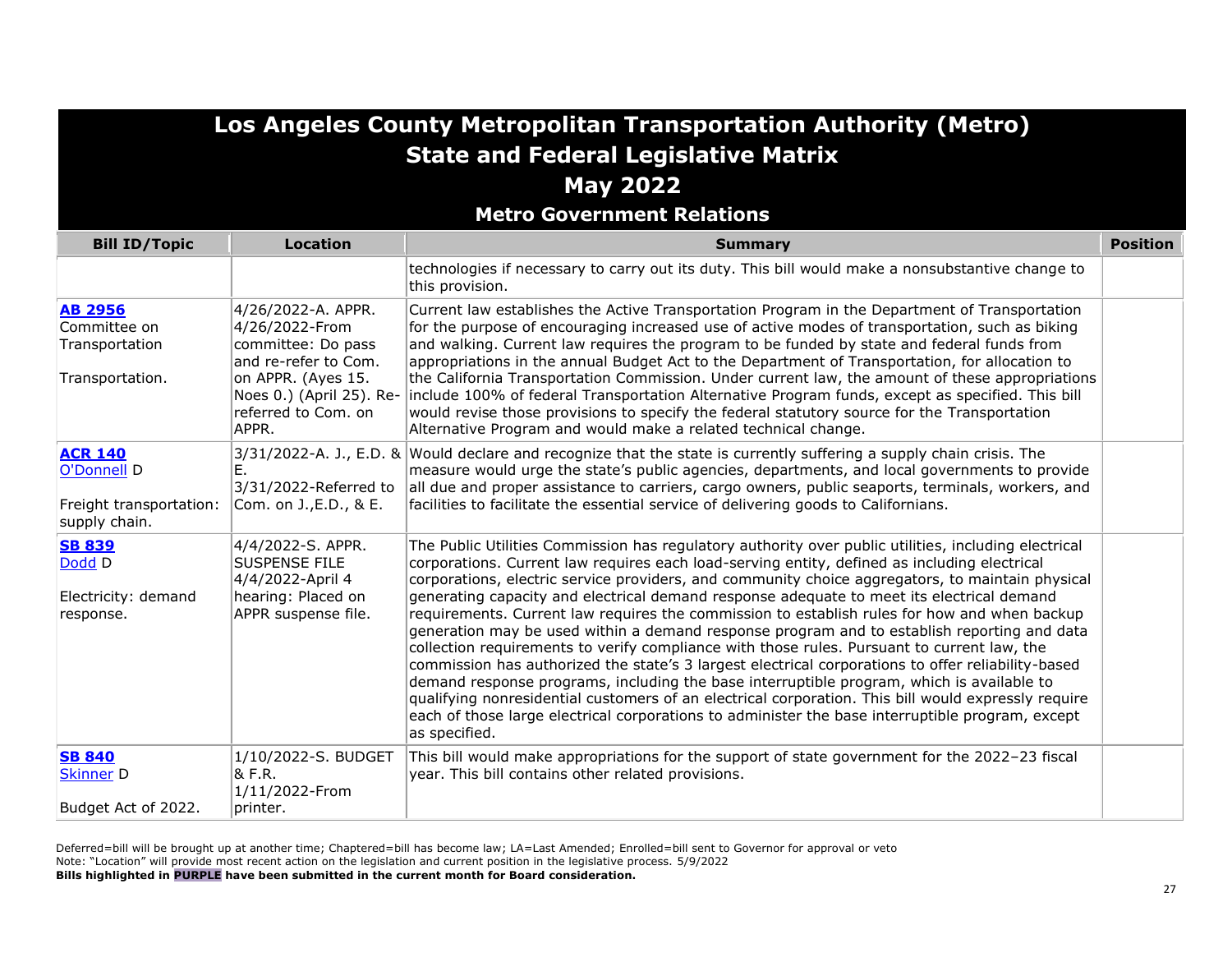| <b>State and Federal Legislative Matrix</b><br><b>May 2022</b><br><b>Metro Government Relations</b>                                                                      |                                                                                                               |                                                                                                                                                                                                                                                                                                                                                                                                                                                                                                                                                                                                                                                                                                                                                                                                                                                                                                                                                                                                                                                                                                                                                                                                                          |                 |
|--------------------------------------------------------------------------------------------------------------------------------------------------------------------------|---------------------------------------------------------------------------------------------------------------|--------------------------------------------------------------------------------------------------------------------------------------------------------------------------------------------------------------------------------------------------------------------------------------------------------------------------------------------------------------------------------------------------------------------------------------------------------------------------------------------------------------------------------------------------------------------------------------------------------------------------------------------------------------------------------------------------------------------------------------------------------------------------------------------------------------------------------------------------------------------------------------------------------------------------------------------------------------------------------------------------------------------------------------------------------------------------------------------------------------------------------------------------------------------------------------------------------------------------|-----------------|
| <b>Bill ID/Topic</b>                                                                                                                                                     | <b>Location</b>                                                                                               | <b>Summary</b>                                                                                                                                                                                                                                                                                                                                                                                                                                                                                                                                                                                                                                                                                                                                                                                                                                                                                                                                                                                                                                                                                                                                                                                                           | <b>Position</b> |
| <b>SB 852</b><br>Dodd D<br>Climate resilience<br>districts: formation:<br>funding mechanisms.                                                                            | 4/26/2022-S. APPR.<br>5/6/2022-Set for<br>hearing May 16.                                                     | Would authorize a city, county, city and county, special district, or a combination of any of those<br>entities to form a climate resilience district, as defined, for the purposes of raising and allocating<br>funding for eligible projects and the operating expenses of eligible projects. The bill would deem<br>each district to be an enhanced infrastructure financing district and would require each district to<br>comply with existing law concerning enhanced infrastructure financing districts, unless the<br>district is specified as otherwise. The bill would require a district to finance only specified<br>projects that meet the definition of an eligible project. The bill would define "eligible project" to<br>mean projects that address sea level rise, extreme heat, extreme cold, the risk of wildfire,<br>drought, and the risk of flooding, as specified. The bill would establish project priorities and<br>would authorize districts to establish additional priorities.                                                                                                                                                                                                              |                 |
| <b>SB 878</b><br><b>Skinner D</b><br>School transportation.                                                                                                              | 4/25/2022-S. APPR.<br><b>SUSPENSE FILE</b><br>4/25/2022-April 25<br>hearing: Placed on<br>APPR suspense file. | Current law authorizes the governing board of a school district to provide for the transportation<br>of pupils to and from school whenever, in the judgment of the board, the transportation is<br>advisable and good reasons exist to do so. Current law permits the governing board of a school<br>district to allow the transportation of preschool or nursery school pupils in schoolbuses owned or<br>operated by the school district. Under existing law, a state reimbursement may not be received<br>by a school district for the transportation of preschool or nursery school pupils. This bill instead<br>would require the governing board or body of a school district, county office of education, entity<br>providing services under a school transportation joint powers agreement, or regional<br>occupational center or program, beginning in the 2027-28 school year, to offer to transport all<br>pupils to and from their neighborhood school, as defined, except as provided.                                                                                                                                                                                                                      |                 |
| <b>SB 886</b><br><b>Wiener D</b><br>California<br><b>Environmental Quality</b><br>Act: exemption: public<br>universities: university<br>housing development<br>projects. | 4/27/2022-S. APPR.<br>5/6/2022-Set for<br>hearing May 16.                                                     | Would, until January 1, 2030, exempt from CEQA a university housing development project, as<br>defined, carried out by a public university, as defined, on real property owned by the public<br>university if the project meets certain requirements and the project is not located, in whole or in<br>part, on certain sites, including a site that is within a special flood hazard area subject to<br>inundation by a 1% annual chance flood or within a regulatory floodway as determined by the<br>Federal Emergency Management Agency, as provided. The bill, with respect to a site that is<br>within a special flood hazard area subject to inundation by a 1% annual chance flood or within a<br>regulatory floodway, would prohibit a local government from denying an application on the basis<br>that a public university did not comply with any additional permit requirement, standard, or<br>action adopted by that local government applicable to the site if the public university is able to<br>satisfy all applicable federal qualifying criteria in order to demonstrate that the site meets these<br>criteria and is otherwise eligible to be exempt from CEQA pursuant to the above requirements. |                 |

**Los Angeles County Metropolitan Transportation Authority (Metro)**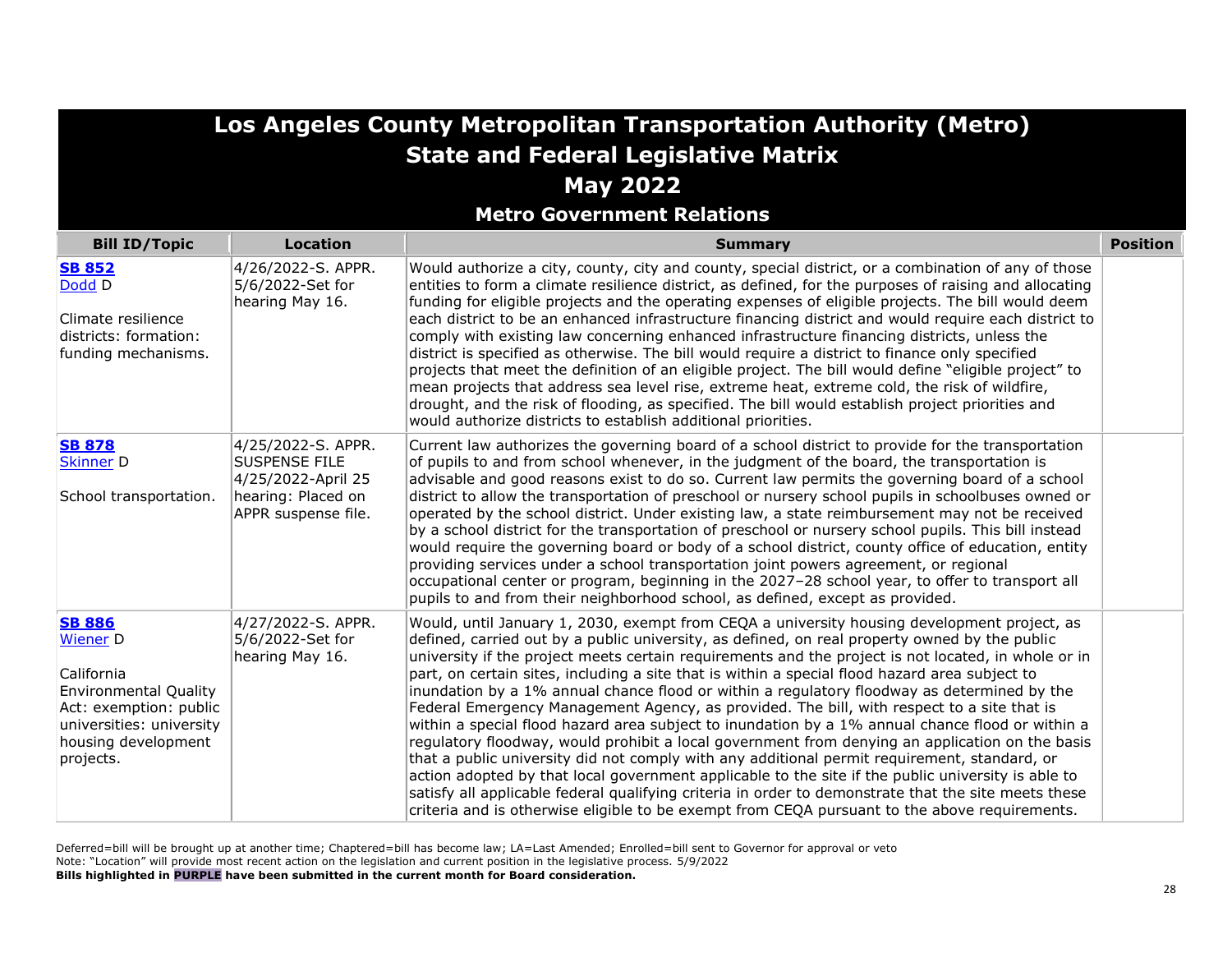| <b>State and Federal Legislative Matrix</b><br><b>May 2022</b><br><b>Metro Government Relations</b>                                |                                                                                                          |                                                                                                                                                                                                                                                                                                                                                                                                                                                                                                                                                                                                                                                                                                                                                                                                                                                                                                                                                                                               |                  |
|------------------------------------------------------------------------------------------------------------------------------------|----------------------------------------------------------------------------------------------------------|-----------------------------------------------------------------------------------------------------------------------------------------------------------------------------------------------------------------------------------------------------------------------------------------------------------------------------------------------------------------------------------------------------------------------------------------------------------------------------------------------------------------------------------------------------------------------------------------------------------------------------------------------------------------------------------------------------------------------------------------------------------------------------------------------------------------------------------------------------------------------------------------------------------------------------------------------------------------------------------------------|------------------|
| <b>Bill ID/Topic</b>                                                                                                               | <b>Location</b>                                                                                          | <b>Summary</b>                                                                                                                                                                                                                                                                                                                                                                                                                                                                                                                                                                                                                                                                                                                                                                                                                                                                                                                                                                                | <b>Position</b>  |
| <b>SB 905</b><br><b>Skinner D</b><br>Decarbonized Cement<br>and Geologic Carbon<br>Sequestration<br>Demonstration Act.             | 5/2/2022-S. APPR.<br><b>SUSPENSE FILE</b><br>5/2/2022-May 2<br>hearing: Placed on<br>APPR suspense file. | Would establish the Decarbonized Cement and Geologic Carbon Sequestration Demonstration<br>Act, which would require the State Air Resources Board to develop and administer the Geologic<br>Carbon Sequestration Demonstration Initiative to evaluate and demonstrate the efficacy, safety,<br>and viability of geologic sequestration of carbon dioxide not associated with enhanced oil<br>recovery or fossil fuel production, among other things. The bill would require the state board, in<br>consultation with the State Energy Resources Conservation and Development Commission and<br>the State Water Resources Control Board, to award funding under the initiative, as specified, to<br>at least one, but no more than 3, geologic carbon sequestration demonstration projects that<br>each meet specified criteria, including that the project has the technical capacity to begin<br>operation no later than September 1, 2023.                                                  |                  |
| <b>SB 917</b><br><b>Becker D</b><br>Seamless Transit<br>Transformation Act.                                                        | 4/27/2022-S. APPR.<br>4/29/2022-Set for<br>hearing May 9.                                                | Current law creates the Metropolitan Transportation Commission, as a local area planning agency<br>and not as a part of the executive branch of the state government, to provide comprehensive<br>regional transportation planning for the region comprised of the City and County of San<br>Francisco and the Counties of Alameda, Contra Costa, Marin, Napa, San Mateo, Santa Clara,<br>Solano, and Sonoma. This bill would require the commission to develop and adopt a Connected<br>Network Plan, adopt an integrated transit fare structure, develop a comprehensive, standardized<br>regional transit mapping and wayfinding system, develop an implementation and maintenance<br>strategy and funding plan, and establish open data standards, as specified.                                                                                                                                                                                                                          |                  |
| <b>SB 922</b><br><b>Wiener</b> D<br>California<br>Environmental Quality<br>Act: exemptions:<br>transportation-related<br>projects. | 4/19/2022-S. THIRD<br><b>READING</b><br>4/19/2022-Read<br>second time. Ordered<br>to third reading.      | CEQA, until January 1, 2030, exempts from its requirements bicycle transportation plans for an<br>urbanized area for restriping of streets and highways, bicycle parking and storage, signal timing<br>to improve street and highway intersection operations, and related signage for bicycles,<br>pedestrians, and vehicles under certain conditions. This bill would specify that the requirement<br>that the bicycle transportation plan is for an urbanized area or urban cluster, as designated by<br>the United States Census Bureau. The bill would extend the exemption to an active<br>transportation plan or pedestrian plan in an urbanized area or urban cluster. The bill would<br>define "active transportation plan" and "pedestrian plan." The bill would specify that individual<br>projects that are a part of an active transportation plan or pedestrian plan remain subject to the<br>requirements of CEQA unless those projects are exempt by another provision of law. | $Co-$<br>Sponsor |
| <b>SB 932</b><br>Portantino D<br>General plans:                                                                                    | 4/26/2022-S. APPR.<br>5/6/2022-Set for<br>hearing May 16.                                                | Current law states the Legislature's intention that a county or city general plan and the elements<br>and parts of that general plan comprise an integrated, internally consistent and compatible<br>statement of policies for the adopting agency. This bill would emphasize the intent of the<br>Legislature to fight climate change with these provisions.                                                                                                                                                                                                                                                                                                                                                                                                                                                                                                                                                                                                                                 |                  |

**Los Angeles County Metropolitan Transportation Authority (Metro)**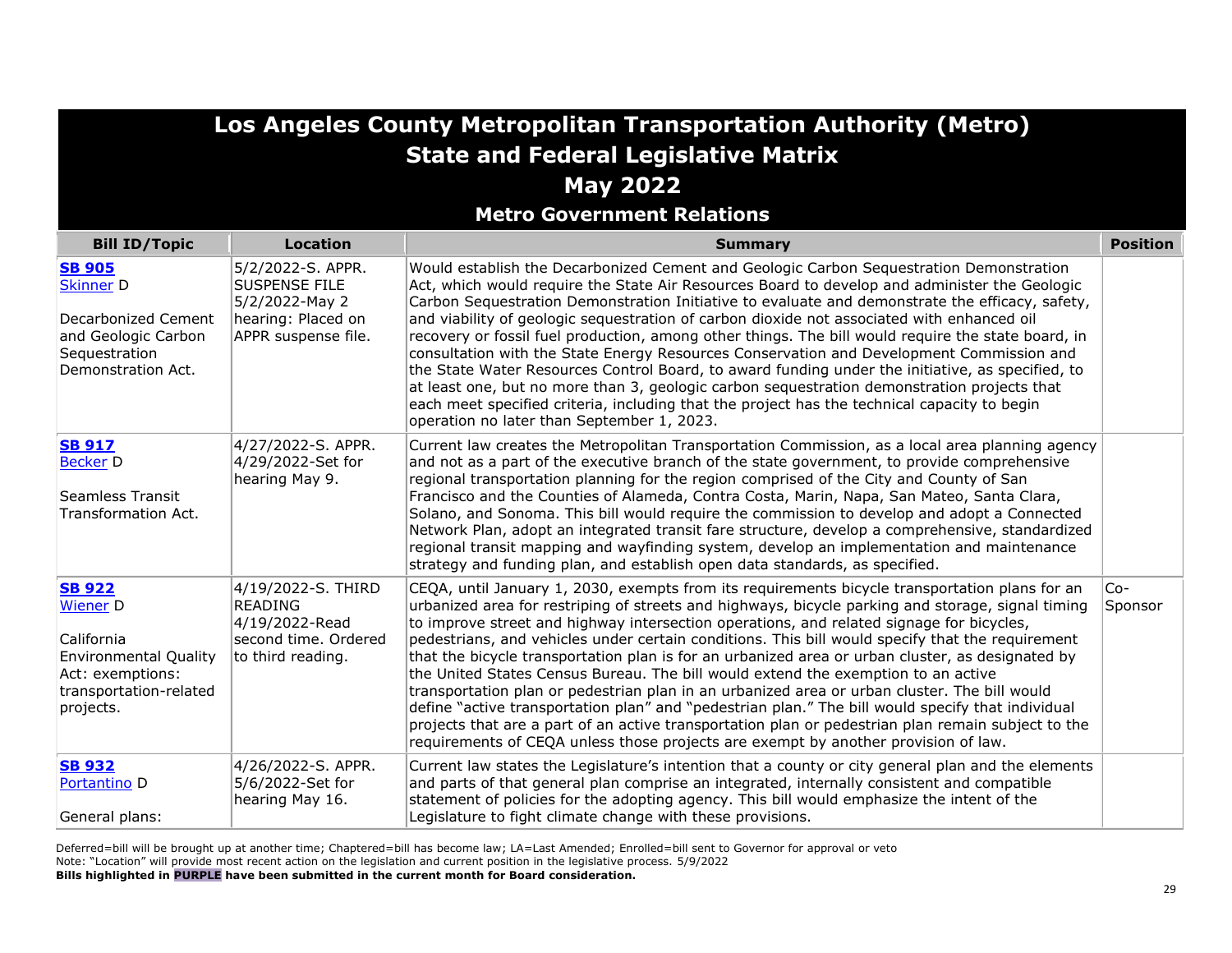| Los Angeles County Metropolitan Transportation Authority (Metro)<br><b>State and Federal Legislative Matrix</b><br><b>May 2022</b><br><b>Metro Government Relations</b> |                                                                                                          |                                                                                                                                                                                                                                                                                                                                                                                                                                                                                                                                                                                                                                                                                                                                                                                                                                                                                                                                                                                                                                                                                                                                                                                                                                                                                                                                   |                 |
|-------------------------------------------------------------------------------------------------------------------------------------------------------------------------|----------------------------------------------------------------------------------------------------------|-----------------------------------------------------------------------------------------------------------------------------------------------------------------------------------------------------------------------------------------------------------------------------------------------------------------------------------------------------------------------------------------------------------------------------------------------------------------------------------------------------------------------------------------------------------------------------------------------------------------------------------------------------------------------------------------------------------------------------------------------------------------------------------------------------------------------------------------------------------------------------------------------------------------------------------------------------------------------------------------------------------------------------------------------------------------------------------------------------------------------------------------------------------------------------------------------------------------------------------------------------------------------------------------------------------------------------------|-----------------|
| <b>Bill ID/Topic</b>                                                                                                                                                    | <b>Location</b>                                                                                          | <b>Summary</b>                                                                                                                                                                                                                                                                                                                                                                                                                                                                                                                                                                                                                                                                                                                                                                                                                                                                                                                                                                                                                                                                                                                                                                                                                                                                                                                    | <b>Position</b> |
| circulation element:<br>bicycle and pedestrian<br>plans and traffic<br>calming plans.                                                                                   |                                                                                                          |                                                                                                                                                                                                                                                                                                                                                                                                                                                                                                                                                                                                                                                                                                                                                                                                                                                                                                                                                                                                                                                                                                                                                                                                                                                                                                                                   |                 |
| <b>SB 942</b><br>Newman D<br>Low Carbon Transit<br>Operations Program:<br>free or reduced fare<br>transit program.                                                      | 4/19/2022-S. THIRD<br><b>READING</b><br>4/19/2022-Read<br>second time. Ordered<br>to third reading.      | Current law continuously appropriates specified portions of the annual proceeds in the<br>Greenhouse Gas Reduction Fund to various programs, including 5% for the Low Carbon Transit<br>Operations Program, which is administered by the Department of Transportation and provides<br>operating and capital assistance for transit agencies to reduce greenhouse gas emissions and<br>improve mobility. Current law requires each of those transit agencies to demonstrate that each<br>expenditure of program moneys allocated to the transit agency reduces the emissions of<br>greenhouse gases and does not supplant another source of funds, to use those moneys to<br>provide transit operating or capital assistance, to use at least 50% of those moneys to benefit<br>disadvantaged communities, and to submit specified information to the department before<br>seeking a disbursement of those program moneys, as specified. This bill would authorize a<br>transit agency that uses program moneys to fund a free or reduced fare transit program and that<br>demonstrates compliance with the above-described requirements in its initial program<br>application to continue to use those moneys to maintain that program on an ongoing basis<br>without demonstrating continued compliance with those requirements. |                 |
| <b>SB 959</b><br>Portantino <sub>D</sub><br>Surplus residential<br>property: City of South<br>Pasadena.                                                                 | 5/2/2022-S. APPR.<br><b>SUSPENSE FILE</b><br>5/2/2022-May 2<br>hearing: Placed on<br>APPR suspense file. | Under current law, a state agency disposing of surplus residential property in the City of South<br>Pasadena is required to first offer the property to former owners and present occupants, as<br>specified, and then to specified present tenants at fair market value. This bill would require a<br>surplus residential property that is located within the City of South Pasadena and that is offered<br>for sale to a present occupant or present tenant of the property, as specified, to be offered at a<br>price based on the appraisal of the property in 2016, if certain conditions apply. The bill would<br>require an offer made or accepted prior to January 1, 2022, that is not in compliance with the bill<br>to be corrected so the price complies with the bill's requirements. The bill would make an offer<br>based on the 2016 appraisal, as required by the bill, only valid until December 31, 2024.                                                                                                                                                                                                                                                                                                                                                                                                      |                 |
| <b>SB 991</b><br>Newman D<br>Public contracts:                                                                                                                          | 4/19/2022-S. THIRD<br><b>READING</b><br>4/19/2022-Read<br>second time. Ordered                           | Would, until January 1, 2029, authorize local agencies, defined as any city, county, city and<br>county, or special district authorized by law to provide for the production, storage, supply,<br>treatment, or distribution of any water from any source, to use the progressive design-build<br>process for public works projects in excess of \$5,000,000, similar to the progressive design-build                                                                                                                                                                                                                                                                                                                                                                                                                                                                                                                                                                                                                                                                                                                                                                                                                                                                                                                             |                 |

process for public works projects in excess of \$5,000,000, similar to the progressive design-build process authorized for use by the Director of General Services. The bill would require a local

Deferred=bill will be brought up at another time; Chaptered=bill has become law; LA=Last Amended; Enrolled=bill sent to Governor for approval or veto Note: "Location" will provide most recent action on the legislation and current position in the legislative process. 5/9/2022 **Bills highlighted in PURPLE have been submitted in the current month for Board consideration.** 

to third reading.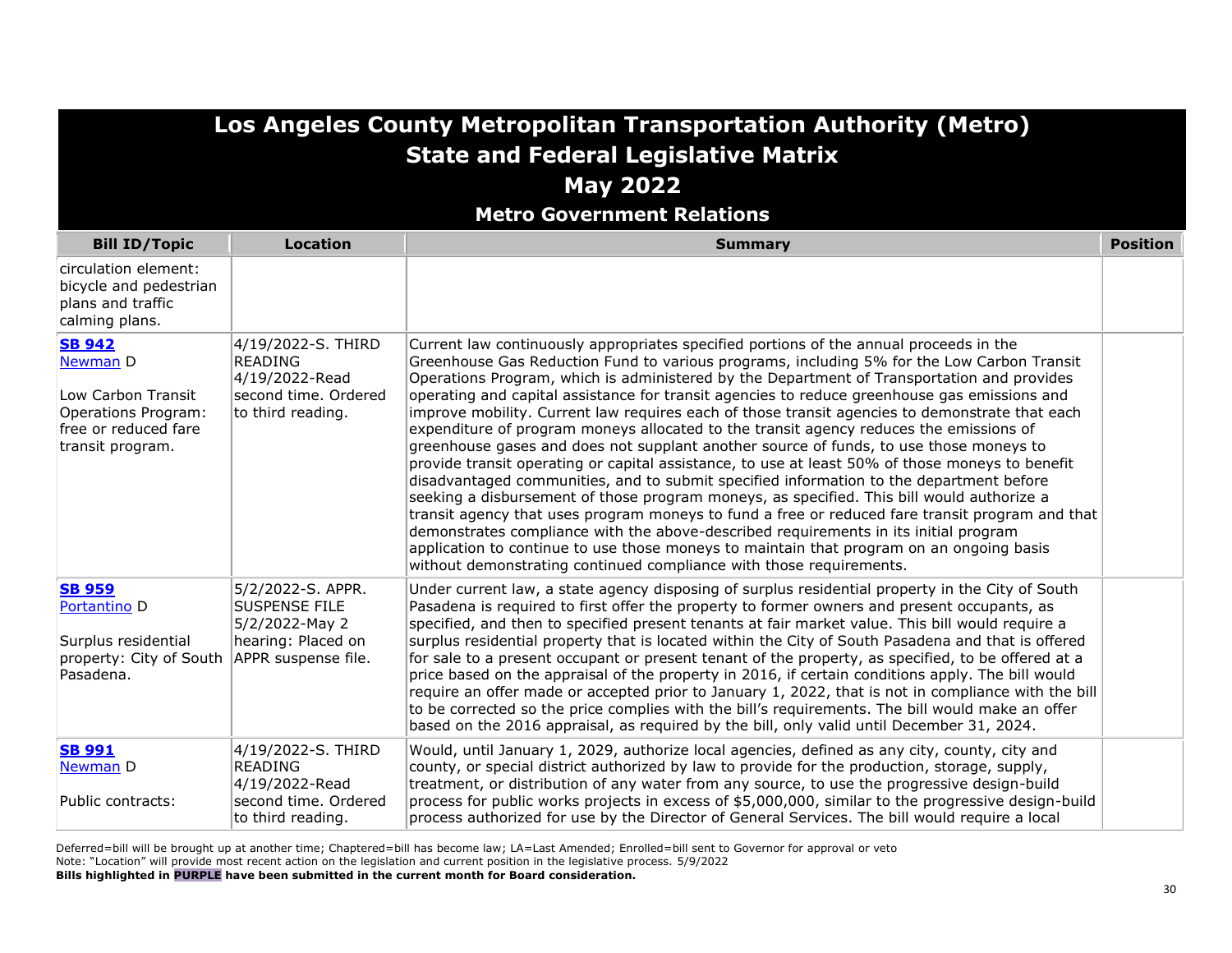| Los Angeles County Metropolitan Transportation Authority (Metro)                      |                                                                                                                                                   |                                                                                                                                                                                                                                                                                                                                                                                                                                                                                                                                                                                                                                                                                                                                                                                                                                                                                                                                                                                                                                                   |                 |
|---------------------------------------------------------------------------------------|---------------------------------------------------------------------------------------------------------------------------------------------------|---------------------------------------------------------------------------------------------------------------------------------------------------------------------------------------------------------------------------------------------------------------------------------------------------------------------------------------------------------------------------------------------------------------------------------------------------------------------------------------------------------------------------------------------------------------------------------------------------------------------------------------------------------------------------------------------------------------------------------------------------------------------------------------------------------------------------------------------------------------------------------------------------------------------------------------------------------------------------------------------------------------------------------------------------|-----------------|
|                                                                                       |                                                                                                                                                   | <b>State and Federal Legislative Matrix</b>                                                                                                                                                                                                                                                                                                                                                                                                                                                                                                                                                                                                                                                                                                                                                                                                                                                                                                                                                                                                       |                 |
|                                                                                       |                                                                                                                                                   | <b>May 2022</b>                                                                                                                                                                                                                                                                                                                                                                                                                                                                                                                                                                                                                                                                                                                                                                                                                                                                                                                                                                                                                                   |                 |
|                                                                                       |                                                                                                                                                   | <b>Metro Government Relations</b>                                                                                                                                                                                                                                                                                                                                                                                                                                                                                                                                                                                                                                                                                                                                                                                                                                                                                                                                                                                                                 |                 |
| <b>Bill ID/Topic</b>                                                                  | <b>Location</b>                                                                                                                                   | <b>Summary</b>                                                                                                                                                                                                                                                                                                                                                                                                                                                                                                                                                                                                                                                                                                                                                                                                                                                                                                                                                                                                                                    | <b>Position</b> |
| progressive design-<br>build: local agencies.                                         |                                                                                                                                                   | agency that uses the progressive design-build process to submit, no later than January 1, 2028,<br>to the appropriate policy and fiscal committees of the Legislature a report on the use of the<br>progressive design-build process containing specified information, including a description of the<br>projects awarded using the progressive design-build process. The bill would require the design-<br>build entity and its general partners or joint venture members to verify specified information<br>under penalty of perjury.                                                                                                                                                                                                                                                                                                                                                                                                                                                                                                           |                 |
| <b>SB 1020</b><br>Laird D<br>Clean Energy, Jobs,<br>and Affordability Act of<br>2022. | 4/26/2022-S. APPR.<br>5/4/2022-From<br>committee with<br>author's amendments.<br>Read second time and<br>amended. Re-referred<br>to Com. on APPR. | The California Global Warming Solutions Act of 2006 requires the State Air Resources Board to<br>prepare and approve a scoping plan for achieving the maximum technologically feasible and<br>cost-effective reductions in greenhouse gas emissions and to update the scoping plan at least<br>once every 5 years. The act requires the state board to conduct a series of public workshops to<br>give interested parties an opportunity to comment on the plan and requires a portion of those<br>workshops to be conducted in regions of the state that have the most significant exposure to air<br>pollutants, including communities with minority populations, communities with low-income<br>populations, or both. This bill instead would modify, with respect to the provision that a portion<br>of the workshops be conducted in regions of the state that have the most significant exposure to<br>air pollutants, the above-described included communities as additionally being areas designated<br>as federal extreme nonattainment. |                 |
| <b>SB 1041</b><br><b>Atkins D</b><br>Sales and use taxes:<br>general exemptions.      | 5/5/2022-S. APPR.<br>5/6/2022-Set for<br>hearing May 16.                                                                                          | Current state sales and use tax laws impose a tax on retailers measured by the gross receipts<br>from the sale of tangible personal property sold at retail in this state of, or on the storage, use,<br>or other consumption in this state of, tangible personal property purchased from a retailer for<br>storage, use, or other consumption in this state. The Sales and Use Tax Law provides various<br>exemptions from those taxes, including an exemption for the sale of, or the storage, use, or<br>consumption of, tangible personal property sold by a thrift store located on a military installation<br>and operated by a designated entity, as defined, that, in partnership with the United States<br>Department of Defense, provides financial, educational, and other assistance to members of the<br>Armed Forces of the United States, eligible family members, and survivors that are in need.                                                                                                                                 |                 |
| <b>SB 1049</b><br>Dodd D<br>Transportation<br>Resilience Program.                     | 4/4/2022-S. APPR.<br><b>SUSPENSE FILE</b><br>4/4/2022-April 4<br>hearing: Placed on<br>APPR suspense file.                                        | Would establish the Transportation Resilience Program in the Department of Transportation, to<br>be funded in the annual Budget Act from 15% of the available federal National Highway<br>Performance Program funds and 100% of the available federal Promoting Resilient Operations for<br>Transformative, Efficient, and Cost-Saving Transportation program funds. The bill would provide<br>for funds to be allocated by the California Transportation Commission for climate adaptation<br>planning and resilience improvements, as defined, that address or mitigate the risk of recurring                                                                                                                                                                                                                                                                                                                                                                                                                                                   |                 |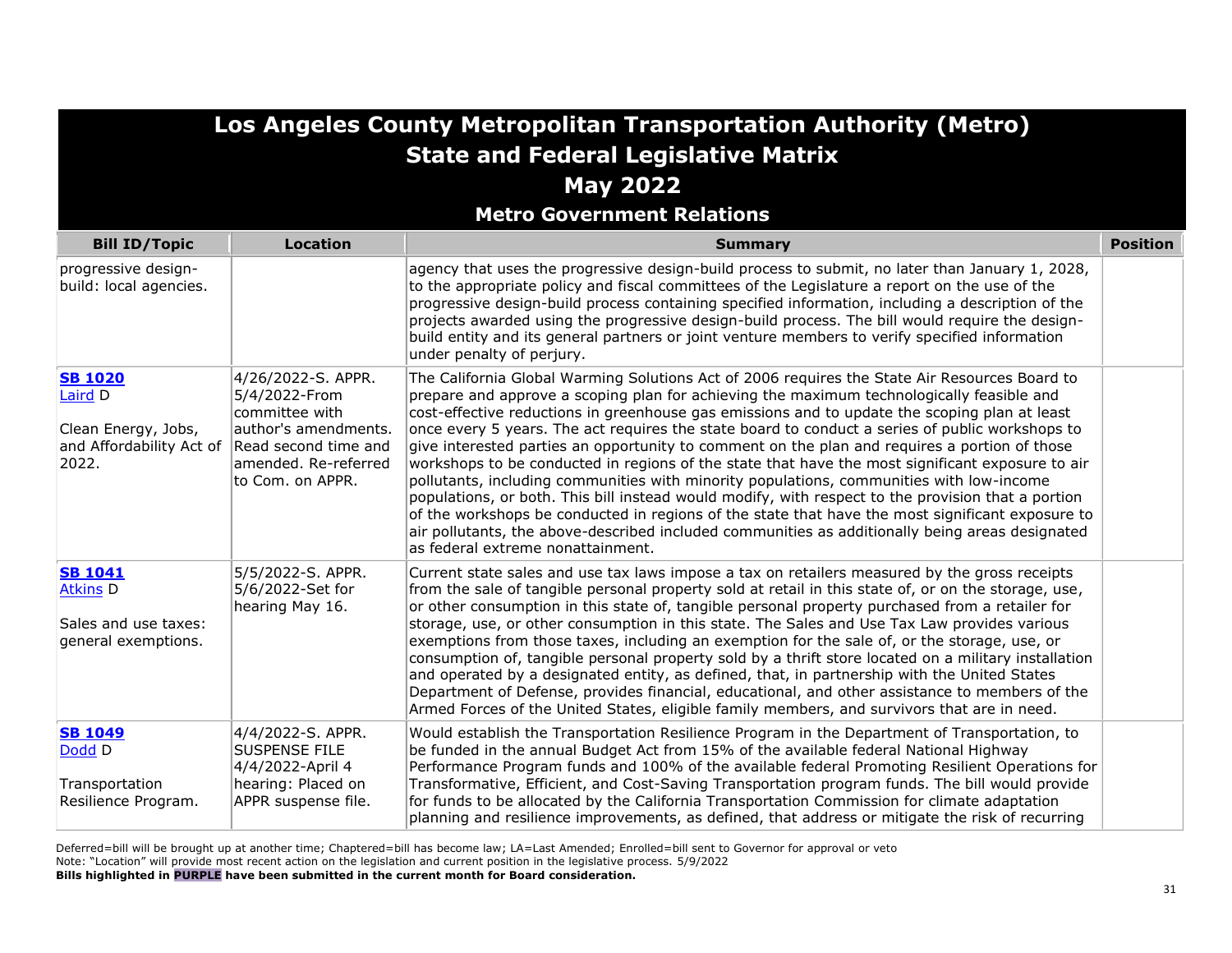| <b>Los Angeles County Metropolitan Transportation Authority (Metro)</b>                                              |                                                                                                               |                                                                                                                                                                                                                                                                                                                                                                                                                                                                                                                                                                                                                                                                                                                                                                                                                                                                                                                                                                                                                                                                                                                                                                                                                                                                                                                                                                                                     |                 |
|----------------------------------------------------------------------------------------------------------------------|---------------------------------------------------------------------------------------------------------------|-----------------------------------------------------------------------------------------------------------------------------------------------------------------------------------------------------------------------------------------------------------------------------------------------------------------------------------------------------------------------------------------------------------------------------------------------------------------------------------------------------------------------------------------------------------------------------------------------------------------------------------------------------------------------------------------------------------------------------------------------------------------------------------------------------------------------------------------------------------------------------------------------------------------------------------------------------------------------------------------------------------------------------------------------------------------------------------------------------------------------------------------------------------------------------------------------------------------------------------------------------------------------------------------------------------------------------------------------------------------------------------------------------|-----------------|
|                                                                                                                      |                                                                                                               | <b>State and Federal Legislative Matrix</b>                                                                                                                                                                                                                                                                                                                                                                                                                                                                                                                                                                                                                                                                                                                                                                                                                                                                                                                                                                                                                                                                                                                                                                                                                                                                                                                                                         |                 |
|                                                                                                                      |                                                                                                               | <b>May 2022</b>                                                                                                                                                                                                                                                                                                                                                                                                                                                                                                                                                                                                                                                                                                                                                                                                                                                                                                                                                                                                                                                                                                                                                                                                                                                                                                                                                                                     |                 |
|                                                                                                                      |                                                                                                               | <b>Metro Government Relations</b>                                                                                                                                                                                                                                                                                                                                                                                                                                                                                                                                                                                                                                                                                                                                                                                                                                                                                                                                                                                                                                                                                                                                                                                                                                                                                                                                                                   |                 |
| <b>Bill ID/Topic</b>                                                                                                 | <b>Location</b>                                                                                               | <b>Summary</b>                                                                                                                                                                                                                                                                                                                                                                                                                                                                                                                                                                                                                                                                                                                                                                                                                                                                                                                                                                                                                                                                                                                                                                                                                                                                                                                                                                                      | <b>Position</b> |
|                                                                                                                      |                                                                                                               | damage to, or closures of, the state highway system, other federal-aid roads, public transit<br>facilities, and other surface transportation assets from extreme weather events, sea level rise, or<br>other climate change-fueled natural hazards. The bill would establish specified eligibility criteria<br>for projects to receive funding under the program and would require the commission to prioritize<br>projects that meet certain criteria.                                                                                                                                                                                                                                                                                                                                                                                                                                                                                                                                                                                                                                                                                                                                                                                                                                                                                                                                             |                 |
| <b>SB 1068</b><br>Laird D<br>Governor's Office of<br><b>Business and Economic</b><br>Development: Climate<br>change. | 4/18/2022-S. APPR.<br><b>SUSPENSE FILE</b><br>4/18/2022-April 18<br>hearing: Placed on<br>APPR suspense file. | Current law establishes the Governor's Office of Business and Economic Development, known as<br>"GO-Biz," within the Governor's office to serve the Governor as the lead entity for economic<br>strategy and the marketing of California on issues relating to business development, private<br>sector investment, and economic growth. This bill would require GO-Biz to develop economic<br>forecasts. The bill would require the economic forecasts to include climate impacts.                                                                                                                                                                                                                                                                                                                                                                                                                                                                                                                                                                                                                                                                                                                                                                                                                                                                                                                  |                 |
| <b>SB 1095</b><br>Durazo D<br>Air quality: rules and<br>regulations:<br>socioeconomic impacts<br>assessment.         | 4/18/2022-S. APPR.<br><b>SUSPENSE FILE</b><br>4/18/2022-April 18<br>hearing: Placed on<br>APPR suspense file. | Current law requires a local air pollution control district or an air quality management district<br>(local air district) that intends to propose the adoption, amendment, or repeal of a rule or<br>regulation that will significantly affect air quality or emissions limitations to perform, except as<br>specified, an assessment of the socioeconomic impacts of the proposed adoption, amendment, or<br>repeal of the rule or regulation, as provided. Current law defines "socioeconomic impacts" to<br>include, among other things, the type of industries or business, including small business,<br>affected by the rule or regulation, the impact of the rule or regulation on employment and the<br>economy of the region affected by the adoption of the rule or regulation, and the range of<br>probable costs, including costs to industry or business, including small business, of the rule or<br>regulation. This bill would authorize a local air district to contract with a third party to conduct<br>the required assessment of socioeconomic impacts, or portion thereof, as provided. The bill<br>would require a local air district to ensure that a prospective third-party contractor include in its<br>proposal for the assessment specified information, including, among other things, a conflicts<br>statement and a proposed schedule and budget for the assessment. |                 |
| <b>SB 1100</b><br><b>Cortese D</b><br>Open meetings:<br>orderly conduct.                                             | 5/5/2022-A. L. GOV.<br>5/5/2022-Referred to<br>Coms. on L. GOV. and<br>JUD.                                   | The Ralph M. Brown Act requires, with specified exceptions, that all meetings of a legislative<br>body of a local agency, as those terms are defined, be open and public and that all persons be<br>permitted to attend and participate. Current law requires every agenda for regular meetings of a<br>local agency to provide an opportunity for members of the public to directly address the<br>legislative body on any item of interest to the public, before or during the legislative body's<br>consideration of the item, that is within the subject matter jurisdiction of the legislative body.                                                                                                                                                                                                                                                                                                                                                                                                                                                                                                                                                                                                                                                                                                                                                                                           |                 |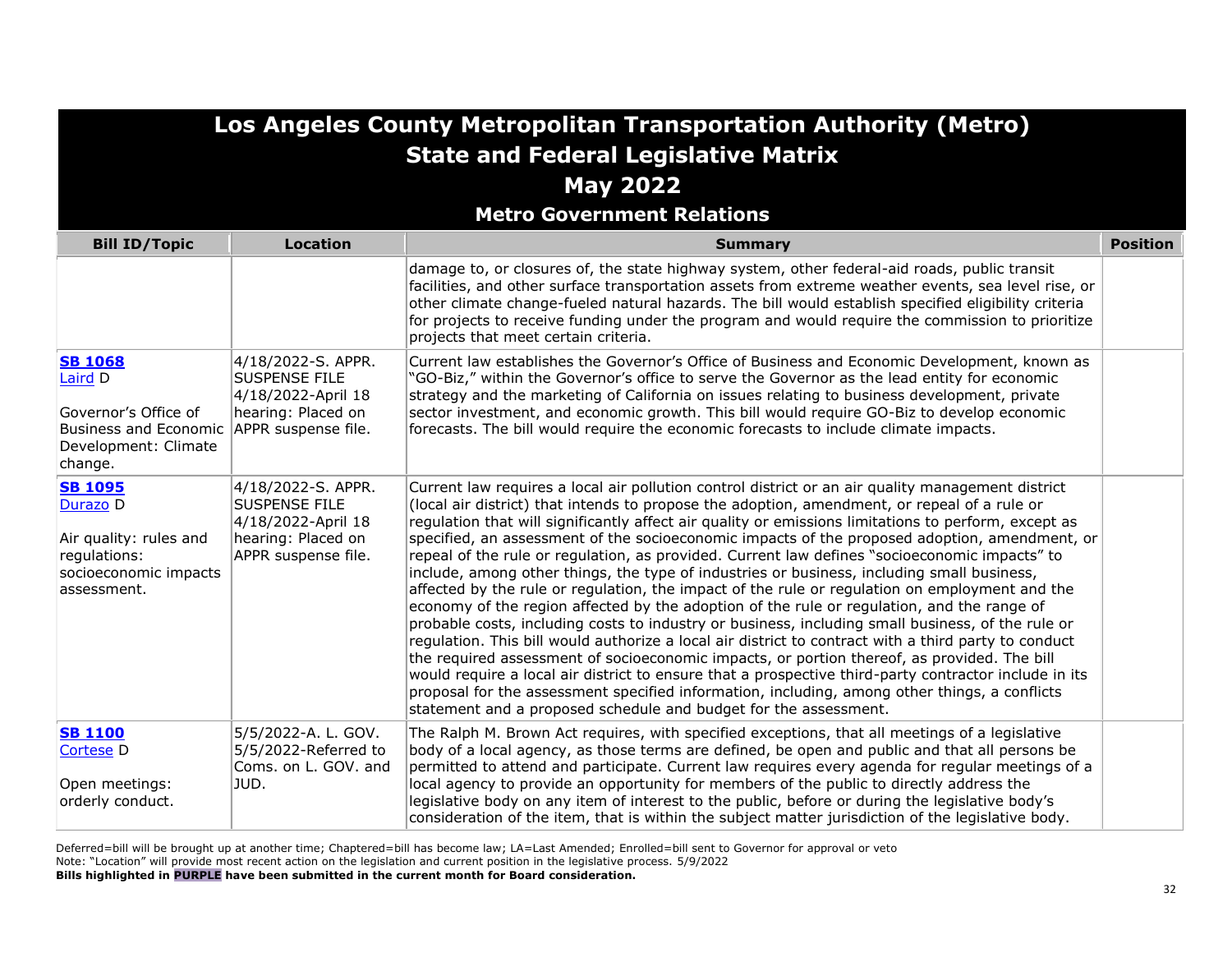|                                                                                                           |                                                                                                            | Los Angeles County Metropolitan Transportation Authority (Metro)                                                                                                                                                                                                                                                                                                                                                                                                                                                                                                                                                                                                                                                                                                                                                                                                                  |                 |
|-----------------------------------------------------------------------------------------------------------|------------------------------------------------------------------------------------------------------------|-----------------------------------------------------------------------------------------------------------------------------------------------------------------------------------------------------------------------------------------------------------------------------------------------------------------------------------------------------------------------------------------------------------------------------------------------------------------------------------------------------------------------------------------------------------------------------------------------------------------------------------------------------------------------------------------------------------------------------------------------------------------------------------------------------------------------------------------------------------------------------------|-----------------|
|                                                                                                           |                                                                                                            | <b>State and Federal Legislative Matrix</b>                                                                                                                                                                                                                                                                                                                                                                                                                                                                                                                                                                                                                                                                                                                                                                                                                                       |                 |
|                                                                                                           |                                                                                                            | <b>May 2022</b>                                                                                                                                                                                                                                                                                                                                                                                                                                                                                                                                                                                                                                                                                                                                                                                                                                                                   |                 |
|                                                                                                           |                                                                                                            | <b>Metro Government Relations</b>                                                                                                                                                                                                                                                                                                                                                                                                                                                                                                                                                                                                                                                                                                                                                                                                                                                 |                 |
| <b>Bill ID/Topic</b>                                                                                      | <b>Location</b>                                                                                            | <b>Summary</b>                                                                                                                                                                                                                                                                                                                                                                                                                                                                                                                                                                                                                                                                                                                                                                                                                                                                    | <b>Position</b> |
|                                                                                                           |                                                                                                            | Current law authorizes the legislative body to adopt reasonable regulations to ensure that the<br>intent of the provisions relating to this public comment requirement is carried out, including, but<br>not limited to, regulations limiting the total amount of time allocated for public testimony on<br>particular issues and for each individual speaker. Current law authorizes the members of the<br>legislative body conducting the meeting to order the meeting room cleared and continue in<br>session, as prescribed, if a group or groups have willfully interrupted the orderly conduct of a<br>meeting and order cannot be restored by the removal of individuals who are willfully interrupting<br>the meeting. This bill would authorize the presiding member of the legislative body conducting a<br>meeting to remove an individual for disrupting the meeting. |                 |
| <b>SB 1117</b><br><b>Becker D</b><br>State Public Defender:<br>grants.                                    | 5/2/2022-S. APPR.<br><b>SUSPENSE FILE</b><br>5/2/2022-May 2<br>hearing: Placed on<br>APPR suspense file.   | The primary responsibilities of the State Public Defender are to represent those persons who are<br>entitled to representation at public expense in specified proceedings and to provide assistance<br>and training to specified attorneys. The State Public Defender, among other things, is authorized<br>to represent any person who is not financially able to employ counsel in specified matters and to<br>appear as a friend of the court, as specified. This bill would authorize the State Public Defender<br>to administer and award grants to improve indigent defense services.                                                                                                                                                                                                                                                                                       |                 |
| <b>SB 1121</b><br>Gonzalez <sub>D</sub><br>State and local<br>transportation system:<br>needs assessment. | 5/2/2022-S. APPR.<br><b>SUSPENSE FILE</b><br>5/2/2022-May 2<br>hearing: Placed on<br>APPR suspense file.   | Would require the California Transportation Commission to prepare a needs assessment of the<br>cost to operate, maintain, and provide for the necessary future growth of the state and local<br>transportation system for the next 10 years, as provided. As part of the needs assessment, the<br>bill would require the commission to forecast the expected revenue, including federal, state, and<br>local revenues, to pay for the cost identified in the needs assessment, any shortfall in revenue to<br>cover the cost, and recommendations on how any shortfall should be addressed. The bill would<br>require the commission to submit the needs assessment to the Legislature on or before January<br>$ 1, 2024$ , and biennially thereafter.                                                                                                                            |                 |
| <b>SB 1127</b><br><b>Atkins D</b><br>Workers'<br>compensation: liability<br>presumptions.                 | 4/4/2022-S. APPR.<br><b>SUSPENSE FILE</b><br>4/4/2022-April 4<br>hearing: Placed on<br>APPR suspense file. | Current law requires an injured employee to file a claim form with the employer. Under existing<br>law, except for specified injuries, if liability is not rejected within 90 days after the date the claim<br>form is filed with the employer, the injury is presumed compensable and the presumption is<br>rebuttable only by evidence discovered subsequent to the 90-day period. This bill would reduce<br>those 90-day time periods to 60 days for all injuries and employees and, for certain injuries or<br>illnesses, including hernia, heart trouble, pneumonia, or tuberculosis, among others, sustained in<br>the course of employment of a specified member of law enforcement or a specified first<br>responder, would reduce those time periods to 30 days.                                                                                                         |                 |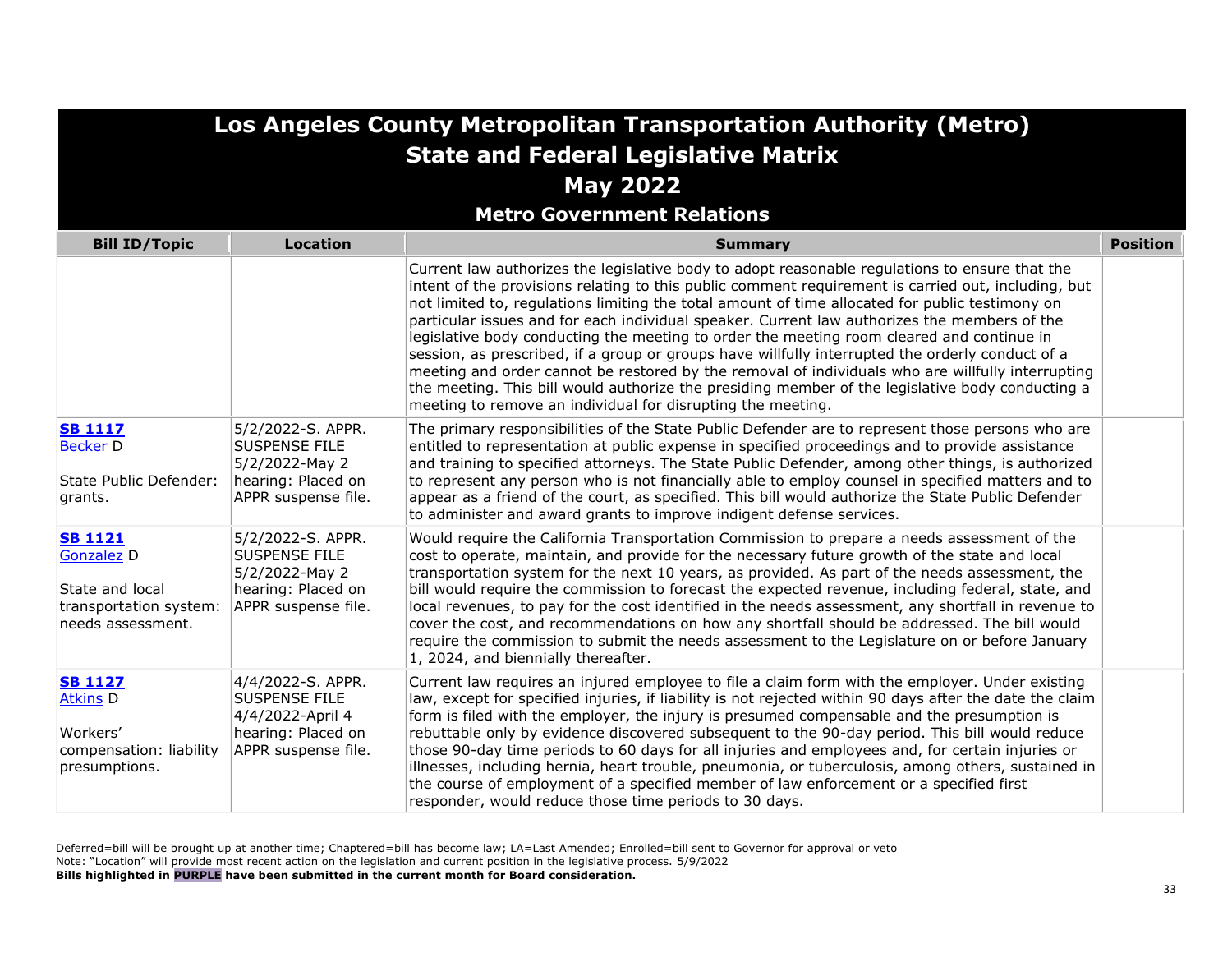**Metro Government Relations**

| <b>Bill ID/Topic</b>                                                                                                        | <b>Location</b>                                                                                                                                                                                      | <b>Summary</b>                                                                                                                                                                                                                                                                                                                                                                                                                                                                                                                                                                                                                                                                                                                                                                                                                                                                                                                                                                                                                                                                                                                                                                                    | <b>Position</b>  |
|-----------------------------------------------------------------------------------------------------------------------------|------------------------------------------------------------------------------------------------------------------------------------------------------------------------------------------------------|---------------------------------------------------------------------------------------------------------------------------------------------------------------------------------------------------------------------------------------------------------------------------------------------------------------------------------------------------------------------------------------------------------------------------------------------------------------------------------------------------------------------------------------------------------------------------------------------------------------------------------------------------------------------------------------------------------------------------------------------------------------------------------------------------------------------------------------------------------------------------------------------------------------------------------------------------------------------------------------------------------------------------------------------------------------------------------------------------------------------------------------------------------------------------------------------------|------------------|
| <b>SB 1156</b><br><b>Grove R</b><br>Motor Vehicle Fuel Tax:<br>Diesel Fuel Tax:<br>inflation adjustment.                    | 3/17/2022-S. GOV. &<br>F.<br>5/4/2022-VOTE: [First]<br>hearing set for $[05-05-$<br>2022]: Failed passage<br>in Committee.<br>Reconsideration<br>granted (PASS)                                      | Current law, the Motor Vehicle Fuel Tax Law and Diesel Fuel Tax Law, impose a tax upon each<br>gallon of motor vehicle fuel or diesel fuel removed from a refinery or terminal rack in this state,<br>entered into this state, or sold in this state, at a specified rate per gallon. Current law annually<br>adjusts the rates of the taxes imposed by those laws based on inflation. This bill would remove<br>the requirement for future inflation adjustments of those taxes. This bill contains other related<br>provisions.                                                                                                                                                                                                                                                                                                                                                                                                                                                                                                                                                                                                                                                                 |                  |
| <b>SB 1161</b><br>Min D<br>Transit operators:<br>street harassment<br>plans.                                                | 4/20/2022-S. APPR.<br>5/2/2022-May 2<br>hearing: Placed on<br>APPR suspense file.<br>From committee with<br>author's amendments.<br>Read second time and<br>amended. Re-referred<br>to Com. on APPR. | Would require the University of California Institute of Transportation Studies to, on or before<br>June 30, 2023, develop and make available to transit operators, as defined, a survey for the<br>purpose of promoting consistency in the collection of specified survey data. The bill would<br>require transit operators to, on or before June 30, 2025, develop and implement a plan to reduce<br>the street harassment experienced by its riders, as specified, and to consider the safety concerns<br>and needs of riders impacted by street harassment when planning, designing, and operating<br>their systems. The bill would require transit operators to, on or before June 30, 2024, collect<br>survey data for the purpose of informing the plan. The bill would require the plan to be<br>developed in consultation with certain riders, and would require those transit operators to<br>conduct outreach in multiple languages in order to reach limited-English-proficient persons<br>impacted by street harassment, as specified. The bill would authorize these plans to include<br>changes to policies, design, operations, or other aspects of transit systems, as specified. | $Co-$<br>sponsor |
| <b>SB 1175</b><br><b>McGuire D</b><br>Department of<br>Transportation:<br>intermodal passenger<br>services: rail corridors. | 5/2/2022-S. APPR.<br><b>SUSPENSE FILE</b><br>5/2/2022-May 2<br>hearing: Placed on<br>APPR suspense file.                                                                                             | Current law authorizes the Department of Transportation to construct, acquire, or lease, and<br>improve and operate, rail passenger terminals and related facilities that provide intermodal<br>passenger services along specified corridors. This bill would expand that authorization to include<br>the Sacramento-Larkspur-Novato-Cloverdale corridor.                                                                                                                                                                                                                                                                                                                                                                                                                                                                                                                                                                                                                                                                                                                                                                                                                                         |                  |
| <b>SB 1196</b><br><b>Umberg D</b><br><b>State Transit</b><br>Assistance Program:                                            | 4/27/2022-S. APPR.<br>4/29/2022-Set for<br>hearing May 9.                                                                                                                                            | Pursuant to the State Transit Assistance (STA) Program, existing law requires certain funds in<br>the account to be allocated by the Controller by formula to specified local transportation agencies<br>for public transportation purposes. Current law provides that only STA-eligible operators are<br>eligible to receive an allocation from a local transportation agency from the portion of program<br>funds based on transit operator revenues and makes those operators eligible for other certain                                                                                                                                                                                                                                                                                                                                                                                                                                                                                                                                                                                                                                                                                       |                  |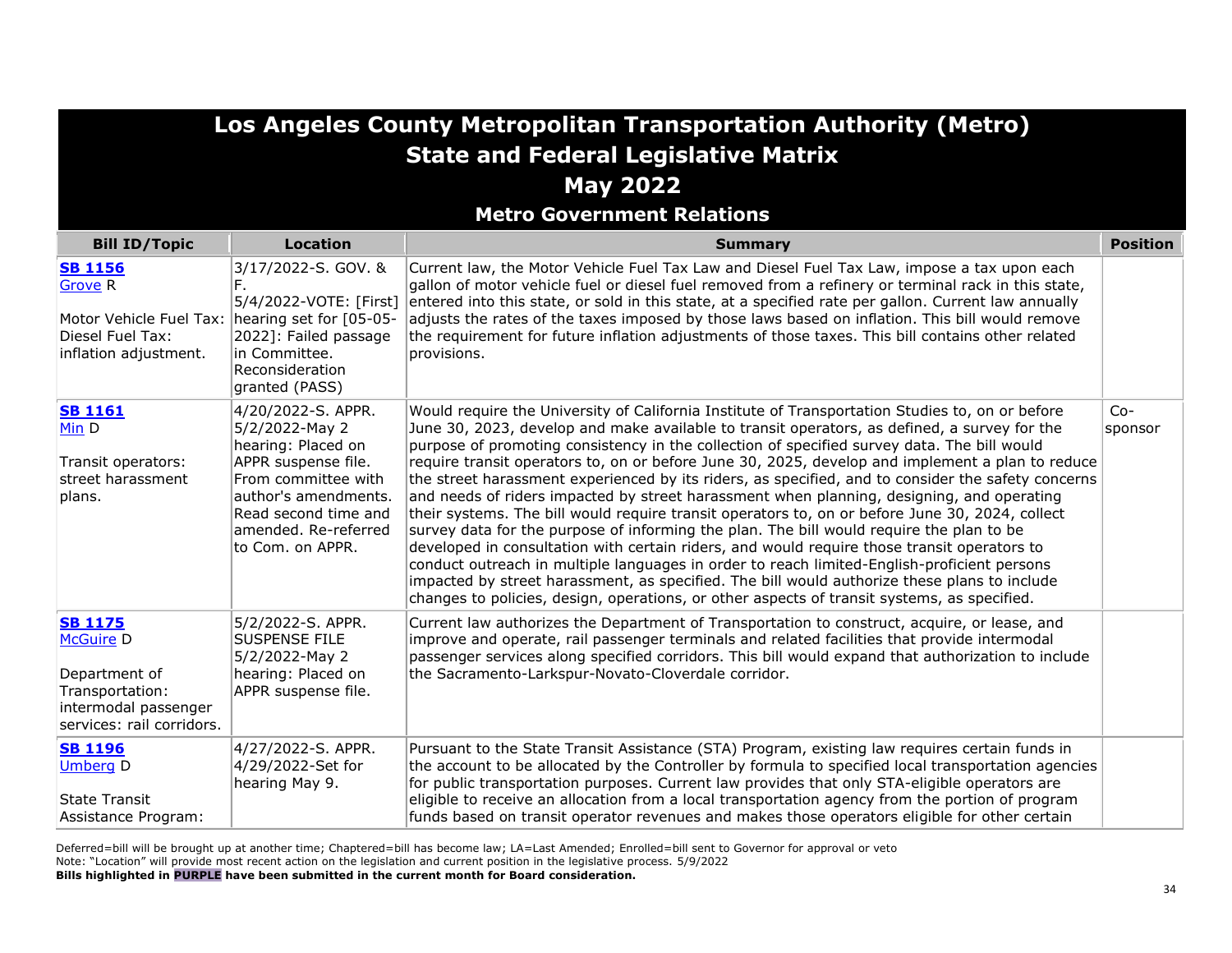|                                                                                                                                                                                                | Los Angeles County Metropolitan Transportation Authority (Metro)                |                                                                                                                                                                                                                                                                                                                                                                                                                                                                                                                                                                                                                                                                                                                                                                                                 |                 |  |
|------------------------------------------------------------------------------------------------------------------------------------------------------------------------------------------------|---------------------------------------------------------------------------------|-------------------------------------------------------------------------------------------------------------------------------------------------------------------------------------------------------------------------------------------------------------------------------------------------------------------------------------------------------------------------------------------------------------------------------------------------------------------------------------------------------------------------------------------------------------------------------------------------------------------------------------------------------------------------------------------------------------------------------------------------------------------------------------------------|-----------------|--|
|                                                                                                                                                                                                |                                                                                 | <b>State and Federal Legislative Matrix</b>                                                                                                                                                                                                                                                                                                                                                                                                                                                                                                                                                                                                                                                                                                                                                     |                 |  |
|                                                                                                                                                                                                |                                                                                 | <b>May 2022</b>                                                                                                                                                                                                                                                                                                                                                                                                                                                                                                                                                                                                                                                                                                                                                                                 |                 |  |
|                                                                                                                                                                                                |                                                                                 | <b>Metro Government Relations</b>                                                                                                                                                                                                                                                                                                                                                                                                                                                                                                                                                                                                                                                                                                                                                               |                 |  |
| <b>Bill ID/Topic</b>                                                                                                                                                                           | <b>Location</b>                                                                 | <b>Summary</b>                                                                                                                                                                                                                                                                                                                                                                                                                                                                                                                                                                                                                                                                                                                                                                                  | <b>Position</b> |  |
| eligibility: Anaheim<br>Transportation<br>Network.                                                                                                                                             |                                                                                 | funds under the STA program, as provided. Under current law, an STA-eligible operator is<br>defined as a public transportation operator eligible to claim local transportation funds. This bill<br>would, for purposes of the STA program funds allocated based on transit operator revenues,<br>expand the definition of an STA-eligible operator to include the Anaheim Transportation Network<br>if its bylaws are revised to increase transparency and accountability, including to provide for the<br>appointment of its board of directors by the Anaheim City Council.                                                                                                                                                                                                                   |                 |  |
| <b>SB 1201</b><br>Melendez <sub>R</sub><br>Clean California Local<br>Grant Program of<br>2021: Clean California<br><b>State Beautification</b><br>Program of 2021:<br>homeless<br>encampments. | 3/23/2022-S. TRANS.<br>4/19/2022-April 26<br>hearing postponed by<br>committee. | Under current law, the Department of Transportation administers the Clean California Local<br>Grant Program of 2021 to provide funding for grants to specified local entities for purposes of<br>beautifying and cleaning up local streets and roads, tribal lands, parks, pathways, transit<br>centers, and other public spaces, and administers the Clean California State Beautification<br>Program of 2021 to provide funding for purposes of beautifying and cleaning up state highways.<br>This bill would authorize local governments to use funding received under those programs to<br>clean up homeless encampments on or around highway rights-of-way, within one mile of the<br>freeway or flood channels under and surrounding the highways.                                       |                 |  |
| <b>SB 1217</b><br>Allen D<br>State-Regional<br>Collaborative for<br>Climate, Equity, and<br>Resilience.                                                                                        | 4/27/2022-S. APPR.<br>5/6/2022-Set for<br>hearing May 16.                       | Would establish, until January 1, 2028, the State-Regional Collaborative for Climate, Equity, and<br>Resilience to provide guidance, on or before January 1, 2024, to the State Air Resources Board<br>for approving new guidelines for sustainable communities strategies. The collaborative would<br>consist of one representative each of the state board, the Transportation Agency, the<br>Department of Housing and Community Development, and the Strategic Growth Council, along<br>with 10 public members representing various local and state organizations, as specified. The bill<br>would require, on or before December 31, 2025, the state board to update the guidelines for<br>sustainable communities strategies to incorporate suggestions from the collaborative.           |                 |  |
| <b>SB 1226</b><br>Durazo D<br>Joint powers<br>agreements: zero-<br>emission transportation<br>systems or facilities.                                                                           | 4/27/2022-S. APPR.<br>4/29/2022-Set for<br>hearing May 9.                       | The Joint Exercise of Powers Act authorizes 2 or more public agencies by agreement to exercise<br>any power common to the contracting parties. Current law requires the agreement to state the<br>purposes of the agreement or the power to be exercised, and provides that the agency or entity<br>provided by the agreement to administer or execute the agreement may be one or more of the<br>parties to the agreement, a commission or board constituted pursuant to the agreement, or a<br>person, firm, or corporation, including a nonprofit corporation, designated in the agreement.<br>Current law authorizes the agreement to, among other things, provide for the repayment or<br>return to the parties of all or any part of any contributions, payments, or advances made by the |                 |  |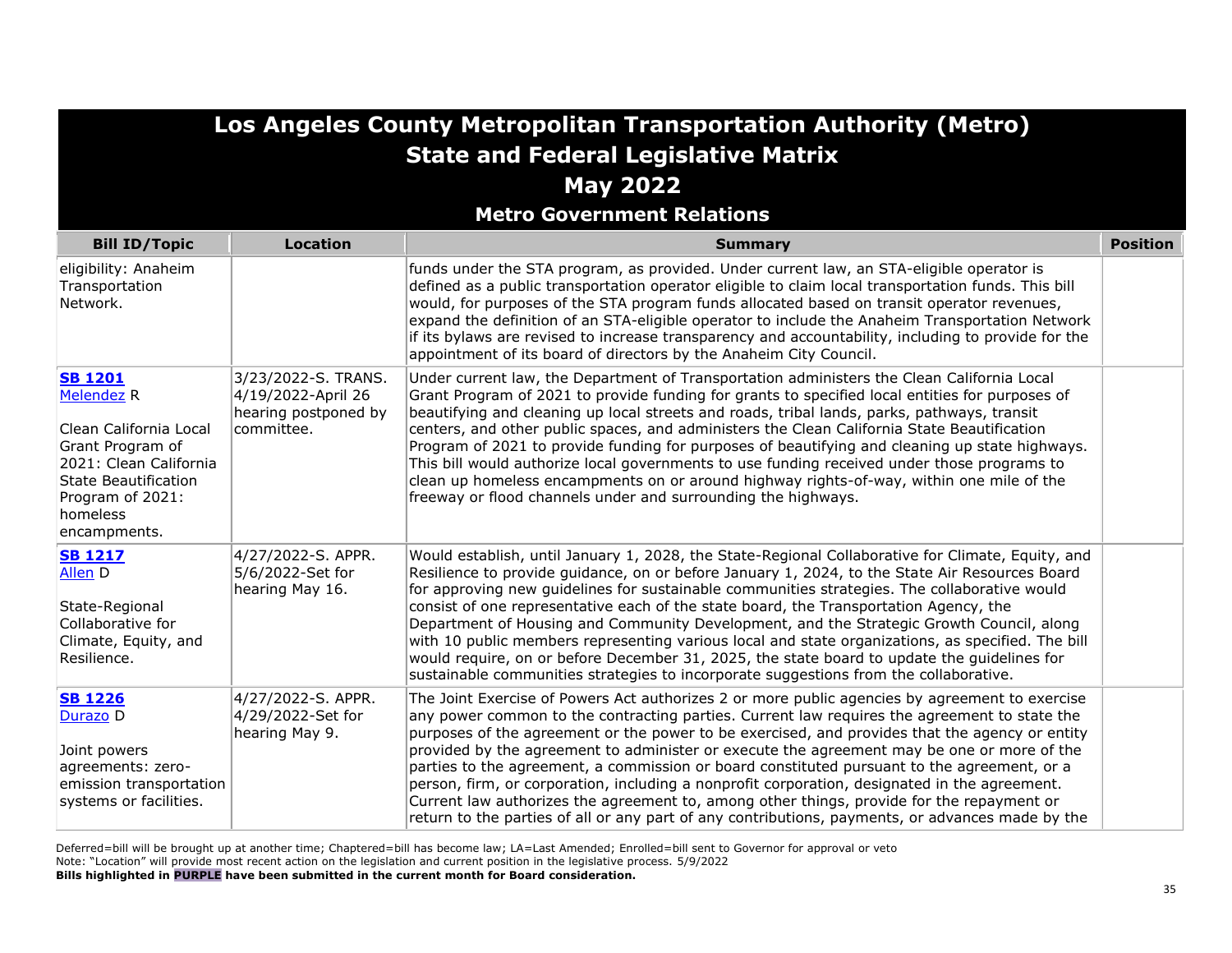| Los Angeles County Metropolitan Transportation Authority (Metro)                                                        |                                                             |                                                                                                                                                                                                                                                                                                                                                                                                                                                                                                                                                                                                                                                                                                                                                                                                                                                                                                                                                                                                                                                                                                                                                                                                                                                                                                                                                                                                                                                                                                                                                                                                                                                                                                                                                 |                 |
|-------------------------------------------------------------------------------------------------------------------------|-------------------------------------------------------------|-------------------------------------------------------------------------------------------------------------------------------------------------------------------------------------------------------------------------------------------------------------------------------------------------------------------------------------------------------------------------------------------------------------------------------------------------------------------------------------------------------------------------------------------------------------------------------------------------------------------------------------------------------------------------------------------------------------------------------------------------------------------------------------------------------------------------------------------------------------------------------------------------------------------------------------------------------------------------------------------------------------------------------------------------------------------------------------------------------------------------------------------------------------------------------------------------------------------------------------------------------------------------------------------------------------------------------------------------------------------------------------------------------------------------------------------------------------------------------------------------------------------------------------------------------------------------------------------------------------------------------------------------------------------------------------------------------------------------------------------------|-----------------|
|                                                                                                                         |                                                             | <b>State and Federal Legislative Matrix</b>                                                                                                                                                                                                                                                                                                                                                                                                                                                                                                                                                                                                                                                                                                                                                                                                                                                                                                                                                                                                                                                                                                                                                                                                                                                                                                                                                                                                                                                                                                                                                                                                                                                                                                     |                 |
|                                                                                                                         |                                                             | <b>May 2022</b>                                                                                                                                                                                                                                                                                                                                                                                                                                                                                                                                                                                                                                                                                                                                                                                                                                                                                                                                                                                                                                                                                                                                                                                                                                                                                                                                                                                                                                                                                                                                                                                                                                                                                                                                 |                 |
|                                                                                                                         |                                                             | <b>Metro Government Relations</b>                                                                                                                                                                                                                                                                                                                                                                                                                                                                                                                                                                                                                                                                                                                                                                                                                                                                                                                                                                                                                                                                                                                                                                                                                                                                                                                                                                                                                                                                                                                                                                                                                                                                                                               |                 |
| <b>Bill ID/Topic</b>                                                                                                    | <b>Location</b>                                             | <b>Summary</b>                                                                                                                                                                                                                                                                                                                                                                                                                                                                                                                                                                                                                                                                                                                                                                                                                                                                                                                                                                                                                                                                                                                                                                                                                                                                                                                                                                                                                                                                                                                                                                                                                                                                                                                                  | <b>Position</b> |
|                                                                                                                         |                                                             | parties and for payment to the parties of any sum or sums derived from the revenues of said<br>facilities; and, authorizes the contracting parties to the agreement to issue revenue bonds to pay<br>the cost and expenses of acquiring or constructing a project or conducting a program for<br>specified purposes, including, but not limited to, transportation facilities and systems and for the<br>conservation of natural resources. This bill would provide that, notwithstanding any other<br>provision of the act, a private, nonprofit corporation that provides services to zero-emission<br>transportation systems or facilities, including, but not limited to, finance, design, construction,<br>operation, or maintenance, may enter into a joint powers agreement with a public agency to<br>facilitate the development, construction, and operation of zero-emission transportation systems<br>or facilities that lower greenhouse gases, reduce vehicle congestion and vehicle miles traveled,<br>and improve public transit connections.                                                                                                                                                                                                                                                                                                                                                                                                                                                                                                                                                                                                                                                                                    |                 |
| <b>SB 1230</b><br>Limón D<br>Zero-emission and<br>near-zero-emission<br>vehicle incentive<br>programs:<br>requirements. | 4/27/2022-S. APPR.<br>5/6/2022-Set for<br>hearing May 16.   | Current law establishes or authorizes the establishment of various incentive programs that are<br>administered or funded by the State Air Resources Board to provide financial assistance for the<br>purchase of zero-emission or near-zero-emission vehicles by individuals, including, among<br>others, the Clean Cars 4 All Program. Under current law, the Clean Cars 4 All Program is<br>administered by the state board to focus on achieving reductions in the emissions of greenhouse<br>gases, improvements in air quality, and benefits to low-income state residents through the<br>replacement of high-polluter motor vehicles with cleaner and more efficient motor vehicles or a<br>mobility option. The state board, in partnership with the Beneficial State Foundation, also<br>administers the Clean Vehicle Assistance Program, funded by the California Climate Investments<br>cap-and-trade program, to provide grants and affordable financing to help income-qualified state<br>residents purchase or lease a clean vehicle. This bill would, on or before July 1, 2023, require the<br>state board, with respect to the various zero-emission and near-zero-emission vehicle incentive<br>programs administered or funded by the state board, to adopt certain revisions to those<br>programs if the state board finds those revisions to be feasible. The bill would require the state<br>board, if it finds that the adoption of one or more of the revisions is infeasible, to prepare a<br>report, as specified, describing the rationale for the finding, to post the report on its internet<br>website, and to provide a notice of the report to the relevant policy and fiscal committees of the<br>Legislature. |                 |
| <b>SB 1251</b><br><b>Gonzalez</b> D<br>Office of the Zero-                                                              | 5/2/2022-S. APPR.<br><b>SUSPENSE FILE</b><br>5/2/2022-May 2 | Would establish the Office of the Zero-Emission Vehicle Equity Advocate in the Governor's office<br>to steer the development of a shared, cross-agency definition of equity, and to set an equity<br>agenda for the deployment of light-, medium-, and heavy-duty zero-emission vehicles, the<br>supporting infrastructure, and workforce development. The bill would require the office to                                                                                                                                                                                                                                                                                                                                                                                                                                                                                                                                                                                                                                                                                                                                                                                                                                                                                                                                                                                                                                                                                                                                                                                                                                                                                                                                                     |                 |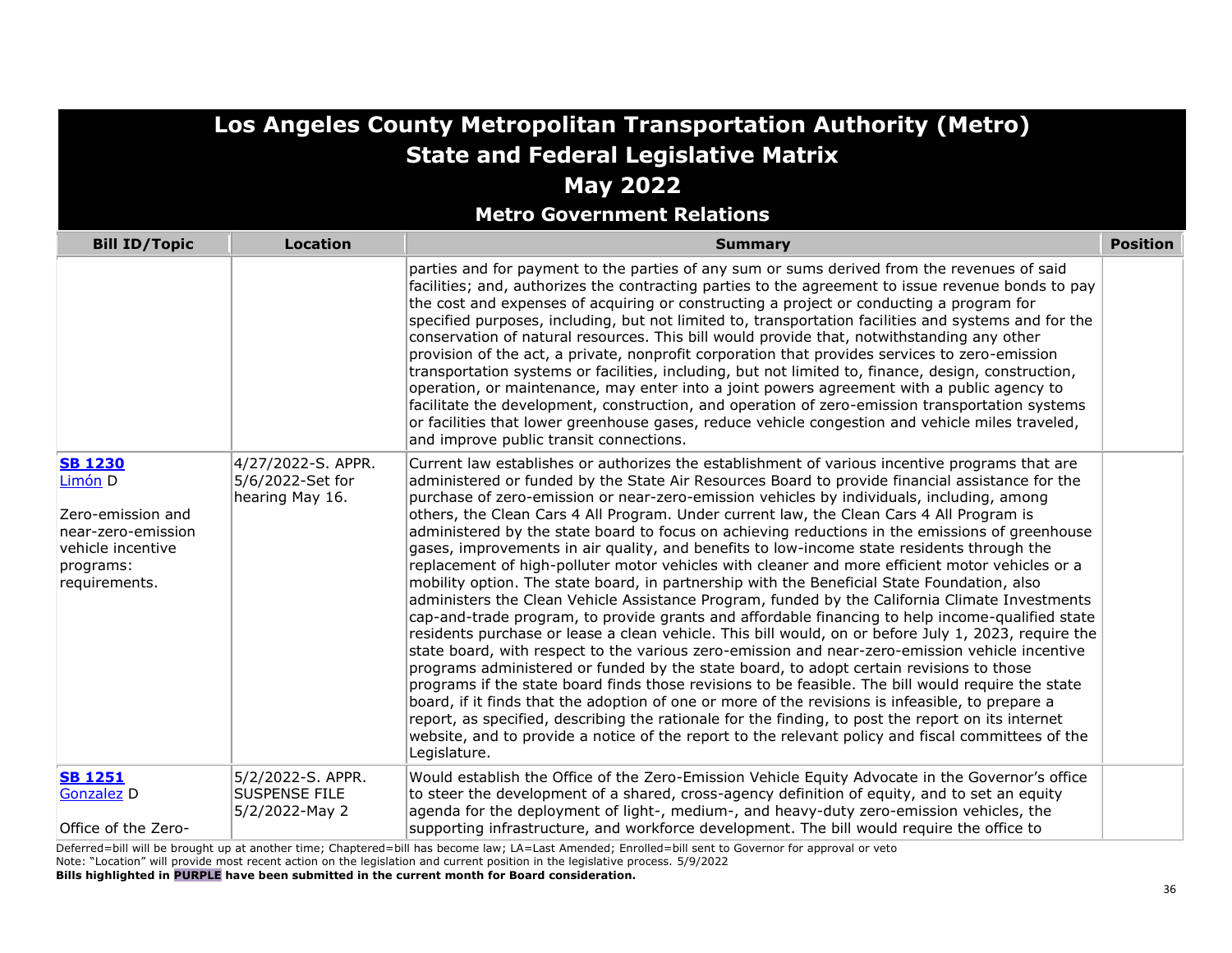| Los Angeles County Metropolitan Transportation Authority (Metro)<br><b>State and Federal Legislative Matrix</b><br><b>May 2022</b>                                                                  |                                                                                                 |                                                                                                                                                                                                                                                                                                                                                                                                                                                                                                                                                                                                                                                                                                                                                                                                                                              |                 |
|-----------------------------------------------------------------------------------------------------------------------------------------------------------------------------------------------------|-------------------------------------------------------------------------------------------------|----------------------------------------------------------------------------------------------------------------------------------------------------------------------------------------------------------------------------------------------------------------------------------------------------------------------------------------------------------------------------------------------------------------------------------------------------------------------------------------------------------------------------------------------------------------------------------------------------------------------------------------------------------------------------------------------------------------------------------------------------------------------------------------------------------------------------------------------|-----------------|
| <b>Metro Government Relations</b>                                                                                                                                                                   |                                                                                                 |                                                                                                                                                                                                                                                                                                                                                                                                                                                                                                                                                                                                                                                                                                                                                                                                                                              |                 |
| <b>Bill ID/Topic</b>                                                                                                                                                                                | <b>Location</b>                                                                                 | <b>Summary</b>                                                                                                                                                                                                                                                                                                                                                                                                                                                                                                                                                                                                                                                                                                                                                                                                                               | <b>Position</b> |
| Emission Vehicle Equity hearing: Placed on<br>Advocate.                                                                                                                                             | APPR suspense file.                                                                             | provide guidance to state agencies by developing and adopting an equity action plan, to publish<br>an update of the progress on its activities on its internet website every 2 years, and to notify the<br>relevant policy committees of the Legislature of the information provided in that update. The bill<br>would repeal these provisions on January 1, 2028.                                                                                                                                                                                                                                                                                                                                                                                                                                                                           |                 |
| <b>SB 1285</b><br><b>Gonzalez D</b><br>Vehicles.                                                                                                                                                    | 2/18/2022-S. RLS.<br>3/2/2022-Referred to<br>Com. on RLS.                                       | Current law requires a bicycle that is operated on a roadway or the shoulder of a highway to be<br>operated in the same direction as vehicles are required to be driven. This bill would make a<br>technical, nonsubstantive change to that provision.                                                                                                                                                                                                                                                                                                                                                                                                                                                                                                                                                                                       |                 |
| <b>SB 1354</b><br>Jones <sub>R</sub><br>Design-build<br>contracting: cities,<br>counties, and cities and<br>counties: compliance<br>with the federal<br>Americans with<br>Disabilities Act of 1990. | 5/5/2022-A. L. GOV.<br>5/5/2022-Referred to<br>Com. on L. GOV.                                  | Would authorize a city, county, or city and county to use the design-build contracting process to<br>award contracts for constructing projects that are necessary in order to comply with the federal<br>Americans with Disabilities Act of 1990. By expanding design-build authority to include additional<br>projects, the bill would expand the scope of the crime of perjury, thereby imposing a state-<br>mandated local program.                                                                                                                                                                                                                                                                                                                                                                                                       |                 |
| <b>SB 1366</b><br>McGuire <sub>D</sub><br>Department of General<br>Services: job order<br>contracting<br>procurement<br>procedure: pilot.                                                           | 4/26/2022-S. APPR.<br>4/29/2022-Set for<br>hearing May 9.                                       | The State Contract Act generally provides for a contracting process by state agencies for public<br>works of improvement pursuant to a competitive bidding process, under which bids are awarded<br>to the lowest responsible bidder, with specified alternative procurement procedures authorized in<br>certain cases. Other current law authorizes certain state and local agencies to engage in job<br>order contracting, as prescribed. This bill, until July 1, 2027, would amend the act to authorize<br>the Department of General Services to engage in job order contracting, as prescribed, as an<br>alternative procurement procedure for public works projects. The bill would require the<br>department to establish prescribed procedures, standards, and requirements relating to the<br>bidding for, and award of, contracts. |                 |
| <b>SB 1373</b><br>Kamlager D<br>Surplus land disposal.                                                                                                                                              | 3/9/2022-S. GOV. & F.<br>5/5/2022-From<br>committee: Do pass.<br>(Ayes 4. Noes 0.) (May<br> 4). | Current law prescribes requirements for the disposal of surplus land by a local agency, as<br>defined. Current law provides that certain dispositions of real property by local agencies are<br>subject to surplus land disposal procedures as they existed on December 31, 2019, without<br>regard to specified amendments that took effect on January 1, 2020, if those dispositions comply<br>with specified requirements and the disposition is completed not later than December 31, 2022.                                                                                                                                                                                                                                                                                                                                              |                 |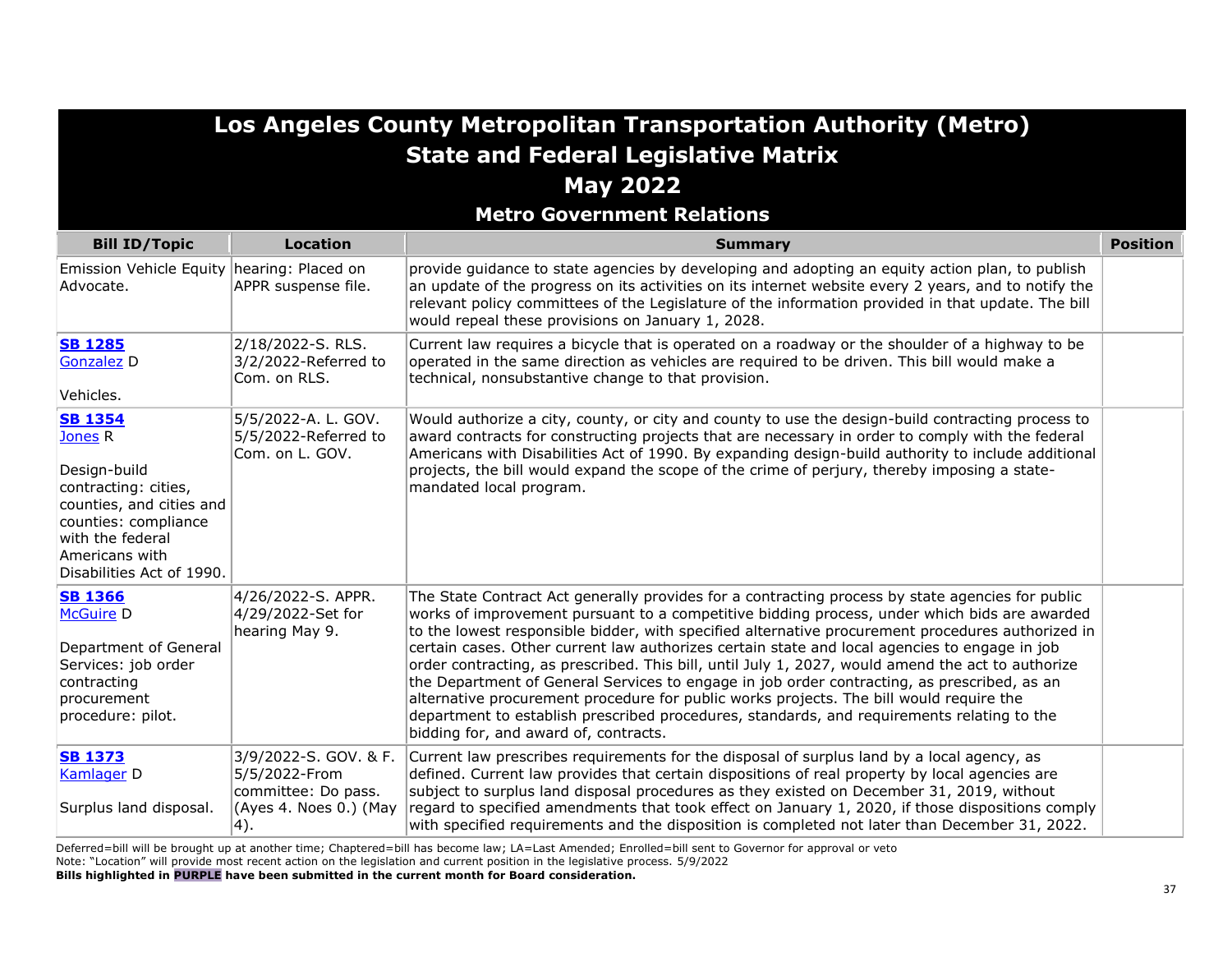| Los Angeles County Metropolitan Transportation Authority (Metro)                                                          |                                                           |                                                                                                                                                                                                                                                                                                                                                                                                                                                                                                                                                                                                                                                                                                                                                                                                                                                                                                                                                                                                                                                                                                                                                                                                                                                                                                                                                                                                                                                                                        |                 |
|---------------------------------------------------------------------------------------------------------------------------|-----------------------------------------------------------|----------------------------------------------------------------------------------------------------------------------------------------------------------------------------------------------------------------------------------------------------------------------------------------------------------------------------------------------------------------------------------------------------------------------------------------------------------------------------------------------------------------------------------------------------------------------------------------------------------------------------------------------------------------------------------------------------------------------------------------------------------------------------------------------------------------------------------------------------------------------------------------------------------------------------------------------------------------------------------------------------------------------------------------------------------------------------------------------------------------------------------------------------------------------------------------------------------------------------------------------------------------------------------------------------------------------------------------------------------------------------------------------------------------------------------------------------------------------------------------|-----------------|
| <b>State and Federal Legislative Matrix</b>                                                                               |                                                           |                                                                                                                                                                                                                                                                                                                                                                                                                                                                                                                                                                                                                                                                                                                                                                                                                                                                                                                                                                                                                                                                                                                                                                                                                                                                                                                                                                                                                                                                                        |                 |
| <b>May 2022</b>                                                                                                           |                                                           |                                                                                                                                                                                                                                                                                                                                                                                                                                                                                                                                                                                                                                                                                                                                                                                                                                                                                                                                                                                                                                                                                                                                                                                                                                                                                                                                                                                                                                                                                        |                 |
|                                                                                                                           |                                                           | <b>Metro Government Relations</b>                                                                                                                                                                                                                                                                                                                                                                                                                                                                                                                                                                                                                                                                                                                                                                                                                                                                                                                                                                                                                                                                                                                                                                                                                                                                                                                                                                                                                                                      |                 |
| <b>Bill ID/Topic</b>                                                                                                      | <b>Location</b>                                           | <b>Summary</b>                                                                                                                                                                                                                                                                                                                                                                                                                                                                                                                                                                                                                                                                                                                                                                                                                                                                                                                                                                                                                                                                                                                                                                                                                                                                                                                                                                                                                                                                         | <b>Position</b> |
|                                                                                                                           |                                                           | Current law extends the date that the disposition must be completed by to December 31, 2024,<br>for specified properties, including properties related to the Metro North Hollywood Joint<br>Development Project. Current law further extends the dates by which the disposition of property<br>must be completed, as specified, if the disposition of property, the local agency's right or ability<br>to dispose of the property, or a development project for which the property is proposed to be<br>transferred, is the subject of judicial challenge. This bill would extend the date by which the<br>disposition of property must be completed to December 31, 2024, if the property is located in a<br>local agency with a population of over 2,000,000 persons and the local agency has either an<br>option agreement duly authorized by the local agency's governing body to purchase the property<br>from the former redevelopment agency, or an exclusive negotiation agreement with a private<br>entity to develop the subject property for economic development or housing purposes.                                                                                                                                                                                                                                                                                                                                                                                     |                 |
| <b>SB 1410</b><br>Caballero <sub>D</sub><br>California<br><b>Environmental Quality</b><br>Act: transportation<br>impacts. | 4/27/2022-S. APPR.<br>5/6/2022-Set for<br>hearing May 16. | The California Environmental Quality Act (CEQA) requires the Office of Planning and Research to<br>prepare and develop proposed guidelines for the implementation of CEQA by public agencies and<br>requires the Secretary of the Natural Resources Agency to certify and adopt those quidelines.<br>CEQA requires the office to prepare, develop, and transmit to the secretary for certification and<br>adoption proposed revisions to the guidelines establishing criteria for determining the<br>significance of transportation impacts of projects within transit priority areas, as defined, that<br>promote the reduction of greenhouse gas emissions, the development of multimodal<br>transportation networks, and a diversity of land uses. Current law requires the office to<br>recommend potential metrics to measure transportation impacts, as specified. CEQA authorizes<br>the office to adopt guidelines establishing alternative metrics to the metrics used for traffic levels<br>of service for transportation impacts outside transit priority areas. This bill would require the<br>office, by January 1, 2025, to conduct and submit to the Legislature a study on the impacts and<br>implementation of the guidelines described above relating to transportation impacts. The bill<br>would require the office, upon appropriation, to establish a grant program to provide financial<br>assistance to local jurisdictions for implementing those guidelines. |                 |
| <b>SB 1414</b><br>Durazo D<br>Surplus land disposal.                                                                      | 2/18/2022-S. RLS.<br>3/9/2022-Referred to<br>Com. on RLS. | Current law provides that certain dispositions of real property by local agencies are subject to<br>surplus land disposal procedures as they existed on December 31, 2019, without regard to<br>specified amendments that took effect on January 1, 2020, if those dispositions comply with<br>specified requirements. Current law extends the dates by which the disposition of property must<br>be completed, as specified, if the disposition of property, the local agency's right or ability to<br>dispose of the property, or a development project for which the property is proposed to be<br>transferred, is the subject of judicial challenge. This bill would make a nonsubstantive change to                                                                                                                                                                                                                                                                                                                                                                                                                                                                                                                                                                                                                                                                                                                                                                               |                 |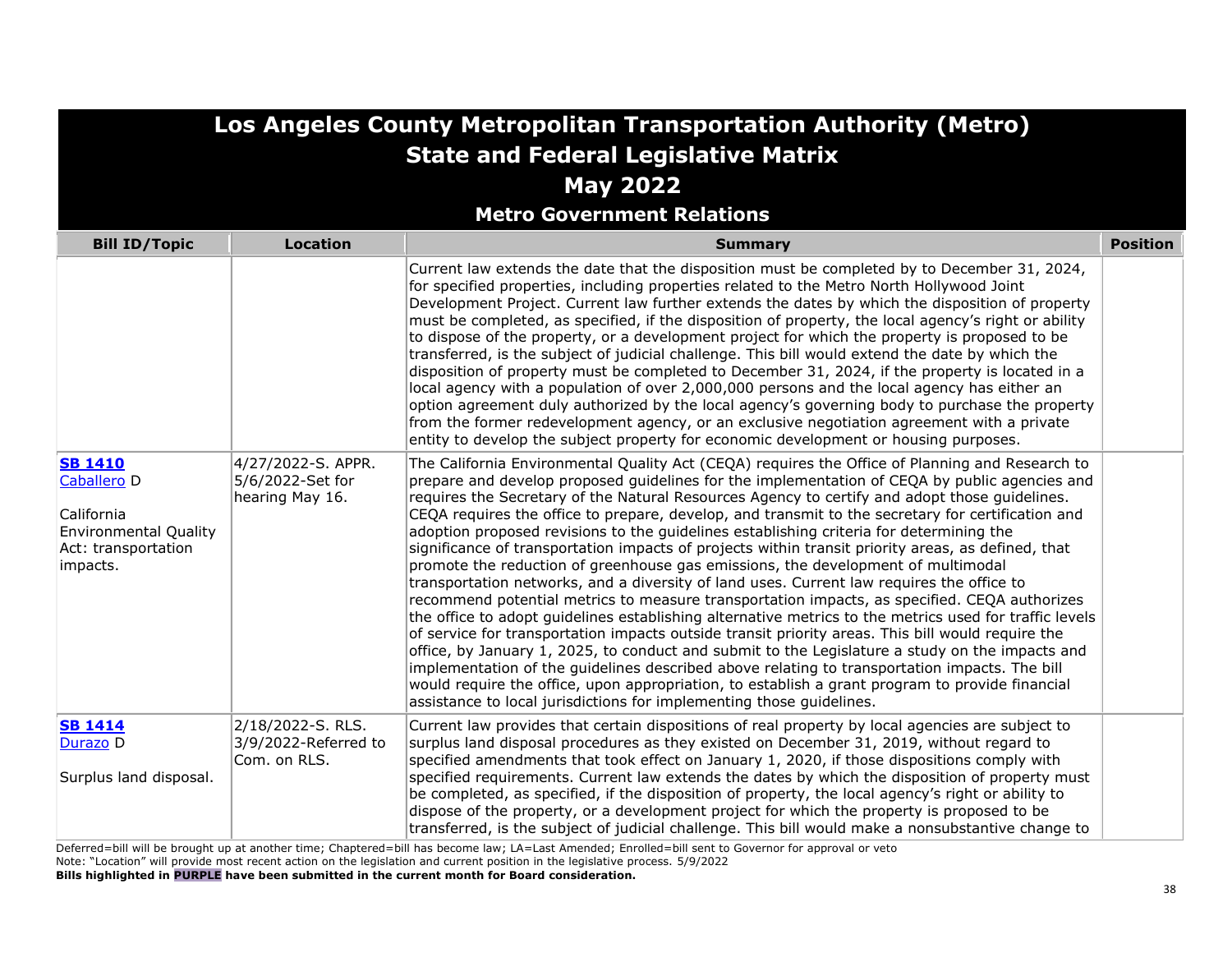| Los Angeles County Metropolitan Transportation Authority (Metro)<br><b>State and Federal Legislative Matrix</b><br><b>May 2022</b><br><b>Metro Government Relations</b> |                                                              |                                                                                                                                                                                                                                                                                                                                                                                                                              |                 |
|-------------------------------------------------------------------------------------------------------------------------------------------------------------------------|--------------------------------------------------------------|------------------------------------------------------------------------------------------------------------------------------------------------------------------------------------------------------------------------------------------------------------------------------------------------------------------------------------------------------------------------------------------------------------------------------|-----------------|
| <b>Bill ID/Topic</b>                                                                                                                                                    | Location                                                     | Summary                                                                                                                                                                                                                                                                                                                                                                                                                      | <b>Position</b> |
|                                                                                                                                                                         |                                                              | the provision extending the dates by which the disposition of property must be completed if the<br>property is subject to judicial challenge.                                                                                                                                                                                                                                                                                |                 |
| <b>SCR 68</b><br>Archuleta D<br>First Lady Pat Nixon<br>Memorial Highway.                                                                                               | 5/5/2022-A. TRANS.<br>5/5/2022-Referred to<br>Com. on TRANS. | Would designate the portion of State Route 91, from the Pioneer Boulevard undercrossing to the<br>Carmenita Road overcrossing, as the First Lady Pat Nixon Memorial Highway. This measure<br>would request the Department of Transportation to determine the cost of appropriate signs<br>showing this special designation and, upon receiving donations from non-state sources covering<br>that cost, to erect those signs. |                 |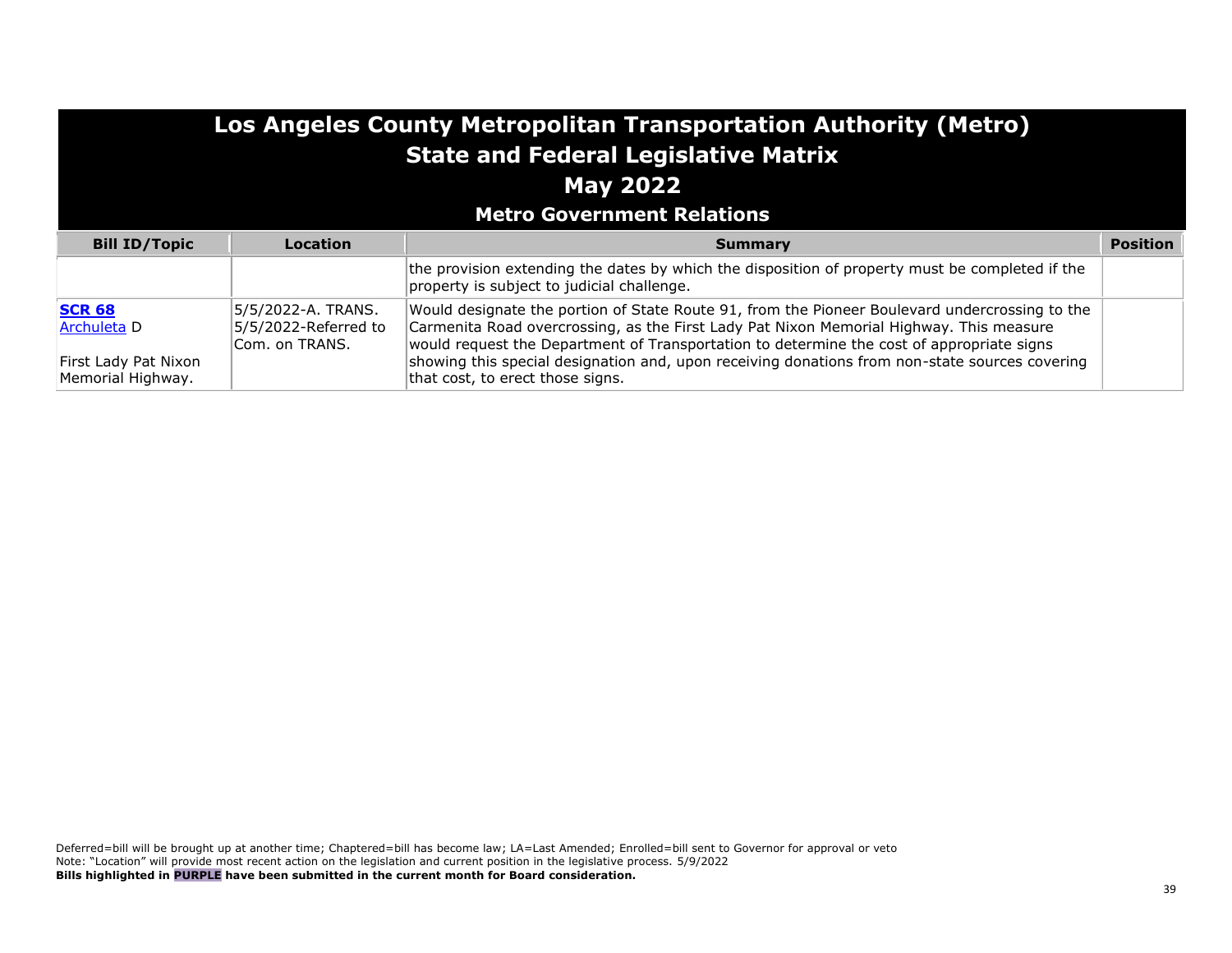### **Los Angeles County Metropolitan Transportation Authority (Metro) State and Federal Legislative Matrix May 2022 Metro Government Relations**

| <b>FEDERAL LEGISLATION</b>                            |                                                                                                                                                                                                                                                             |                                                                                                                                                                                                                                                                                                                                                                                             |  |
|-------------------------------------------------------|-------------------------------------------------------------------------------------------------------------------------------------------------------------------------------------------------------------------------------------------------------------|---------------------------------------------------------------------------------------------------------------------------------------------------------------------------------------------------------------------------------------------------------------------------------------------------------------------------------------------------------------------------------------------|--|
| <b>BILL/AUTHOR</b>                                    | <b>DESCRIPTION</b>                                                                                                                                                                                                                                          | <b>STATUS</b>                                                                                                                                                                                                                                                                                                                                                                               |  |
| HR 5376<br>Rep. John<br>Yarmuth (D-<br>$\mathbf{KY})$ | <b>BUILD BACK BETTER ACT</b><br>This bill provides funding, establishes programs, and otherwise modifies provisions relating<br>to a broad array of areas, including education, labor, child care, health care, taxes,<br>immigration, and the environment. | $11/19/21$ – Passed the House<br>Awaits action in the Senate                                                                                                                                                                                                                                                                                                                                |  |
| S. 1931<br>Sen. Tom<br>Carper (D-DE)                  | <b>THE SURFACE TRANSPORTATION REAUTHORIZATION ACT OF 2021</b><br>Sets baseline funding level at a historic high of \$303.5 billion for Department of<br>Transportation programs for highways, roads, and bridges.                                           | $5/26/21$ – adopted by the Senate<br>Committee on Environment and<br>Public Works (EPW)<br>$08/10/21$ - The EPW-passed<br>reauthorization bill was<br>incorporated into Infrastructure<br>Investment and Jobs Act (H.R.<br>3684, as amended), and passed<br>out of the U.S. Senate.<br>$11/15/21$ – Bill signed into law as<br>part of the Infrastructure<br><b>Investment and Jobs Act</b> |  |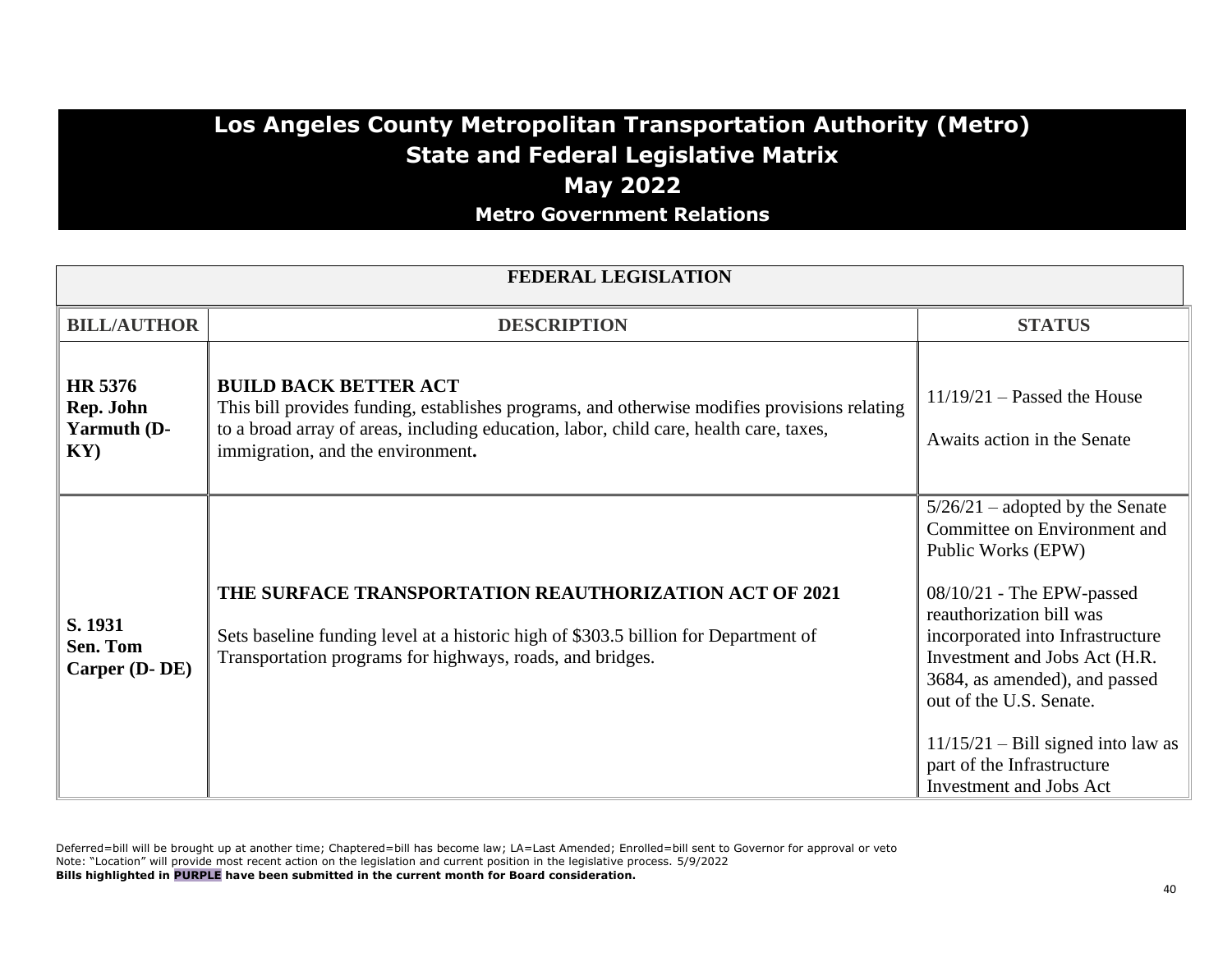### **Los Angeles County Metropolitan Transportation Authority (Metro) State and Federal Legislative Matrix May 2022 Metro Government Relations**

| <b>BILL/AUTHO</b><br>$\mathbf R$                                                                                                     | <b>DESCRIPTION</b>                                                                                                                                                                                                                                                                                                                                                                                                                                                   | <b>STATUS</b>                                                                                                                                                                                                                                                                        |
|--------------------------------------------------------------------------------------------------------------------------------------|----------------------------------------------------------------------------------------------------------------------------------------------------------------------------------------------------------------------------------------------------------------------------------------------------------------------------------------------------------------------------------------------------------------------------------------------------------------------|--------------------------------------------------------------------------------------------------------------------------------------------------------------------------------------------------------------------------------------------------------------------------------------|
| H.R. 2287 /<br>S. 1172<br>Rep. Ayanna<br>Pressley (D -<br>MA) and Sen.<br><b>Ed Markey (D)</b><br>$-MA)$                             | <b>FREEDOM TO MOVE ACT</b><br>A bill to direct the Secretary of Transportation to carry out a grant program to support<br>efforts to provide fare-free transit service, and for other purposes.                                                                                                                                                                                                                                                                      | $4/15/21$ – Re-introduced in the<br>House and Senate<br>8/27/20 - Board adopts a support<br>position                                                                                                                                                                                 |
| H.R. 5228 / S.<br>2726<br><b>Rep. Henry</b><br>"Hank" C.<br>Johnson, Jr.<br>(D-GA) and<br><b>Senator Jon</b><br><b>Ossoff</b> (D-GA) | PUBLIC TRANSPORTATION EXPANSION ACT<br>The Public Transportation Expansion Act would create a Federal grant program to fund<br>public transportation expansion to serve low-income communities and connect affordable<br>housing with transit networks, including through the provision of fareless or reduced-fare<br>service.<br>The bill would also, for the first time in decades, allow large transit operators to use federal<br>funds for operating expenses. | $9/10/21$ – Bill introduced and<br>referred to Transportation and<br><b>Infrastructure and Financial</b><br>Services Committees in the<br>House; referred to Committee on<br>Banking, Housing, and Urban<br>Affairs in the Senate<br>LA METRO monitoring this<br>pending legislation |